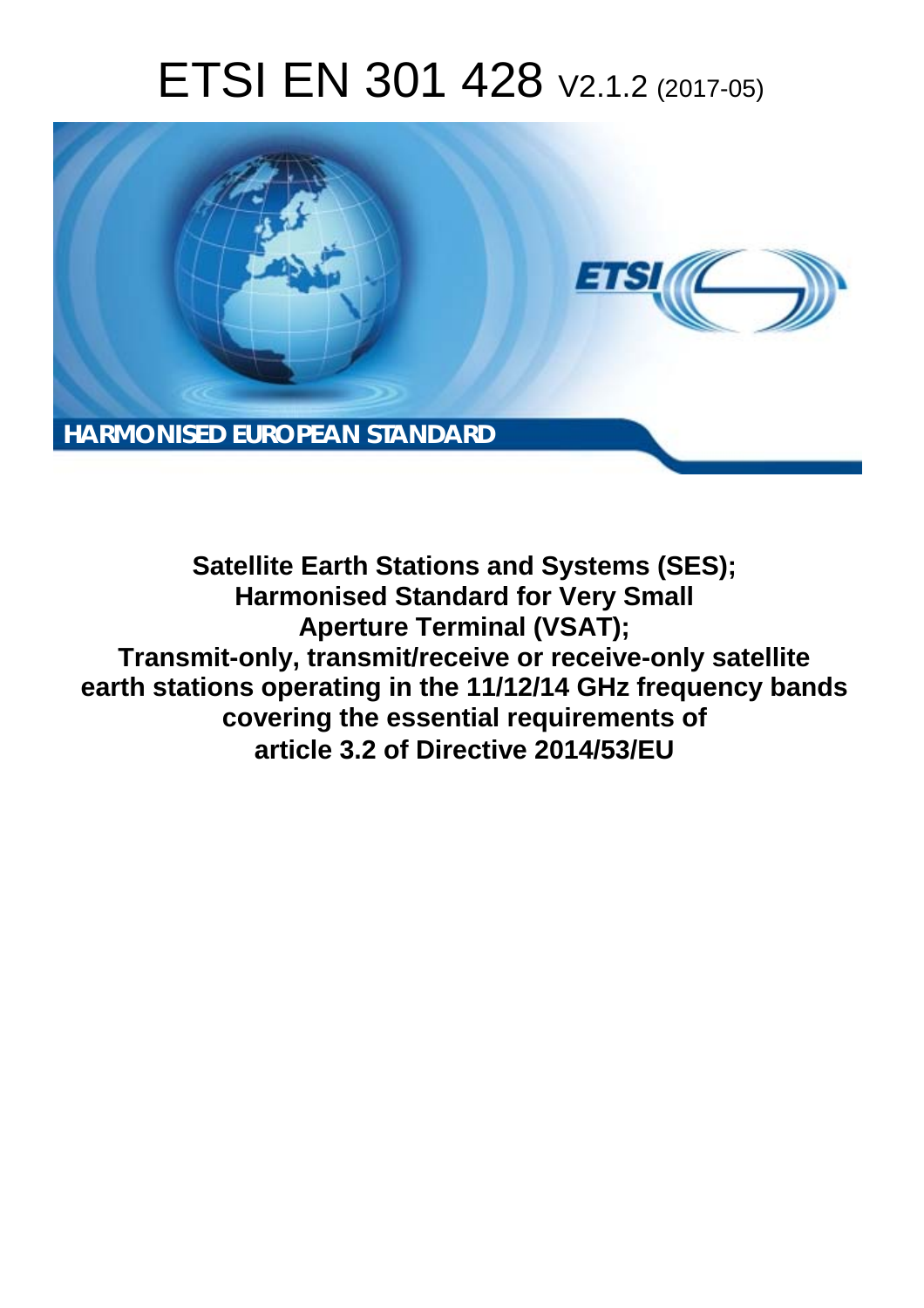Reference REN/SES-00429

Keywords

regulation, satellite, VSAT

#### *ETSI*

#### 650 Route des Lucioles F-06921 Sophia Antipolis Cedex - FRANCE

Tel.: +33 4 92 94 42 00 Fax: +33 4 93 65 47 16

Siret N° 348 623 562 00017 - NAF 742 C Association à but non lucratif enregistrée à la Sous-Préfecture de Grasse (06) N° 7803/88

#### *Important notice*

The present document can be downloaded from: <http://www.etsi.org/standards-search>

The present document may be made available in electronic versions and/or in print. The content of any electronic and/or print versions of the present document shall not be modified without the prior written authorization of ETSI. In case of any existing or perceived difference in contents between such versions and/or in print, the only prevailing document is the print of the Portable Document Format (PDF) version kept on a specific network drive within ETSI Secretariat.

Users of the present document should be aware that the document may be subject to revision or change of status. Information on the current status of this and other ETSI documents is available at <https://portal.etsi.org/TB/ETSIDeliverableStatus.aspx>

If you find errors in the present document, please send your comment to one of the following services: <https://portal.etsi.org/People/CommiteeSupportStaff.aspx>

#### *Copyright Notification*

No part may be reproduced or utilized in any form or by any means, electronic or mechanical, including photocopying and microfilm except as authorized by written permission of ETSI.

The content of the PDF version shall not be modified without the written authorization of ETSI. The copyright and the foregoing restriction extend to reproduction in all media.

> © European Telecommunications Standards Institute 2017. All rights reserved.

**DECT**TM, **PLUGTESTS**TM, **UMTS**TM and the ETSI logo are Trade Marks of ETSI registered for the benefit of its Members. **3GPP**TM and **LTE**™ are Trade Marks of ETSI registered for the benefit of its Members and of the 3GPP Organizational Partners.

**oneM2M** logo is protected for the benefit of its Members

**GSM**® and the GSM logo are Trade Marks registered and owned by the GSM Association.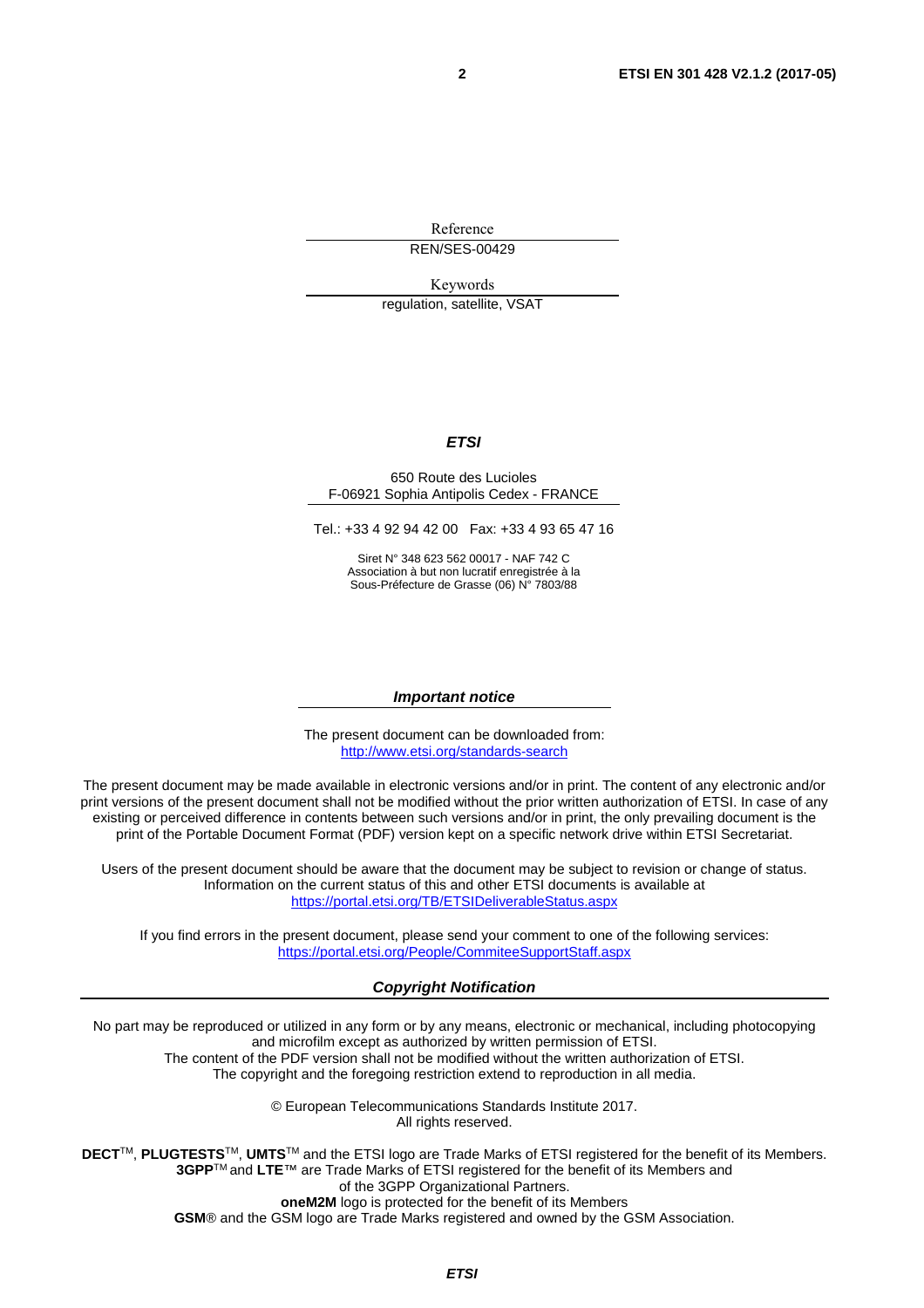## Contents

| 1                    |  |      |
|----------------------|--|------|
| 2                    |  |      |
| 2.1                  |  |      |
| 2.2                  |  |      |
| 3                    |  |      |
| 3.1                  |  |      |
| 3.2                  |  |      |
| 3.3                  |  |      |
|                      |  |      |
| 4                    |  |      |
| 4.1                  |  |      |
| 4.1.1                |  |      |
| 4.1.2                |  |      |
| 4.1.3<br>4.1.4       |  |      |
| 4.1.4.1              |  |      |
| 4.1.4.2              |  |      |
| 4.1.4.3              |  |      |
| 4.1.4.4              |  |      |
| 4.2                  |  |      |
| 4.2.1                |  |      |
| 4.2.1.1              |  |      |
| 4.2.1.2              |  |      |
| 4.2.1.2.1            |  |      |
| 4.2.1.2.2            |  |      |
| 4.2.1.3              |  |      |
| 4.2.2                |  |      |
| 4.2.2.1              |  |      |
| 4.2.2.2              |  |      |
| 4.2.2.2.1            |  |      |
| 4.2.2.2.2<br>4.2.2.3 |  |      |
| 4.2.3                |  |      |
| 4.2.3.0              |  |      |
| 4.2.3.1              |  |      |
| 4.2.3.2              |  |      |
| 4.2.3.3              |  |      |
| 4.2.4                |  |      |
| 4.2.4.1              |  |      |
| 4.2.4.2              |  |      |
| 4.2.4.3              |  | 0.21 |
| 4.2.5                |  |      |
| 4.2.5.1              |  |      |
| 4.2.5.2              |  |      |
| 4.2.5.3              |  |      |
| 4.2.6                |  |      |
| 4.2.6.1              |  | .21  |
| 4.2.6.1.1            |  | 21   |
| 4.2.6.1.2            |  |      |
| 4.2.6.1.3            |  |      |
| 4.2.6.2              |  |      |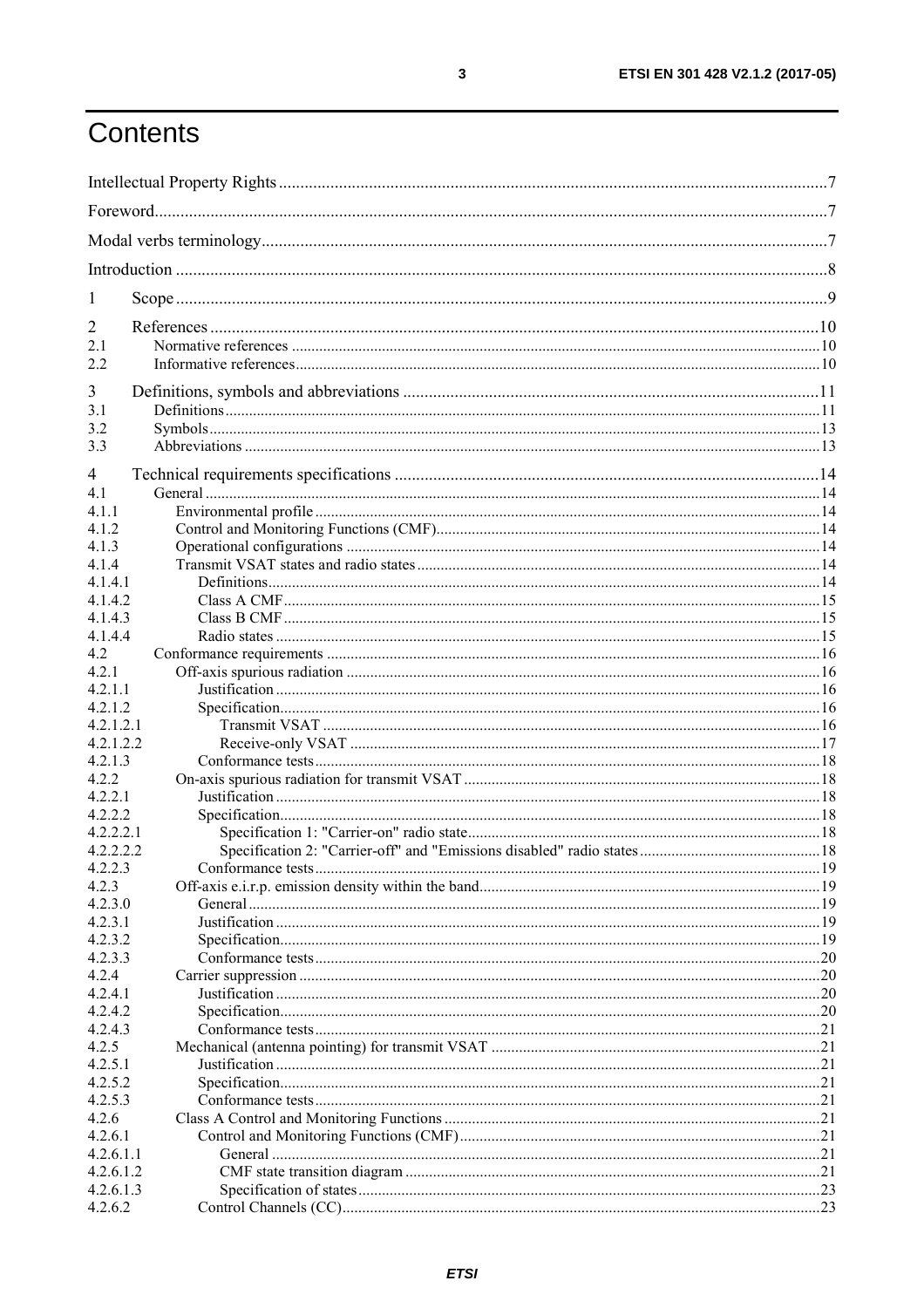| 4.2.6.2.1 |  |
|-----------|--|
|           |  |
| 4.2.6.2.2 |  |
| 4.2.6.2.3 |  |
| 4.2.6.3   |  |
| 4.2.6.3.1 |  |
| 4.2.6.3.2 |  |
|           |  |
| 4.2.6.3.3 |  |
| 4.2.6.3.4 |  |
| 4.2.6.4   |  |
| 4.2.6.4.1 |  |
| 4.2.6.4.2 |  |
| 4.2.6.4.3 |  |
|           |  |
| 4.2.6.5   |  |
| 4.2.6.5.1 |  |
| 4.2.6.5.2 |  |
| 4.2.6.5.3 |  |
| 4.2.7     |  |
| 4.2.7.0   |  |
|           |  |
| 4.2.7.1   |  |
| 4.2.7.1.1 |  |
| 4.2.7.1.2 |  |
| 4.2.7.1.3 |  |
| 4272      |  |
| 4.2.7.2.1 |  |
|           |  |
| 4.2.7.2.2 |  |
| 4.2.7.2.3 |  |
| 4.2.7.3   |  |
| 4.2.7.3.1 |  |
| 4.2.7.3.2 |  |
| 4.2.7.3.3 |  |
|           |  |
| 4.2.7.4   |  |
| 4.2.7.4.1 |  |
| 4.2.7.4.2 |  |
| 4.2.7.4.3 |  |
| 4.2.7.5   |  |
| 4.2.7.5.1 |  |
| 4.2.7.5.2 |  |
|           |  |
| 4.2.7.5.3 |  |
| 4.2.7.6   |  |
| 4.2.7.6.1 |  |
| 4.2.7.6.2 |  |
| 4.2.7.6.3 |  |
| 4.2.8     |  |
|           |  |
| 4.2.8.1   |  |
| 4.2.8.2   |  |
| 4.2.8.3   |  |
| 4.2.9     |  |
| 4.2.9.1   |  |
| 4.2.9.2   |  |
| 4.2.9.3   |  |
|           |  |
| 4.2.10    |  |
| 4.2.10.1  |  |
| 4.2.10.2  |  |
| 4.2.10.3  |  |
|           |  |
| 5         |  |
| 5.1       |  |
| 5.2       |  |
|           |  |
| 6         |  |
| 6.1       |  |
| 6.2       |  |
|           |  |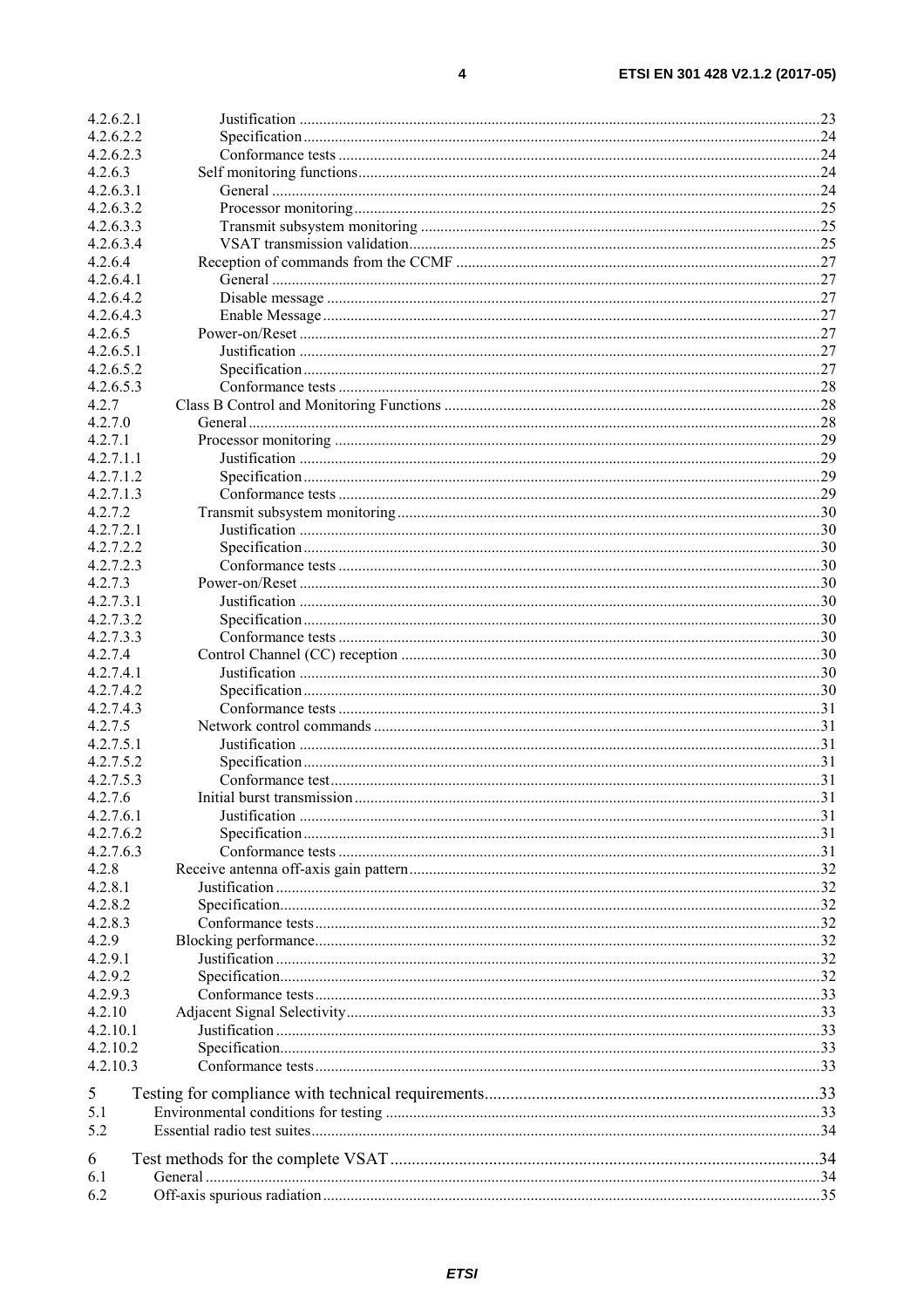| 6.2.0                |                                                                                      |  |
|----------------------|--------------------------------------------------------------------------------------|--|
| 6.2.1                |                                                                                      |  |
| 6.2.1.0              |                                                                                      |  |
| 6.2.1.1              |                                                                                      |  |
| 6.2.1.1.1            |                                                                                      |  |
| 6.2.1.1.2            |                                                                                      |  |
| 6.2.1.1.3            |                                                                                      |  |
| 6.2.1.2              |                                                                                      |  |
| 6.2.1.2.0            |                                                                                      |  |
| 6.2.1.2.1            |                                                                                      |  |
| 6.2.1.2.2            |                                                                                      |  |
| 6.2.1.2.3            |                                                                                      |  |
| 6.3                  |                                                                                      |  |
| 6.3.1                |                                                                                      |  |
| 6.3.1.1              |                                                                                      |  |
| 6.3.1.2              |                                                                                      |  |
| 6.3.1.2.1            |                                                                                      |  |
| 6.3.1.2.2            |                                                                                      |  |
| 6.3.1.2.3            |                                                                                      |  |
| 6.4                  |                                                                                      |  |
| 6.4.0                |                                                                                      |  |
| 6.4.1                |                                                                                      |  |
| 6411                 |                                                                                      |  |
| 6.4.1.2              |                                                                                      |  |
| 6.4.1.2.1            |                                                                                      |  |
| 6.4.1.2.2            |                                                                                      |  |
| 6.4.1.2.3            |                                                                                      |  |
| 6.4.1.3              |                                                                                      |  |
| 6.4.1.3.1            |                                                                                      |  |
| 6.4.1.3.2            |                                                                                      |  |
| 6.4.1.3.3            |                                                                                      |  |
| 6.4.1.4              |                                                                                      |  |
| 6.4.1.4.1            |                                                                                      |  |
| 6.4.1.4.2            |                                                                                      |  |
| 6.4.1.4.3            |                                                                                      |  |
| 6.4.1.4.4            |                                                                                      |  |
| 6.4.1.4.5            |                                                                                      |  |
| 6.4.1.4.6            |                                                                                      |  |
| 6.4.1.4.7            |                                                                                      |  |
| 6.4.2                |                                                                                      |  |
| 6.5                  |                                                                                      |  |
| 6.5.1                |                                                                                      |  |
| 6.6                  |                                                                                      |  |
| 6.6.1                |                                                                                      |  |
| 6.7                  |                                                                                      |  |
| 6.7.1                |                                                                                      |  |
| 6.7.2                |                                                                                      |  |
| 6.7.3                |                                                                                      |  |
| 6.7.3.1<br>6.7.3.1.0 |                                                                                      |  |
| 6.7.3.1.1            |                                                                                      |  |
| 6.7.3.1.2            |                                                                                      |  |
| 6.7.4                |                                                                                      |  |
| 6.7.4.1              |                                                                                      |  |
| 6.7.5                |                                                                                      |  |
| 6.7.5.1              |                                                                                      |  |
| 6.7.6                |                                                                                      |  |
| 6.7.6.1              |                                                                                      |  |
| 6.7.6.2              | Test method for VSAT validation by receiving station(s) for VSAT using internal CC52 |  |
| 6.7.6.3              |                                                                                      |  |
| 6.7.7                |                                                                                      |  |
| 6.7.7.1              |                                                                                      |  |
|                      |                                                                                      |  |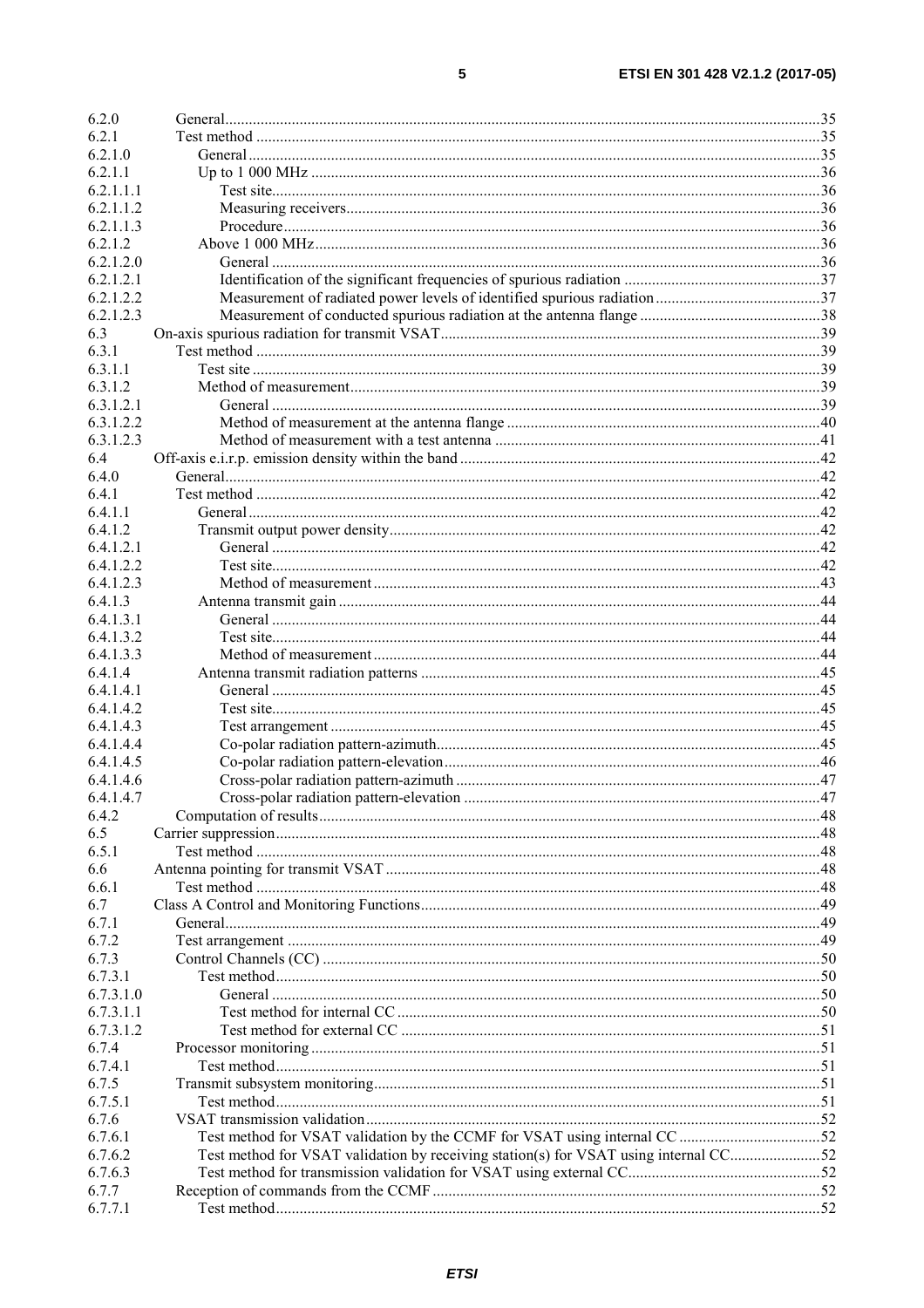| 6.7.8                         |                                                             |  |  |
|-------------------------------|-------------------------------------------------------------|--|--|
| 6.7.8.1                       |                                                             |  |  |
| 6.8                           |                                                             |  |  |
| 6.8.0                         |                                                             |  |  |
| 6.8.1                         |                                                             |  |  |
| 6.8.2                         |                                                             |  |  |
| 6.8.3                         |                                                             |  |  |
| 6.8.4                         |                                                             |  |  |
| 6.8.5                         |                                                             |  |  |
| 6.8.6                         |                                                             |  |  |
| 6.8.7                         |                                                             |  |  |
| 6.9                           |                                                             |  |  |
| 6.9.1                         |                                                             |  |  |
| 6.9.1.1                       |                                                             |  |  |
| 6.9.1.2                       |                                                             |  |  |
| 6.9.1.3                       |                                                             |  |  |
| 6.10                          |                                                             |  |  |
| 6.10.1                        |                                                             |  |  |
| 6.11                          |                                                             |  |  |
| 6.11.1                        |                                                             |  |  |
| 7                             |                                                             |  |  |
| 7.1                           |                                                             |  |  |
| 7.2                           |                                                             |  |  |
|                               |                                                             |  |  |
| Annex A (informative):        | Relationship between the present document and the essential |  |  |
|                               |                                                             |  |  |
| <b>Annex B</b> (informative): |                                                             |  |  |
| <b>Annex C</b> (informative): |                                                             |  |  |
| <b>Annex D</b> (informative): |                                                             |  |  |
|                               |                                                             |  |  |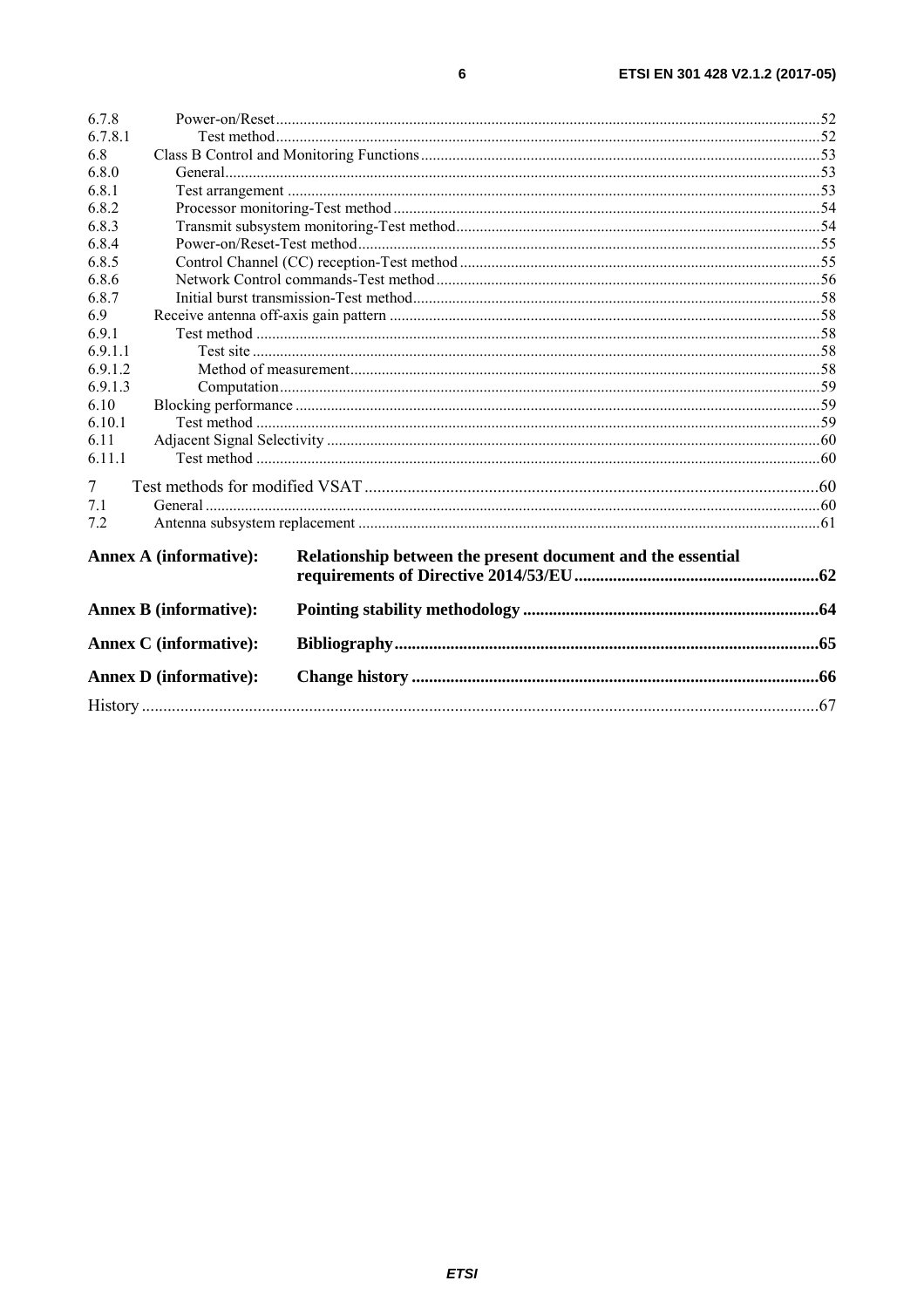## <span id="page-6-0"></span>Intellectual Property Rights

IPRs essential or potentially essential to the present document may have been declared to ETSI. The information pertaining to these essential IPRs, if any, is publicly available for **ETSI members and non-members**, and can be found in ETSI SR 000 314: *"Intellectual Property Rights (IPRs); Essential, or potentially Essential, IPRs notified to ETSI in respect of ETSI standards"*, which is available from the ETSI Secretariat. Latest updates are available on the ETSI Web server (<https://ipr.etsi.org/>).

Pursuant to the ETSI IPR Policy, no investigation, including IPR searches, has been carried out by ETSI. No guarantee can be given as to the existence of other IPRs not referenced in ETSI SR 000 314 (or the updates on the ETSI Web server) which are, or may be, or may become, essential to the present document.

## Foreword

This Harmonised European Standard (EN) has been produced by ETSI Technical Committee Satellite Earth Stations and Systems (SES).

The present document has been prepared under the Commission's standardisation request C(2015) 5376 final [\[i.2](#page-9-0)] to provide one voluntary means of conforming to the essential requirements of Directive 2014/53/EU on the harmonisation of the laws of the Member States relating to the making available on the market of radio equipment and repealing Directive 1999/5/EC [\[i.5](#page-9-0)].

Once the present document is cited in the Official Journal of the European Union under that Directive, compliance with the normative clauses of the present document given in table A.1 confers, within the limits of the scope of the present document, a presumption of conformity with the corresponding essential requirements of that Directive, and associated EFTA regulations.

| <b>National transposition dates</b>                                                         |                  |
|---------------------------------------------------------------------------------------------|------------------|
| Date of latest announcement of this EN (doa):                                               | 31 August 2017   |
| Date of latest publication of new National Standard<br>or endorsement of this $EN$ (dop/e): | 28 February 2018 |
| Date of withdrawal of any conflicting National Standard (dow):                              | 28 February 2019 |

## Modal verbs terminology

In the present document "**shall**", "**shall not**", "**should**", "**should not**", "**may**", "**need not**", "**will**", "**will not**", "**can**" and "**cannot**" are to be interpreted as described in clause 3.2 of the [ETSI Drafting Rules](https://portal.etsi.org/Services/editHelp!/Howtostart/ETSIDraftingRules.aspx) (Verbal forms for the expression of provisions).

"**must**" and "**must not**" are **NOT** allowed in ETSI deliverables except when used in direct citation.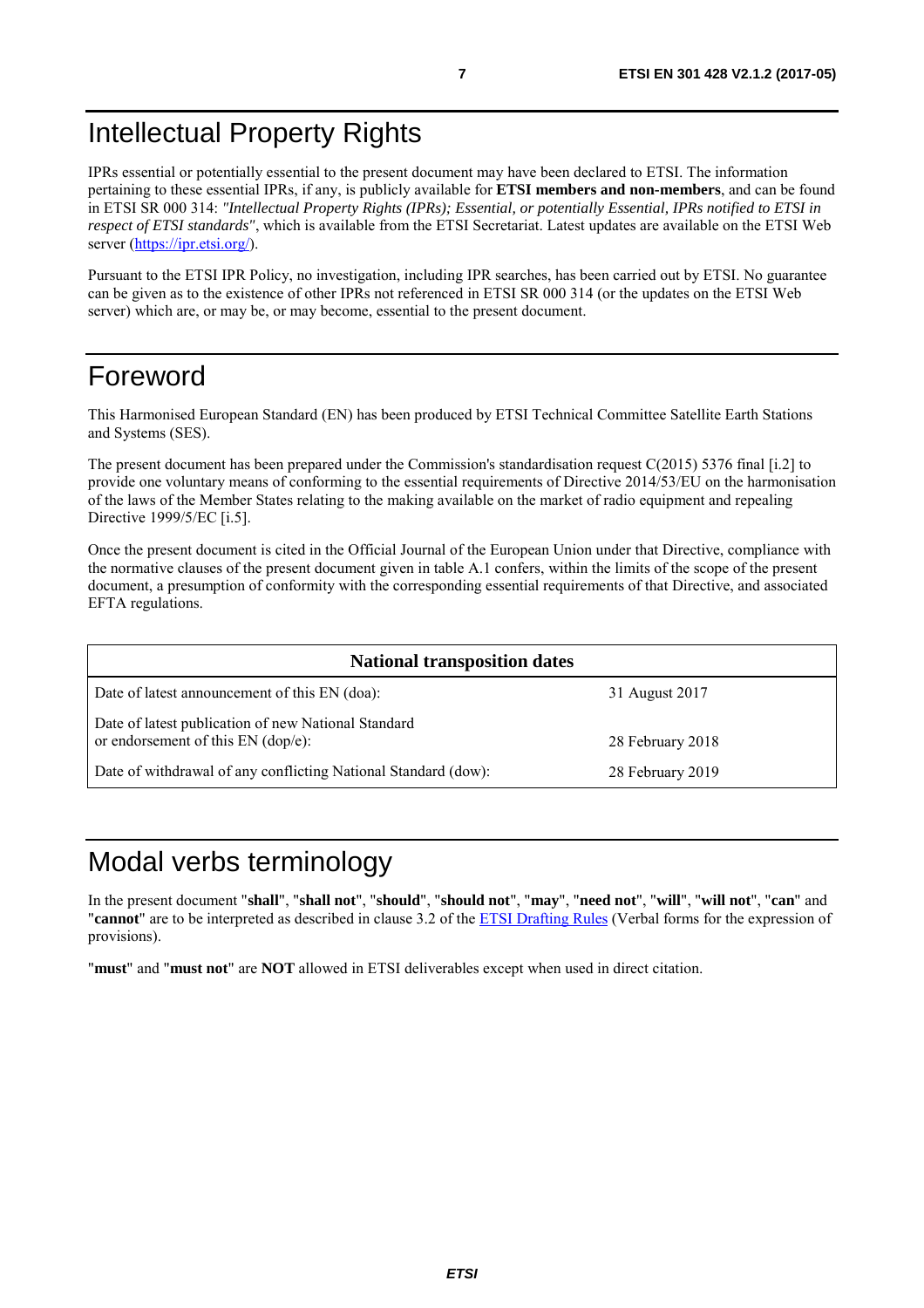## <span id="page-7-0"></span>Introduction

The present document is part of a set of standards developed by ETSI and is designed to fit in a modular structure to cover all radio equipment under the RE Directive [\[i.5](#page-9-0)]. The modular structure is shown in ETSI EG 201 399 [\[i.1](#page-9-0)].

#### **Figure 1: Void**

#### Remarks on the present document

The present document allows the choice of either a class A Control and Monitoring system or a class B Control and Monitoring system. The class B system is more suitable for networks comprising very many terminals.

The determination of the parameters of the user earth stations using a given geo-stationary satellite for the protection of the spectrum allocated to that satellite, is considered to be under the responsibility of the satellite operator or the satellite network operators. For this reason the requirement on the cross polarization discrimination which was in ETSI TBR 028 [\[i.4](#page-9-0)] has not been copied in the present document and inter-modulation limits inside the band 14,0 GHz to 14,5 GHz are to be determined by system design and are subject to satellite operator specifications.

The requirements have been selected to ensure an adequate level of compatibility with other radio services. The levels, however, do not cover extreme cases which may occur in any location but with a low probability of occurrence.

The present document may not cover those cases where a potential source of interference which is producing individually repeated transient phenomena or a continuous phenomenon is present, e.g. a radar or broadcast site in the near vicinity. In such a case it may be necessary to use special protection applied to either the source of interference, or the interfered part or both.

The present document does not contain any requirement, recommendation or information about the installation of the VSAT.

All parts of the indoor unit related to reception, processing and presentation of the received information except the control channel are not within the scope of the present document. The syntax of the control channel messages is outside the scope of the present document.

The present document is therefore intended to cover the provisions of Directive 2014/53/EU [\[i.5](#page-9-0)] (RE Directive) article 3.2 which states that "*….radio equipment shall be so constructed that it both effectively uses and supports the efficient use of radio spectrum in order to avoid harmful interference*".

Recital 10 of Directive 2014/53/EU [\[i.5](#page-9-0)] states that "*In order to ensure that radio equipment uses the radio spectrum effectively and supports the efficient use of radio spectrum, radio equipment should be constructed so that: in the case of a transmitter, when the transmitter is properly installed, maintained and used for its intended purpose it generates radio waves emissions that do not create harmful interference, while unwanted radio waves emissions generated by the transmitter (e.g. in adjacent channels) with a potential negative impact on the goals of radio spectrum policy should be limited to such a level that, according to the state of the art, harmful interference is avoided; and, in the case of a receiver, it has a level of performance that allows it to operate as intended and protects it against the risk of harmful interference, in particular from shared or adjacent channels, and, in so doing, supports improvements in the efficient use of shared or adjacent channels.*"

Recital 11 of Directive 2014/53/EU [\[i.5](#page-9-0)] states that "*Although receivers do not themselves cause harmful interference, reception capabilities are an increasingly important factor in ensuring the efficient use of radio spectrum by way of an*  increased resilience of receivers against harmful interference and unwanted signals on the basis of the relevant *essential requirements of Union harmonisation legislation.*"

As a consequence, the present document includes both transmitting and receiving parameters aiming to maximize the efficient use of radio spectrum.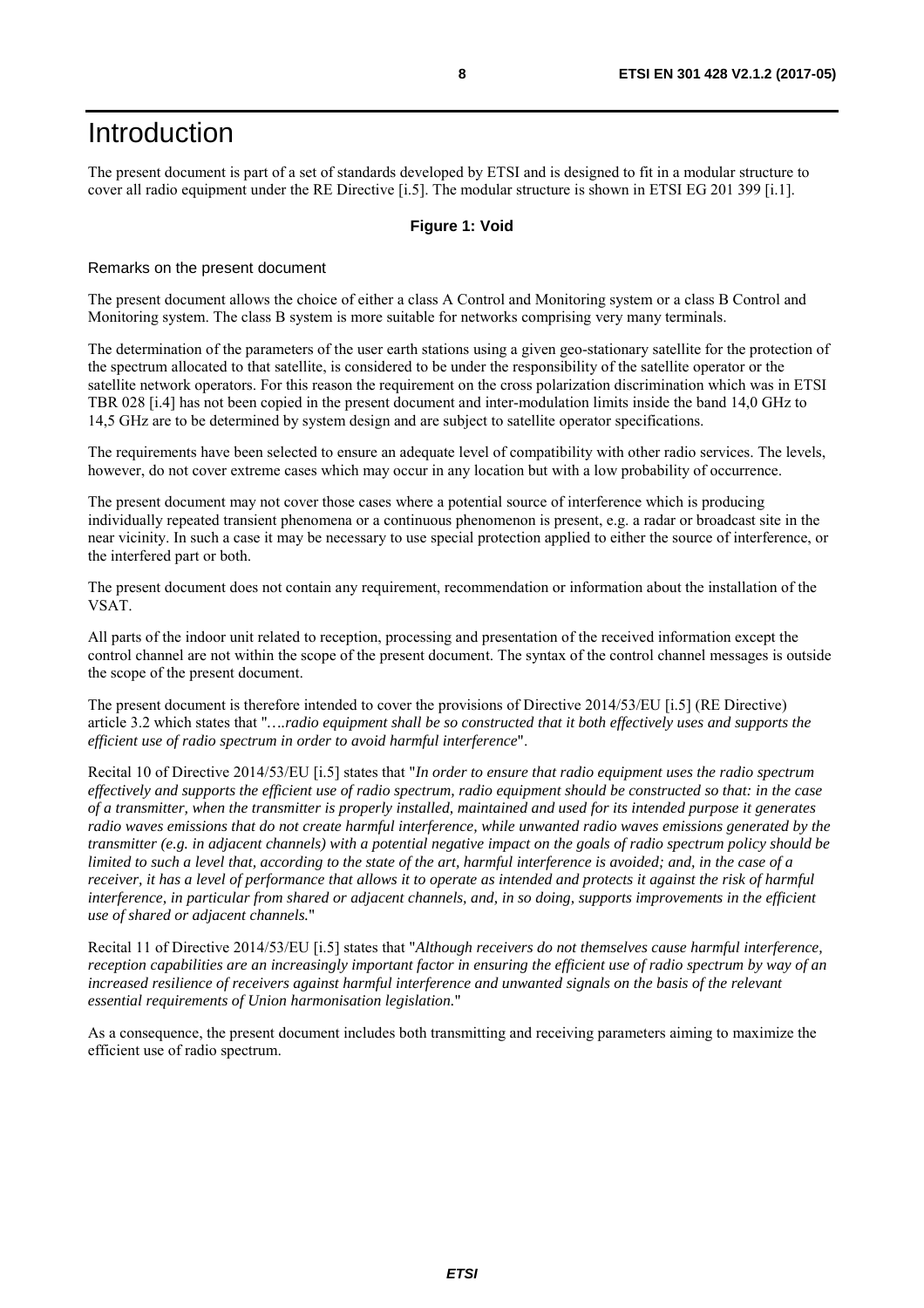## <span id="page-8-0"></span>1 Scope

The present document specifies technical characteristics and methods of measurements for Very Small Aperture Terminals (VSATs) equipment which have the following characteristics:

- The VSAT is operating in one or more frequency ranges in the part of the following bands allocated exclusively to the Fixed Satellite Services (FSS):
	- 14,00 GHz to 14,25 GHz (earth-to-space);
	- 12,50 GHz to  $12,75$  GHz (space-to-earth);

or in the shared parts of the following bands, allocated to the FSS and Fixed Services (FS):

- 14,25 GHz to 14.50 GHz (earth-to-space);
- 10,70 GHz to 11,70 GHz (space-to-earth).
- The VSAT uses linear polarization.
- The VSAT operates through a geostationary satellite at least 3° away from any other geostationary satellite operating in the same frequency band and covering the same area.
- The VSAT antenna diameter does not exceed 3,8 m, or equivalent effective area.
- The VSAT is either:
	- a transmit only VSAT: designed for transmission only of radio-communications signals in any of the frequency bands (earth-to-space) specified above; or
	- a transmit and receive VSAT: designed for transmission and reception of radio-communications signals in any of the frequency bands specified above; or
	- a receive only VSAT: designed for reception only of radio-communications signals in any of the frequency bands (space-earth) specified above.
- The VSAT is designed usually for unattended operation.
- The VSAT is operating as part of a satellite network (e.g. star, mesh or point-to-point) used for the distribution and/or exchange of information between users.
- The transmit-only and transmit-and-receive VSAT is controlled and monitored by a Centralized Control and Monitoring Function (CCMF). The CCMF is outside the scope of the present document.

The present document applies to the VSAT with its ancillary equipment and its various terrestrial ports, and when operated within the boundary limits of the operational environmental profile declared by the applicant and when installed as required by the applicant by declaration or in the user documentation.

The present document is intended to cover the provisions of Directive 2014/53/EU [\[i.5](#page-9-0)] (RE Directive) article 3.2, which states that "*… radio equipment shall be so constructed that it both effectively uses and supports the efficient use of spectrum in order to avoid harmful interference*".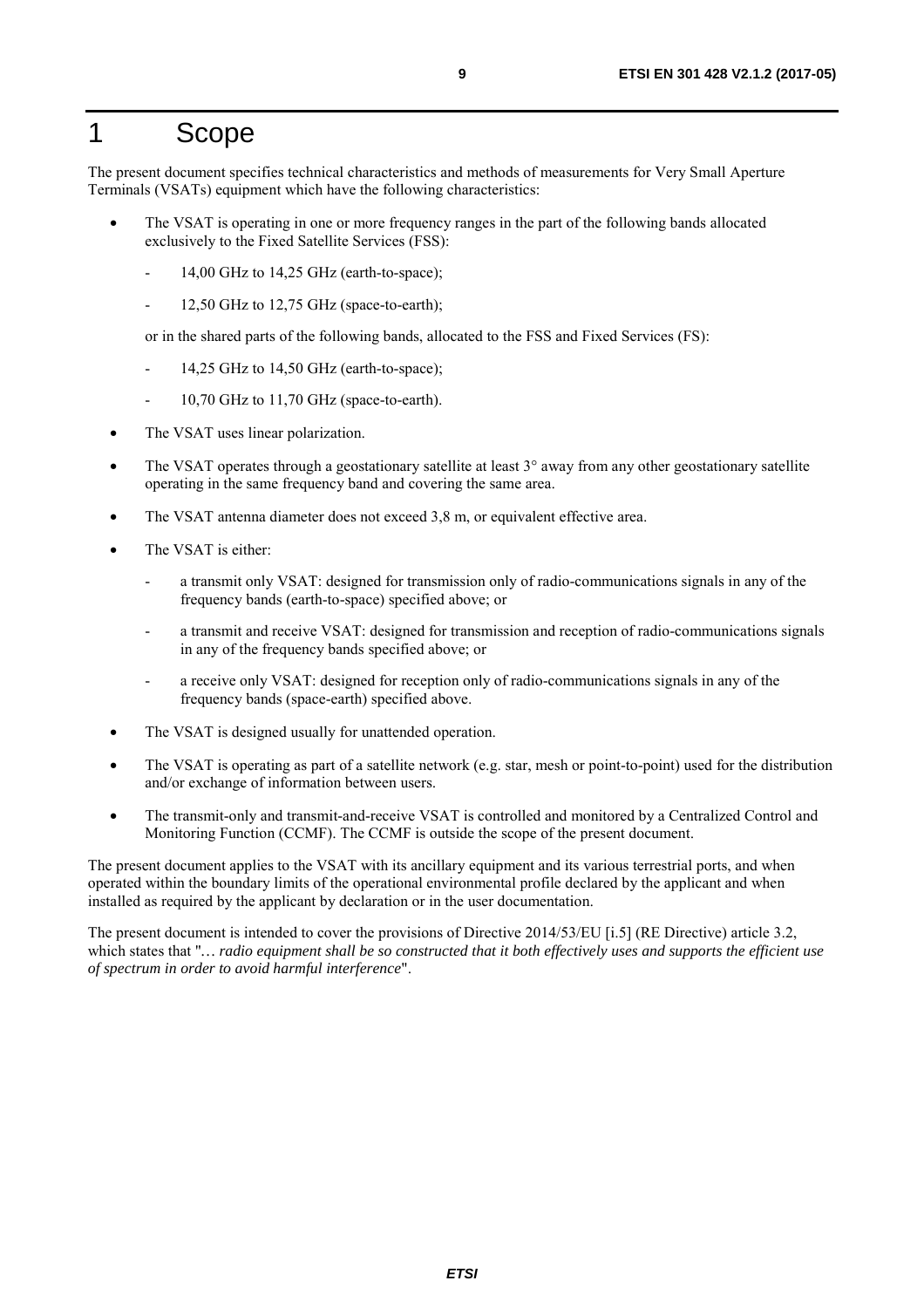## <span id="page-9-0"></span>2 References

## 2.1 Normative references

References are specific, identified by date of publication and/or edition number or version number. Only the cited version applies.

Referenced documents which are not found to be publicly available in the expected location might be found at <https://docbox.etsi.org/Reference/>.

NOTE: While any hyperlinks included in this clause were valid at the time of publication, ETSI cannot guarantee their long term validity.

The following referenced documents are necessary for the application of the present document.

- [1] Void. [2] CISPR 16-1-5 (2014): "Specification for radio disturbance and immunity measuring apparatus and methods - Part 1-5: Radio disturbance and immunity measuring apparatus - Antenna calibration sites and reference test sites for 5 MHz to 18 GHz". [3] Void.
- 
- [4] Void.

## 2.2 Informative references

References are either specific (identified by date of publication and/or edition number or version number) or non-specific. For specific references, only the cited version applies. For non-specific references, the latest version of the referenced document (including any amendments) applies.

NOTE: While any hyperlinks included in this clause were valid at the time of publication, ETSI cannot guarantee their long term validity.

The following referenced documents are not necessary for the application of the present document but they assist the user with regard to a particular subject area.

[i.1] ETSI EG 201 399: "Electromagnetic compatibility and Radio spectrum Matters (ERM); A guide to the production of Harmonized Standards for application under the Radio & Telecommunication Terminal Equipment Directive 1999/5/EC (R&TTE) and a first guide on the impact of the Radio Equipment Directive 2014/53/EU (RED) on Harmonized Standards". [i.2] Commission Implementing Decision C(2015) 5376 final of 4.8.2015 on a standardisation request to the European Committee for Electrotechnical Standardisation and to the European Telecommunications Standards Institute as regards radio equipment in support of Directive 2014/53/EU of the European Parliament and of the Council. [i.3] ETSI TR 102 375: "Satellite Earth Stations and Systems (SES); Guidelines for determining the parts of satellite earth station antenna radiation patterns concerned by the geostationary satellite orbit protection". [i.4] ETSI TBR 028: "Satellite Earth Stations and Systems (SES); Very Small Aperture Terminal (VSAT); Transmit-only, transmit/receive or receive-only satellite earth stations operating in the 11/12/14 GHz frequency bands". [i.5] Directive 2014/53/EU of the European Parliament and of the Council of 16 April 2014 on the harmonisation of the laws of the Member States relating to the making available on the market of radio equipment and repealing Directive 1999/5/EC (RE Directive).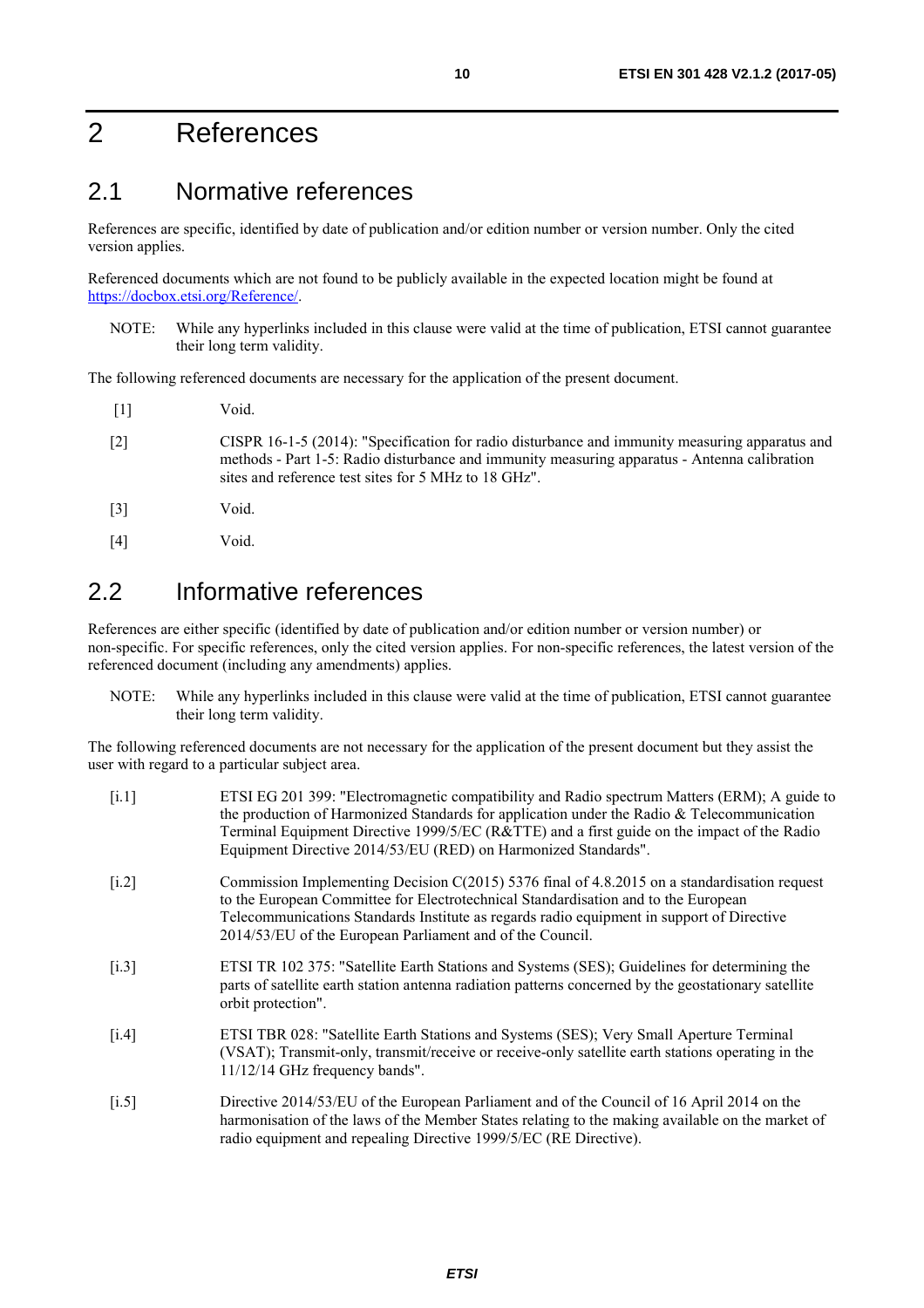## <span id="page-10-0"></span>3 Definitions, symbols and abbreviations

## 3.1 Definitions

For the purposes of the present document, the terms and definitions given in Directive 2014/53/EU [\[i.5](#page-9-0)] and the following apply:

**ancillary equipment:** equipment used in connection with a VSAT is considered as ancillary if the three following conditions are met:

- a) the equipment is intended for use in conjunction with the VSAT to provide additional operational and/or control features (e.g. to extend control to another position or location); and
- b) the equipment cannot be used on a stand-alone basis, to provide user functions independently of the VSAT; and
- c) the absence of the equipment does not inhibit the operation of the VSAT.

**applicant:** manufacturer or his authorized representative within the European Community or the person responsible for placing the apparatus on the market

**carrier-off radio state:** radio state in which the VSAT may transmit and does not transmit any carrier

- NOTE 1: The phrase "the VSAT may transmit" means that all the conditions for transmission are satisfied (e.g. in a state where transmissions are permitted and no failure detected).
- NOTE 2: The existence of a "Carrier-off" radio state depends on the system of transmission used. For VSATs designed for continuous transmission mode there may be no "Carrier-off" radio state.

**carrier-on radio state:** radio state in which the VSAT may transmit and transmits a carrier

**Centralized Control and Monitoring Functions (CCMF):** set of functional entities that, at system level, monitor and control the correct operation of all transmit VSAT in a network

**Control Channel (CC):** channel or channels by which VSAT receive control information from the CCMF

**EIRP<sub>max</sub>:** maximum e.i.r.p. capability of the VSAT as declared by the applicant

#### **EIRP<sub>nom</sub>**: either:

- i)  $EIRP<sub>max</sub>$ ; or
- ii) when uplink power control is implemented, the maximum required e.i.r.p. of the VSAT under clear sky condition as declared by the applicant.
- NOTE: The applicant may declare different values of  $EIRP<sub>max</sub>$  and  $EIRP<sub>nom</sub>$  for each combination of occupied bandwidth and transmission parameters (see clause 4.1.3).

**emissions disabled radio state:** radio state in which the VSAT is not transmitting a carrier

NOTE: This radio state only applies in certain CMF states as defined in clause 4.1.4. (e.g. before system monitoring pass, before the control channel is received, when a failure is detected, when the VSAT is commanded to disable). The "Emissions disabled" radio state requires lower unwanted emissions than the "Carrier-off" radio state.

**environmental profile:** range of environmental conditions under which equipment within the scope of the present document is required to comply with the provisions of the present document

**external control channel:** control channel which is either:

i) carried by the VSAT network via the same or another satellite, but not within the internal protocol of the VSAT system; or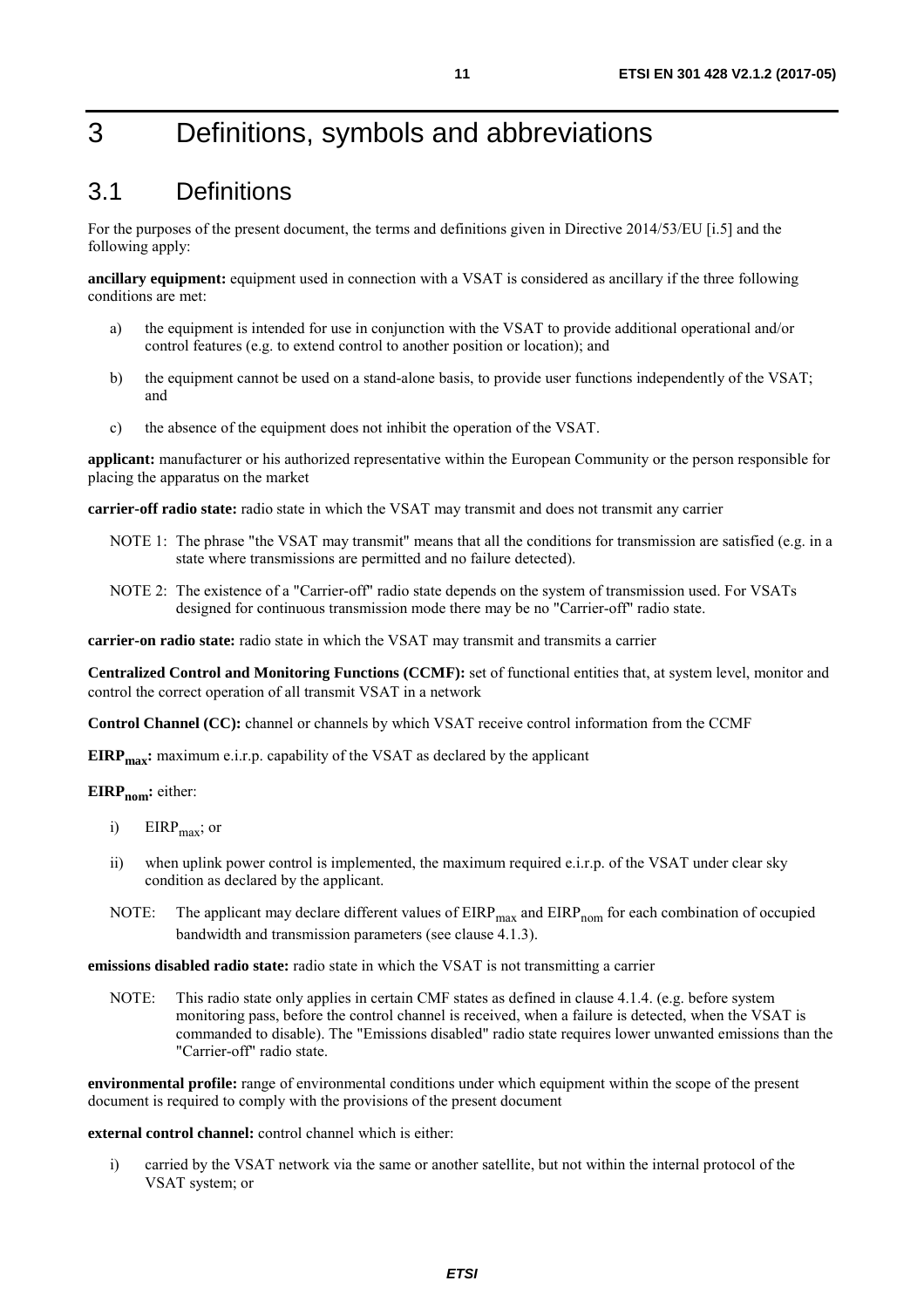ii) carried by the PSTN or some other means.

**external response channel:** response channel which is either:

- i) carried by the VSAT network via the same or another satellite, but not within the internal protocol of the VSAT system; or
- ii) carried by the PSTN or some other means.

**indoor unit:** modules of the VSAT that are not declared by the applicant, or as indicated in the user documentation as outdoor unit are defined as indoor unit

**integral antenna:** antenna which may not be removed during the tests according to the applicant's statement

**internal control channel:** control channel which is carried by the VSAT network via the same satellite as used for transmission of user data and within the internal protocol structure of the VSAT system

**internal response channel:** response channel which is carried by the VSAT network via the same satellite as used for transmission of user data and within the internal protocol structure of the VSAT system

**network:** in the present document, any network configuration including star, mesh and point-to-point configurations

**nominal antenna diameter:** antenna diameter declared by the manufacturer that is a parameter in performance characteristics and that allows reference to a certain performance

NOTE: An antenna with circular aperture of diameter equal to the nominal diameter does typically have the performance specified.

 Network operators might request antennas of a certain diameter. Then an antenna that is compliant with the requirement for nominal antenna diameter equal to the requested antenna diameter can be used. Manufacturers can mark their equipment with antenna diameters used in the requirements during compliance test.

**nominated bandwidth:** bandwidth of the VSAT radio frequency transmission nominated by the applicant

- NOTE 1: The nominated bandwidth is centred on the transmit frequency and does not exceed 5 times the occupied bandwidth.
- NOTE 2: The nominated bandwidth is wide enough to encompass all spectral elements of the transmission which have a level greater than the specified spurious radiation limits. The nominated bandwidth is wide enough to take account of the transmit carrier frequency stability. This definition is chosen to allow flexibility regarding adjacent channel interference levels which will be taken into account by operational procedures depending on the exact transponder carrier assignment situation.

**occupied bandwidth:** bandwidth of the VSAT radio frequency transmission nominated by the manufacturer

NOTE: The nominated bandwidth is wide enough to encompass all spectral elements of the transmission which have a level greater than the specified unwanted emissions limits. The nominated bandwidth is wide enough to take account of the transmit carrier frequency stability. The nominated bandwidth is within the transmit frequency band within which the VSAT operates.

**outdoor unit:** modules of the VSAT intended to be installed outdoor, as declared by the applicant, or as indicated in the user documentation

NOTE 1: The outdoor unit usually comprises three main parts:

- a) the antenna sub-system which converts the incident radiation field into a guided wave and vice versa;
- b) the Low Noise Block (LNB) down converter, which is a device that amplifies, with very low internal noise, the received signals in the Radio Frequency (RF) band and converts them to intermediate frequencies:
- c) the up-converter and the power amplifier which convert from the intermediate frequency to RF and amplify the low level RF signals for transmission through the antenna subsystem.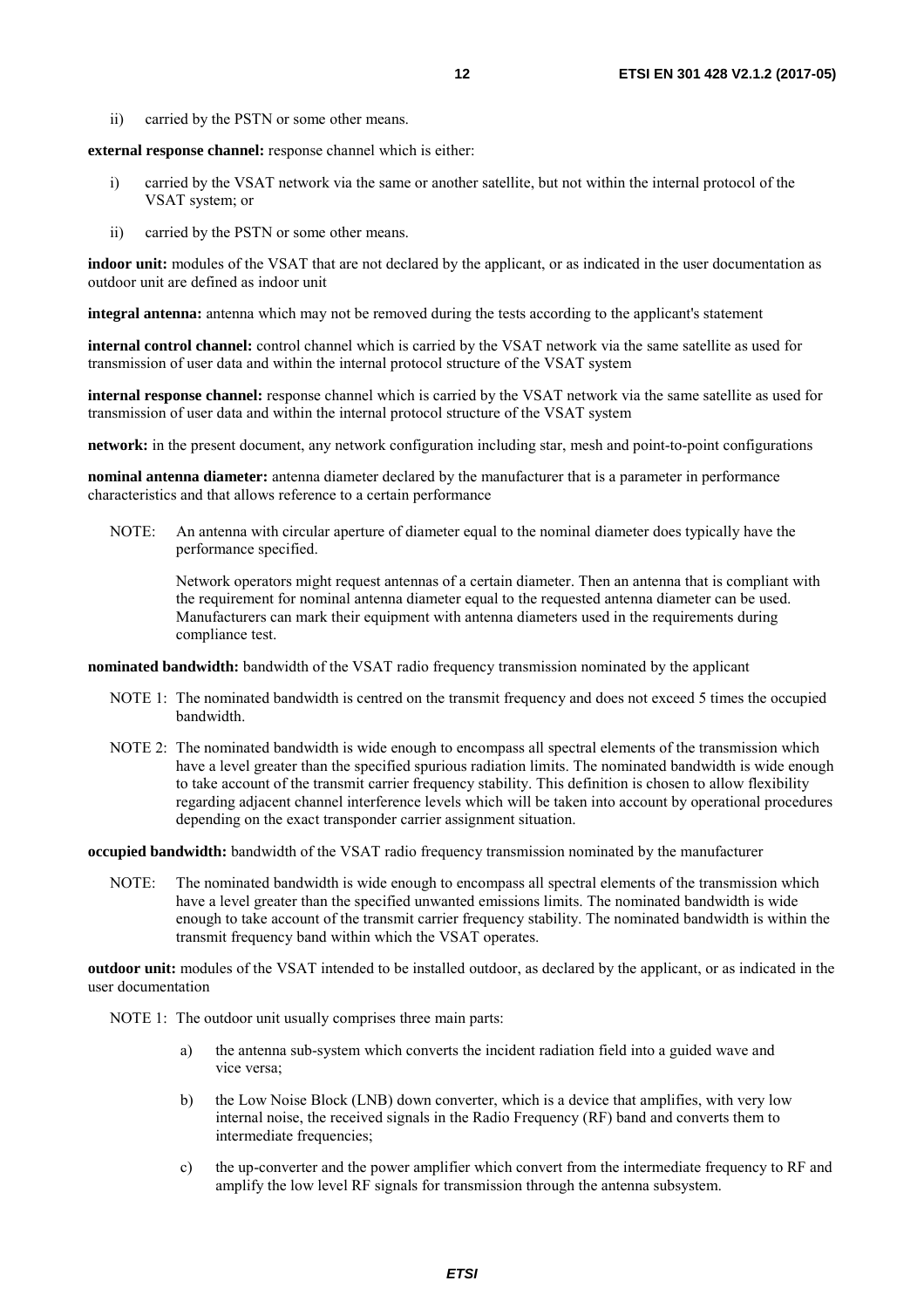<span id="page-12-0"></span>NOTE 2: The installation equipment (means of attachment) is outside the scope of the present document. However, the antenna structures and other components directly mounted on the antenna and forming an integral part of it, are subject to the specifications of the present document.

**removable antenna:** antenna which may be removed during the tests according to the applicant's statement

**Response Channel (RC):** channel by which VSAT transmit monitoring information to the CCMF

**spurious radiation:** any radiation outside the nominated bandwidth

NOTE: For a receive-only VSAT there is no nominated bandwidth therefore any radiation is a spurious radiation.

**transmission disabled state:** state in which the VSAT is not authorized by the CCMF to transmit

**transmit VSAT:** VSAT capable of being used either for transmission only, or for transmission and reception

**uplink power density control:** control of the e.i.r.p. and/or occupied bandwidth and/or other transmission parameters (e.g. FEC, modulation, symbol rate) of the transmitted signal in order to adjust the e.i.r.p. in a given measurement bandwidth

NOTE: Uplink power density control may be used to respond to uplink fade conditions.

**VSAT:** complete VSAT equipment, comprising the outdoor unit and the indoor unit including the connection cable(s) between the units

## 3.2 Symbols

For the purposes of the present document, the following symbols apply:

dBsd Ratio expressed in decibels relative to the spectral density

## 3.3 Abbreviations

For the purposes of the present document, the following abbreviations apply:

| <b>BW</b>      | Wanted signal occupied Bandwidth                                                                                           |
|----------------|----------------------------------------------------------------------------------------------------------------------------|
| CC             | Control Channel                                                                                                            |
| <b>CCF</b>     | Control Channel reception Failure                                                                                          |
| <b>CCMF</b>    | Centralized Control and Monitoring Functions                                                                               |
| <b>CISPR</b>   | Comité International Spécial des Perturbations Radioélectriques (International Special Committee<br>on Radio Interference) |
| <b>CMF</b>     | Control and Monitoring Function                                                                                            |
| <b>CCR</b>     | Control Channel correctly Received                                                                                         |
| <b>CV</b>      | Control Variable                                                                                                           |
| EIRP, e.i.r.p. | <b>Equivalent Isotropically Radiated Power</b>                                                                             |
| EN             | European Standard                                                                                                          |
| <b>EUT</b>     | <b>Equipment Under Test</b>                                                                                                |
| <b>FEC</b>     | Forward Error Correction                                                                                                   |
| FS             | <b>Fixed Service</b>                                                                                                       |
| FSS            | <b>Fixed Satellite Service</b>                                                                                             |
| <b>GSO</b>     | Geostationary Satellite Orbit                                                                                              |
| <b>HPA</b>     | High Power Amplifier                                                                                                       |
| IDU            | Indoor Unit                                                                                                                |
| ITU            | International Telecommunications Union                                                                                     |
| <b>LNA</b>     | Low Noise Amplifier                                                                                                        |
| <b>LNB</b>     | Low Noise Block                                                                                                            |
| LO             | Local Oscillator                                                                                                           |
| <b>MODEM</b>   | MOdulator/DEModulator                                                                                                      |
| <b>PSTN</b>    | Public Switched Telephone Network                                                                                          |
| R&TTE          | Radio and Telecommunications Terminal Equipment                                                                            |
| RC             | Response Channel                                                                                                           |
| RE             | <b>Reset Event</b>                                                                                                         |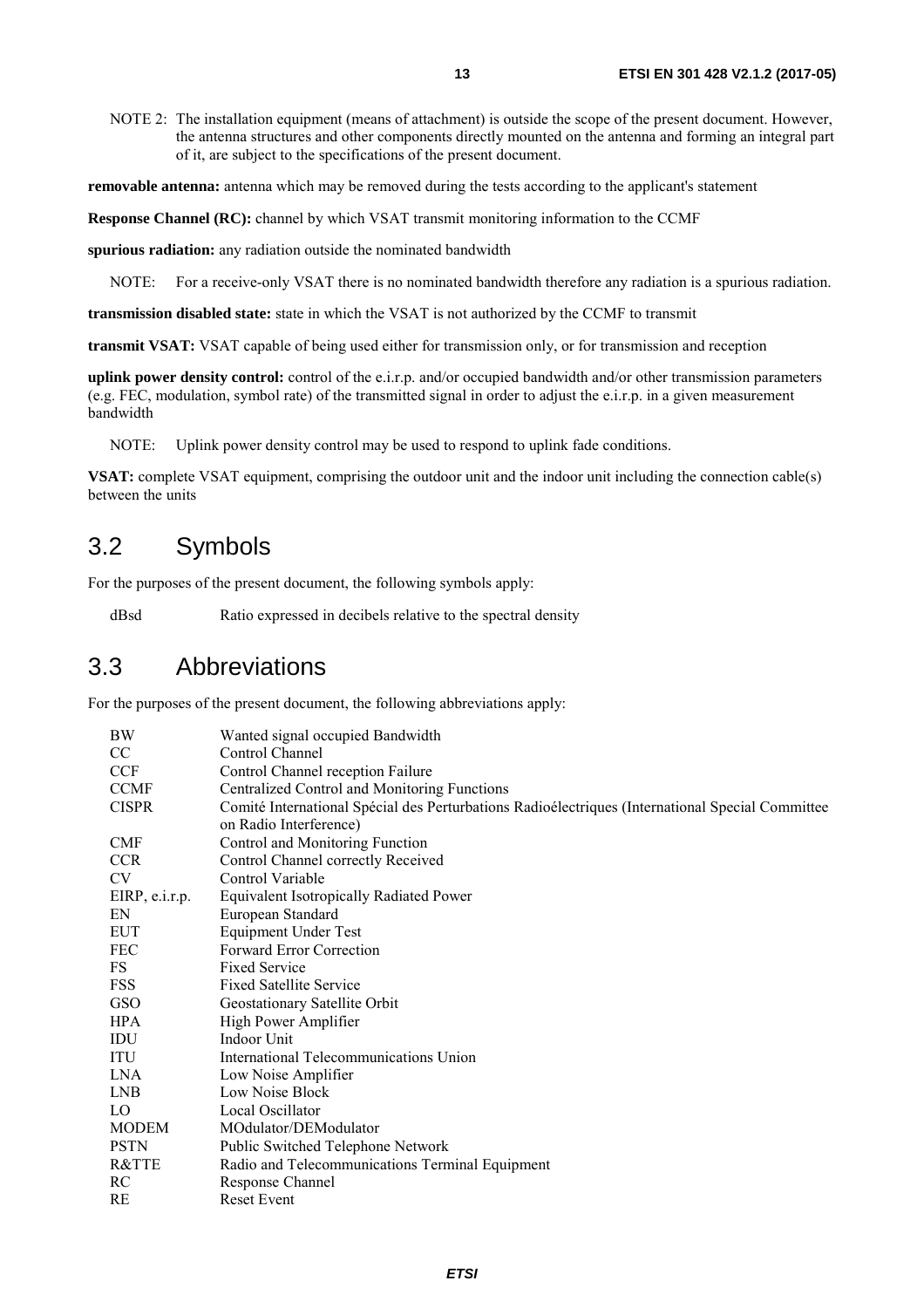<span id="page-13-0"></span>

| RE.         | Radio Equipment               |
|-------------|-------------------------------|
| <b>RED</b>  | Radio Equipment Directive     |
| RF          | Radio Frequency               |
| <b>SMF</b>  | <b>System Monitoring Fail</b> |
| <b>SMP</b>  | <b>System Monitoring Pass</b> |
| <b>SMV</b>  | Self Monitoring Variable      |
| <b>STE</b>  | Special Test Equipment        |
| <b>TDMA</b> | Time Division Multiple Access |
| TxD         | Transmission Disable command  |
| TxE         | Transmission Enable command   |
| <b>VSAT</b> | Very Small Aperture Terminal  |

## 4 Technical requirements specifications

## 4.1 General

## 4.1.1 Environmental profile

The technical requirements of the present document apply under the environmental profile for operation of the equipment, which shall be declared by the manufacturer. The equipment shall comply with all the technical requirements of the present document which are identified as applicable in annex A at all times when operating within the boundary limits of the declared operational environmental profile.

The environmental profile for operation of the equipment shall include the ranges of humidity, temperature and supply voltage.

## 4.1.2 Control and Monitoring Functions (CMF)

The transmit VSAT shall comply with all the technical requirements of the CMF either class A or class B or both as specified in clauses 4.2.6 and 4.2.7 respectively. The applicant shall declare to which class, A or B or both, the transmit VSAT belongs.

## 4.1.3 Operational configurations

Under operational conditions a VSAT may dynamically change the occupied bandwidth and/or other transmission parameters (e.g. FEC, modulation, symbol rate) of the transmitted signal. For each combination of occupied bandwidth and other transmission parameters, an  $EIRP<sub>max</sub>$ , an  $EIRP<sub>nom</sub>$  and a nominated bandwidth shall be declared by the applicant. The following specifications apply to the VSAT for each combination of occupied bandwidth and other transmission parameters.

The nominated bandwidth shall be centred on the transmit frequency and shall not exceed 5 times the occupied bandwidth.

## 4.1.4 Transmit VSAT states and radio states

### 4.1.4.1 Definitions

For transmit VSATs, VSAT states and radio states are defined.

The present document allows the choice of either class A Control and Monitoring Functions (CMF) or class B CMF. For the purpose of the present document four states of the VSAT are defined for each class of CMF. In both cases the present document does not assume a particular implementation of the VSAT state machine.

The present document defines the permitted levels of emissions in terms of radio states: these radio states are equally applicable to both classes of VSAT states as described in clause 4.1.4.4.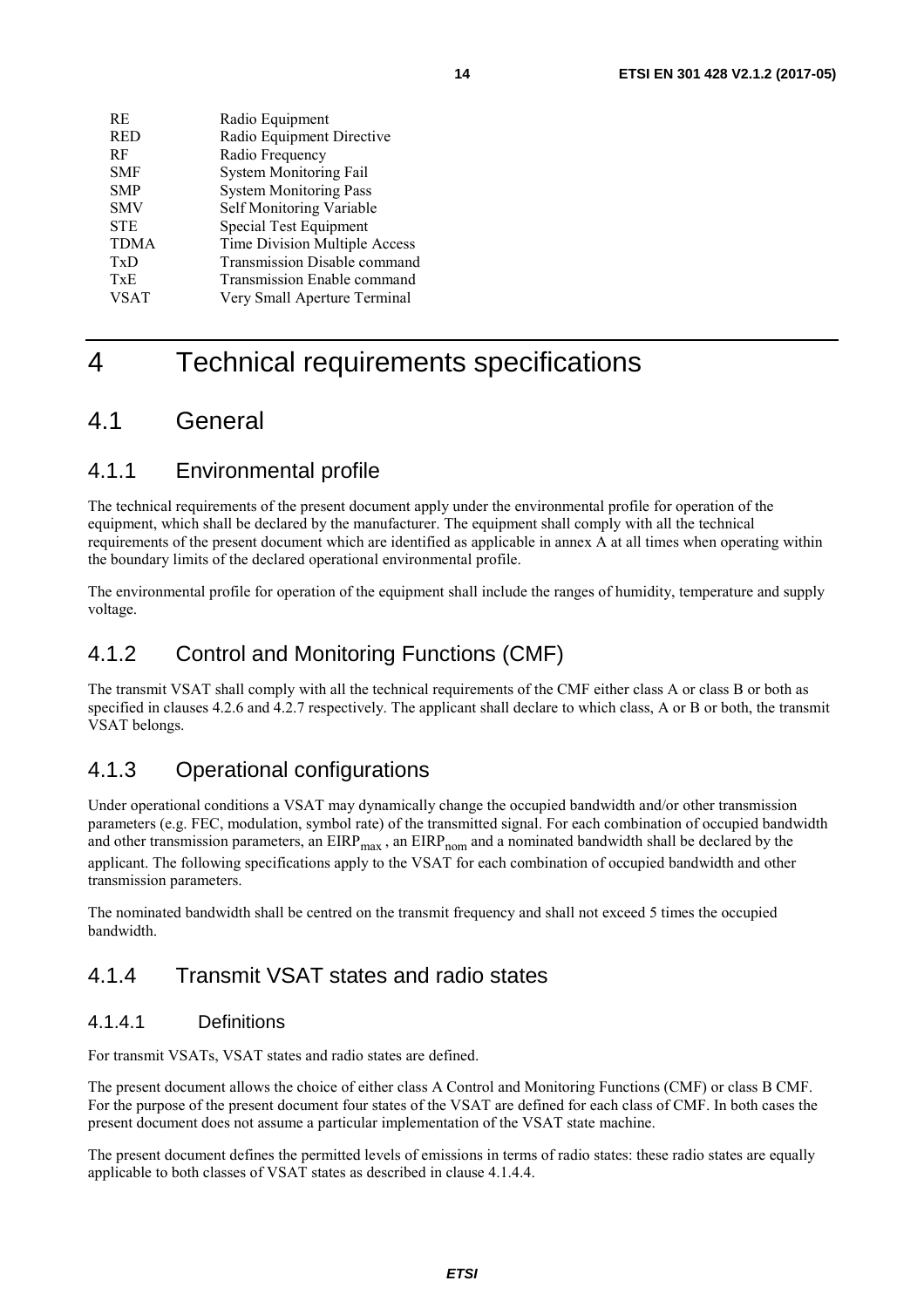#### <span id="page-14-0"></span>4.1.4.2 Class A CMF

For VSATs implementing class A CMF, the four states are the following:

- "Out-of-service";
- "Checking";
- "Stand-by"; and
- "In-service".

The four states of the VSAT are represented in figure 2 and are used in clause 4.2.6 for the specification of the class A CMF.

In the "Out-of-service", "Checking" and "Stand-by" states the VSAT is not allowed to transmit. In the "In-service" state the VSAT is allowed to transmit.

#### 4.1.4.3 Class B CMF

For VSATs implementing class B CMF, the four states are the following:

- "Non valid";
- "Initial phase";
- "Transmission disabled"; and
- "Transmission enabled".

The four states of the VSAT are represented in figure 3 and are used in clause 4.2.7 for the specification of the class B CMF.

#### 4.1.4.4 Radio states

The VSAT "may transmit" when all the conditions for transmission are satisfied (e.g. in a state where transmissions are permitted, no failure detected).

The following radio states of the VSAT are defined:

- "Emissions disabled" when the VSAT is not transmitting any carrier;
- "Carrier-off" when the VSAT may transmit and does not transmit any carrier;
- "Carrier-on" when the VSAT may transmit and transmits a carrier.

Table 1a gives the only possible combinations of the VSAT states and radio states which shall apply, with some examples of associated events.

When the VSAT transmits several carriers having different frequencies, a VSAT state machine as described above may be associated with each carrier or each set of carriers.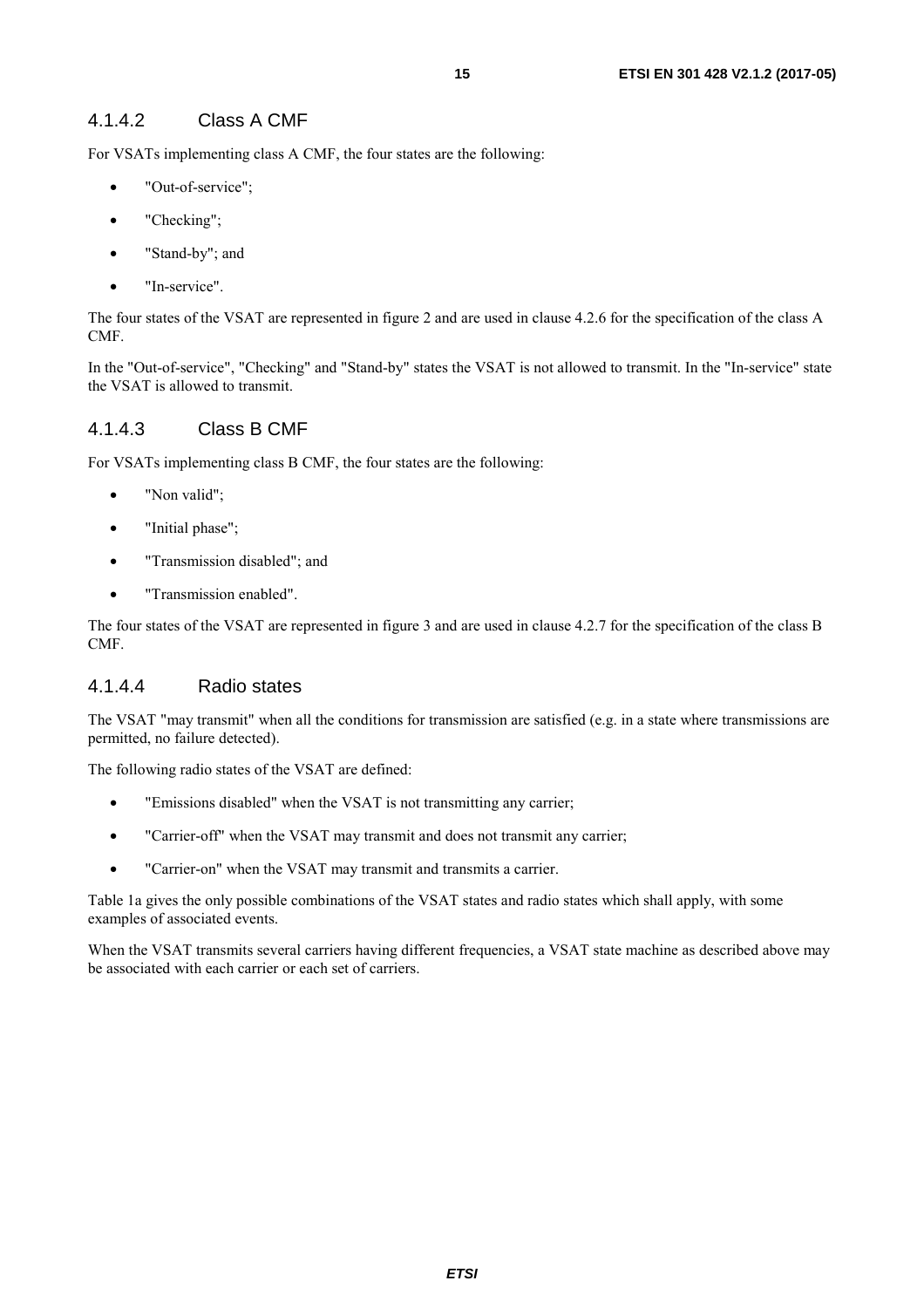<span id="page-15-0"></span>

| <b>VSAT states</b><br>for class A CMF | <b>VSAT states</b><br>for class B CMF | Radio states            | <b>Examples of events</b>                                                                                                |
|---------------------------------------|---------------------------------------|-------------------------|--------------------------------------------------------------------------------------------------------------------------|
| "Out-of-service"                      | "Non valid"                           | "Emissions<br>disabled" | After-power on<br>After any failure<br>During the checking phase                                                         |
| "Checking"                            |                                       | "Emissions<br>disabled" | When waiting for a transmission enable or disable<br>command from the CCMF                                               |
|                                       | "Initial phase"                       | "Emissions<br>disabled" | When waiting for a transmission enable or disable<br>command from the CCMF<br>Between initial bursts                     |
|                                       |                                       | "Carrier-on"            | During the transmission of each initial burst                                                                            |
| "In-service"                          | "Transmission                         | "Carrier-on"            | During transmission of carrier(s)                                                                                        |
|                                       | enabled"                              | "Carrier-off"           | When no carrier is transmitted                                                                                           |
| "Stand-by"                            | "Transmission<br>disabled"            | "Emissions<br>disabled" | When a disable command from the CCMF has been<br>received and waiting for a transmission enable<br>command from the CCMF |

**Table 1a: VSAT states and radio states of the VSAT** 

## 4.2 Conformance requirements

## 4.2.1 Off-axis spurious radiation

#### 4.2.1.1 Justification

To limit the level of interference to terrestrial and satellite radio services.

#### 4.2.1.2 Specification

#### 4.2.1.2.1 Transmit VSAT

The following specifications apply to the VSAT transmitting at e.i.r.p. values up to and including  $EIRP<sub>max</sub>$ .

1) The VSAT shall not exceed the limits for radiated interference field strength over the frequency range from 30 MHz to 1 000 MHz specified in table 1b.

#### **Table 1b: Limits of radiated field strength at a test distance of 10 m in a 120 kHz bandwidth**

| <b>Frequency range</b> | Quasi-peak limits |
|------------------------|-------------------|
| 30 MHz to 230 MHz      | 30 dBµV/m         |
| 230 MHz to 1 000 MHz   | 37 dBµV/m         |

The lower limits shall apply at the transition frequency.

2) When the VSAT is in the "Emissions disabled" radio state, the off-axis spurious Equivalent Isotropically Radiated Power (e.i.r.p.) from the VSAT, in any 100 kHz band, shall not exceed the limits in table 2, for all off-axis angles greater than 7°.

| Table 2: Limits of spurious e.i.r.p. - "Emissions disabled" radio state |  |  |  |
|-------------------------------------------------------------------------|--|--|--|
|-------------------------------------------------------------------------|--|--|--|

| <b>Frequency band</b> | e.i.r.p. limit |
|-----------------------|----------------|
| 1,0 GHz to 10,7 GHz   | 48 dBpW        |
| 10.7 GHz to 21.2 GHz  | 54 dBpW        |
| 21,2 GHz to 40,0 GHz  | 60 dBpW        |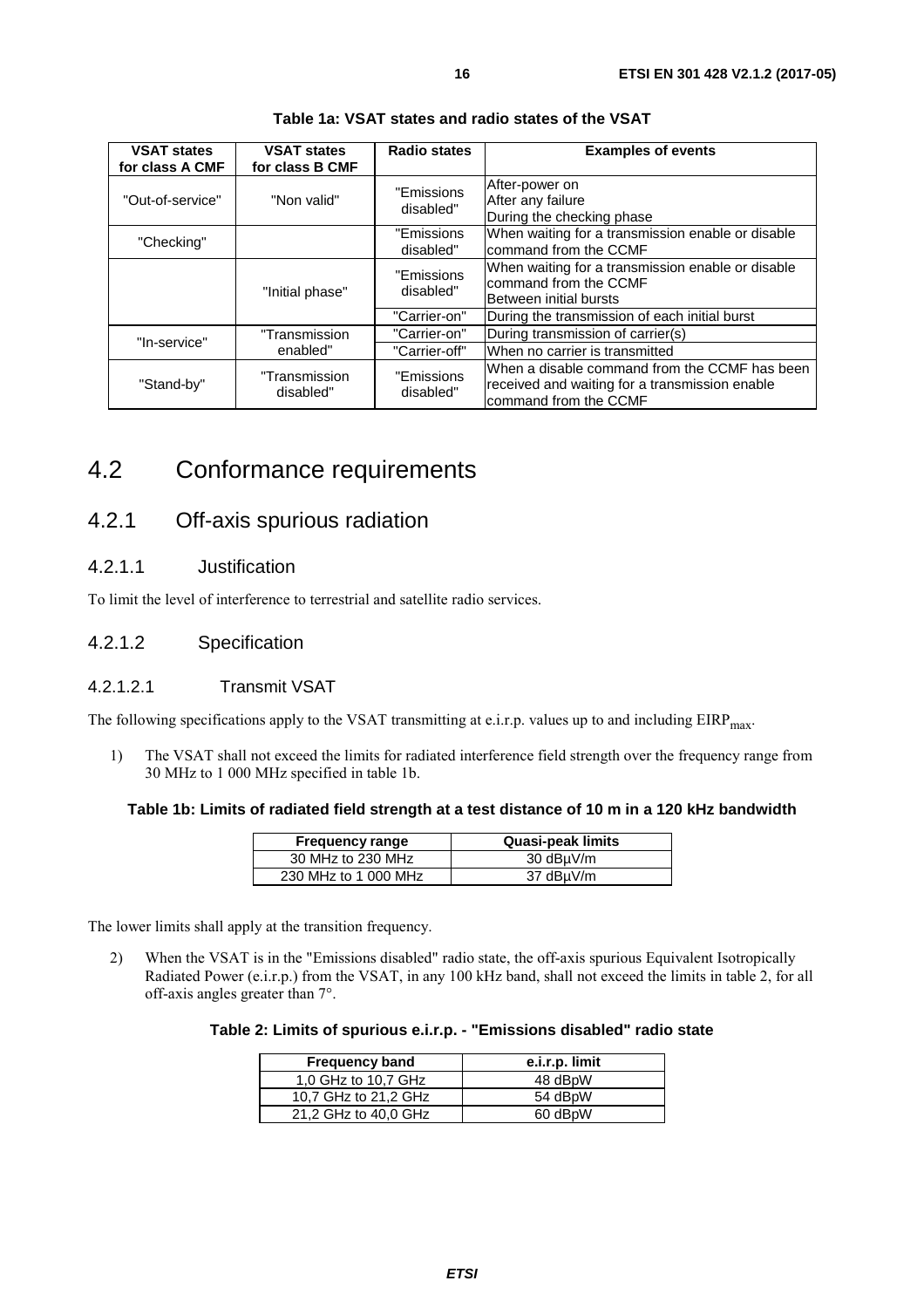<span id="page-16-0"></span>The lower limits shall apply at the transition frequency.

3) This specification applies outside the nominated bandwidth. For both the "Carrier-on" and "Carrier-off " radio states, the off-axis spurious e.i.r.p. density from the VSAT, shall not exceed the limits in table 3, for all off-axis angles greater than 7°.

|                                                                                | <b>Frequency band</b> | e.i.r.p. limit<br>(dBpW) | <b>Measurement bandwidth</b>                                                 |
|--------------------------------------------------------------------------------|-----------------------|--------------------------|------------------------------------------------------------------------------|
| 1,0 GHz to 3,4 GHz                                                             |                       | 49                       | 100 kHz                                                                      |
|                                                                                | 3,4 GHz to 10,7 GHz   | 55                       | 100 kHz                                                                      |
|                                                                                | 10,7 GHz to 13,75 GHz | 61                       | 100 kHz                                                                      |
|                                                                                | 13,75 GHz to 14,0 GHz | 95 (see note)            | 10 MHz                                                                       |
| 14,25 GHz to 14,75 GHz                                                         |                       | 95 (see note)            | 10 MHz                                                                       |
| 14,75 GHz to 21,2 GHz                                                          |                       | 61                       | 100 kHz                                                                      |
| 21,2 GHz to 40,0 GHz                                                           |                       | 67                       | 100 kHz                                                                      |
| This limit may be exceeded in a frequency band which shall not exceed<br>NOTE: |                       |                          |                                                                              |
|                                                                                |                       |                          | 50 MHz, centred on the carrier frequency, provided that the on-axis e.i.r.p. |
|                                                                                |                       |                          | density at the considered frequency is 50 dB below the maximum on-axis       |
|                                                                                |                       |                          | e.i.r.p. density of the signal (within the nominated bandwidth) expressed    |
|                                                                                | in dBW/100 kHz.       |                          |                                                                              |

| Table 3: Limits of spurious e.i.r.p. - "Carrier-on" and "Carrier-off" radio states |  |  |  |  |
|------------------------------------------------------------------------------------|--|--|--|--|
|------------------------------------------------------------------------------------|--|--|--|--|

The lower limits shall apply at the transition frequency.

In the frequency band 28,0 to 29,0 GHz, for any 20 MHz band within which one or more spurious signals exceeding the above limit of 67 dBpW are present, then the power of each of those spurious signals exceeding the limit shall be added in watts, and the sum shall not exceed 78 dBpW.

For VSATs designed to transmit simultaneously several carriers (multicarrier operation), the above limits apply to any combination of carriers declared by the applicant and outside the smallest continuous bandwidth encompassing the nominated bandwidths of the carriers.

Each combination of carriers shall be characterized by the carriers' centre frequencies and characteristics, the maximum value of the total on-axis e.i.r.p. of the carriers and the relative levels of the carriers (in dBs) at the input or output of the HPA or antenna.

4) These limits are applicable to the complete VSAT equipment, comprising the outdoor unit and the indoor unit including cabling between the units.

#### 4.2.1.2.2 Receive-only VSAT

1) The VSAT shall not exceed the limits for radiated interference field strength specified in table 4 over the frequency range from 30 MHz to 1 000 MHz.

#### **Table 4: Limits of radiated field strength at a test distance of 10 m in a 120 kHz bandwidth**

| <b>Frequency range</b><br>(MHz) | <b>Quasi-peak limits</b><br>$(dB\mu V/m)$ |
|---------------------------------|-------------------------------------------|
| 30 to 230                       | 30                                        |
| 230 to 1 000                    | 37                                        |

The lower limits shall apply at the transition frequency.

2) The off-axis spurious e.i.r.p. from the VSAT, in any 100 kHz band, shall not exceed the limits in table 5, for all off-axis angles greater than 7°.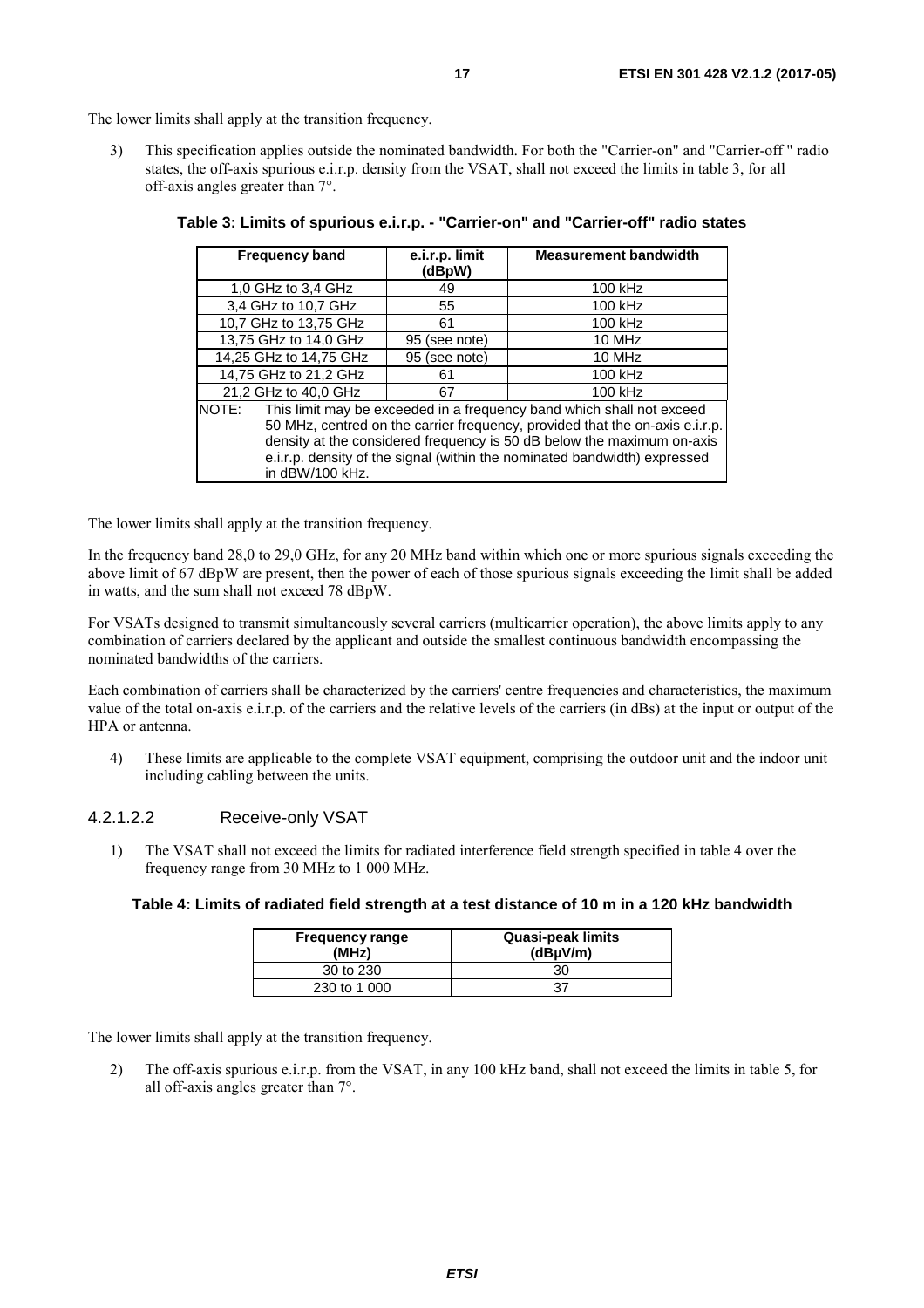| <b>Frequency band</b> | e.i.r.p. limit<br>(dBpW) |
|-----------------------|--------------------------|
| 1,0 GHz to 10,7 GHz   | 48                       |
| 10.7 GHz to 21.2 GHz  | 54                       |
| 21,2 GHz to 40,0 GHz  |                          |

#### **Table 5: Limits of spurious e.i.r.p.**

<span id="page-17-0"></span>The lower limits shall apply at the transition frequency.

3) These limits are applicable to the complete Receive-only VSAT equipment, comprising the outdoor unit and the indoor unit including the cabling between the units.

#### 4.2.1.3 Conformance tests

Conformance tests shall be carried out in accordance with clause 6.2.

## 4.2.2 On-axis spurious radiation for transmit VSAT

#### 4.2.2.1 Justification

To limit the level of interference to satellite radio services.

#### 4.2.2.2 Specification

#### 4.2.2.2.1 Specification 1: "Carrier-on" radio state

The following specification applies to the VSAT transmitting at e.i.r.p. values up to  $EIRP_{nom}$ . For EIRPs above  $EIRP_{nom}$  (when uplink power control is implemented) the limits below may be exceeded by the difference in dB between the current e.i.r.p. and  $EIRP_{nom}$ .

In the 14,0 GHz to 14,5 GHz band the e.i.r.p. spectral density of the spurious radiation and outside the nominated bandwidth shall not exceed 4 - 10 log N dBW in any 100 kHz band.

The above limit may be exceeded in a bandwidth of 5 times the occupied bandwidth centred on the carrier centre frequency, in which case the e.i.r.p. spectral density of the spurious radiation outside the nominated bandwidth, shall not exceed 18 - 10 log N dBW in any 100 kHz band.

N is the maximum number of VSAT which are expected to transmit simultaneously in the same carrier frequency band. This number shall not be exceeded for more than 0,01 % of the time. The value of N and the operational conditions of the system shall be declared by the applicant.

- NOTE 1: The on-axis spurious radiations, outside the 14,0 GHz to 14,5 GHz band, are indirectly limited by the off-axis limits given in clause 4.2.1.2.1. Consequently no specification is needed.
- NOTE 2: Intermodulation limits inside the band 14,0 GHz to 14,5 GHz are to be determined by system design and are subject to satellite operator specifications.

For VSAT designed to transmit simultaneously several different carriers (multicarrier operation), the above limits only apply to each individual carrier when transmitted alone.

#### 4.2.2.2.2 Specification 2: "Carrier-off" and "Emissions disabled" radio states

The following specification applies for a transmit VSAT in the "Carrier-off" and "Emissions disabled" radio states.

In the 14,0 GHz to 14,5 GHz band the e.i.r.p. spectral density of the spurious radiation outside the nominated bandwidth shall not exceed -21 dBW in any 100 kHz band.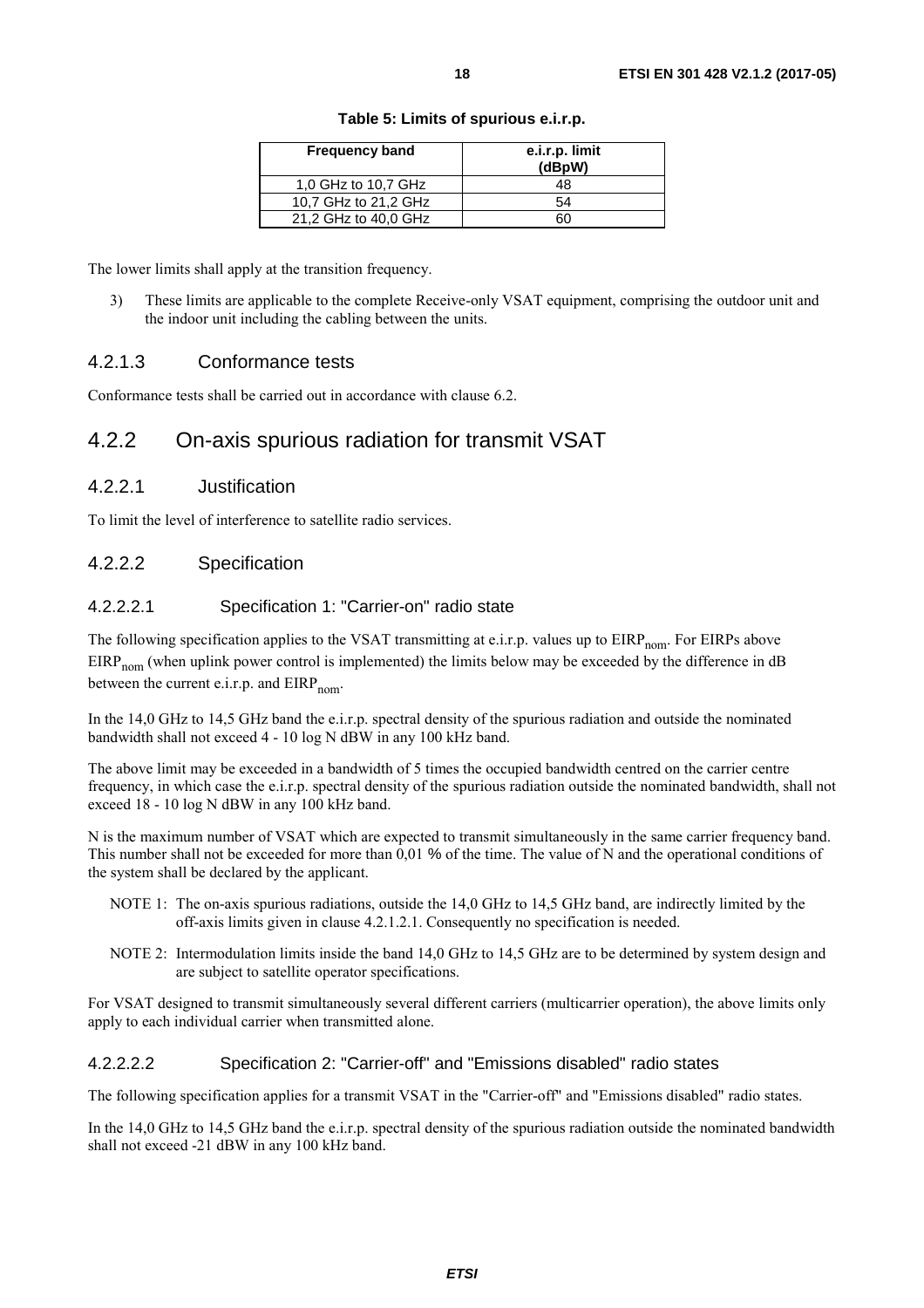#### <span id="page-18-0"></span>4.2.2.3 Conformance tests

Conformance tests shall be carried out in accordance with clause 6.3.

## 4.2.3 Off-axis e.i.r.p. emission density within the band

#### 4.2.3.0 General

Off-axis e.i.r.p. emission density (co-polar and cross-polar) within the band 14,0 GHz to 14,5 GHz.

#### 4.2.3.1 Justification

Protection of other satellite (uplink) systems.

#### 4.2.3.2 Specification

The following specifications apply to the VSAT transmitting at e.i.r.p. values up to  $EIRP<sub>max</sub>$ .

The maximum e.i.r.p. in any 40 kHz band within the nominated bandwidth of the co-polarized component in any direction φ degrees from the antenna main beam axis shall not exceed the following limits:

| $33 - 25 \log \phi - 10 \log N$ dBW for $2.5^{\circ} \le \phi \le 7.0^{\circ}$ ; |  |  |                     |  |
|----------------------------------------------------------------------------------|--|--|---------------------|--|
| +12 - 10 log N dBW for $7.0^{\circ} < \phi \le 9.2^{\circ}$ ;                    |  |  |                     |  |
| $36 - 25 \log \phi - 10 \log N$ dBW for $9.2^{\circ} < \phi \leq 48^{\circ}$ ;   |  |  |                     |  |
| $-6 - 10 \log N$ dBW for                                                         |  |  | $\phi > 48^\circ$ . |  |

Where  $\phi$  is the angle, in degrees, between the main beam axis and the direction considered, and N is the maximum number of VSAT which may transmit simultaneously in the same 40 kHz band. This number shall be declared by the applicant.

#### NOTE 1: N equals 1 in a TDMA system.

For  $\phi$  > 70° the values given above may be increased to 4 - 10 log N dBW over the range of angles for which the particular feed system may give rise to relatively high levels of spillover.

Any antenna off-axis direction may be defined by a pair of values  $(\alpha, \phi)$  where  $\phi$  is the off-axis angle of that direction with the antenna main beam axis and  $\alpha$  is the angle of the plane defined by that direction and the antenna main beam axis with an arbitrary reference plane containing the antenna main beam axis. The range of values of  $\phi$  and  $\alpha$  is from 0° to 180 $\degree$  for φ, and from -180 $\degree$  to +180 $\degree$  for α.

The above limits apply to any off-axis direction  $(\alpha, \phi)$  within  $\pm 3^{\circ}$  of the visible part of the GSO and may be exceeded up to 3 dB in any other direction. The above limits may also be exceeded by up to 3 dB for φ greater than 20° and within  $\pm$ 3° of the visible part of the GSO provided that the total angular range over which this occurs does not exceed 20° when measured along both sides of the geostationary orbit. The concerned off-axis direction  $(\alpha, \phi)$  within  $\pm 3^{\circ}$  of the visible part of the GSO under all operational conditions declared by the applicant shall be any direction within the (α,φ) domain unless it can be demonstrated by documentary evidence that only a limited subset of the (α,φ) domain is concerned. Outside this subset the +3 dB relaxation applies.

When documentary evidence is provided to demonstrate that only a limited subset of the  $(\alpha, \phi)$  domain is concerned, the determination of the (α,φ) subset shall take into account the operational conditions for which the VSAT is designed, as declared by the applicant or indicated within the user documentation. These conditions shall include:

- the range of latitudes of the VSAT;
- the minimum elevation pointing angle;
- the type of antenna mount (e.g. with azimuth and elevation axes or equatorial);
- the range of adjustment for the major axis of the antenna for antennas with asymmetric main beam;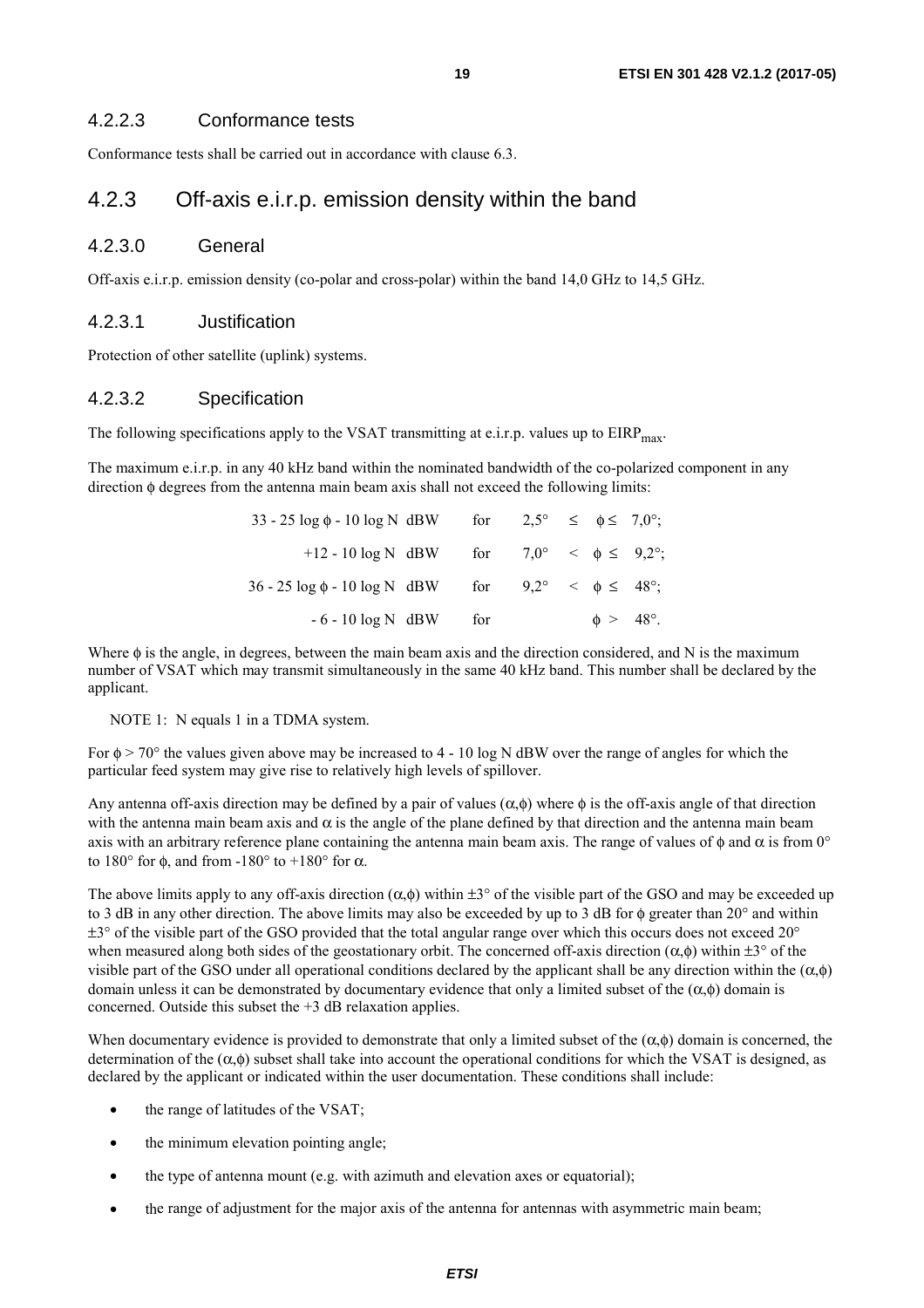- <span id="page-19-0"></span>• the method of alignment of the antenna major axis with the GSO for antennas with asymmetric main beam;
- the maximum static and dynamic alignment errors of the antenna mount axes;
- the maximum static and dynamic alignment errors of the antenna major axis with respect to the GSO arc for antennas with asymmetric main beam;
- the range of directions of the electric field radiated by the satellite(s) with respect to the Earth's axis for which the equipment is designed, when the electric field is used for the antenna alignment.

The alignment errors shall not exceed the declared maximum values when applying the alignment method declared by the applicant or indicated within the user documentation.

NOTE 2: ETSI TR 102 375 [\[i.3](#page-9-0)] gives guidance for the determination of the concerned subset within the (α,φ) domain.

In addition the maximum e.i.r.p. in any 40 kHz band within the nominated bandwidth of the cross-polarized component in any direction φ degrees from the antenna main beam axis shall not exceed the following limits:

> 23 - 25 log  $\phi$  - 10 log N dBW for  $2.5^{\circ} \leq \phi \leq 7.0^{\circ}$ ; +2 - 10 log N dBW for  $7.0^{\circ} < \phi \le 9.2^{\circ}$ .

Where φ and N are as defined above. For non-continuous transmission, the above limits may not apply for a specific portion of each burst as declared by the applicant. This excluded portion shall not exceed 50 usec or 10 % of the burst, whichever is the smaller.

The excluded portion shall have characteristics similar to the remaining part of the burst:

- same symbol rate and modulation; and
- same or lower maximum amplitude.

In the case of VSATs employing uplink power density control, the above limits, for co-polar and cross-polar components, shall apply under clear-sky conditions and these limits include all additional margins above the minimum clear-sky level necessary for the implementations of uplink power density control. For VSATs implementing uplink power density control, the above limits may be exceeded by up to A dB during fade conditions, where A is the attenuation of the transmit signal relative to clear sky conditions.

The uplink power density control shall be subject to following additional requirement:

The value of A shall not exceed 10 dB.

In the case of VSATs employing transmission parameter modification (e.g. FEC, modulation, symbol rate) of the transmitted signal as part of uplink power density control, the above limits shall apply to all combinations of occupied bandwidth and transmission parameters as declared by the applicant.

#### 4.2.3.3 Conformance tests

Conformance tests shall be carried out in accordance with clause 6.4.1 with the results being computed in accordance with clause 6.4.2.

### 4.2.4 Carrier suppression

#### 4.2.4.1 Justification

To allow for the satisfactory suppression of transmissions of a VSAT in the "Emissions disabled" radio state (e.g. when requested by the CCMF or a fault condition is detected).

#### 4.2.4.2 Specification

In the "Emissions disabled" radio state the on-axis e.i.r.p. density shall not exceed 4 dBW in any 4 kHz band within the nominated bandwidth.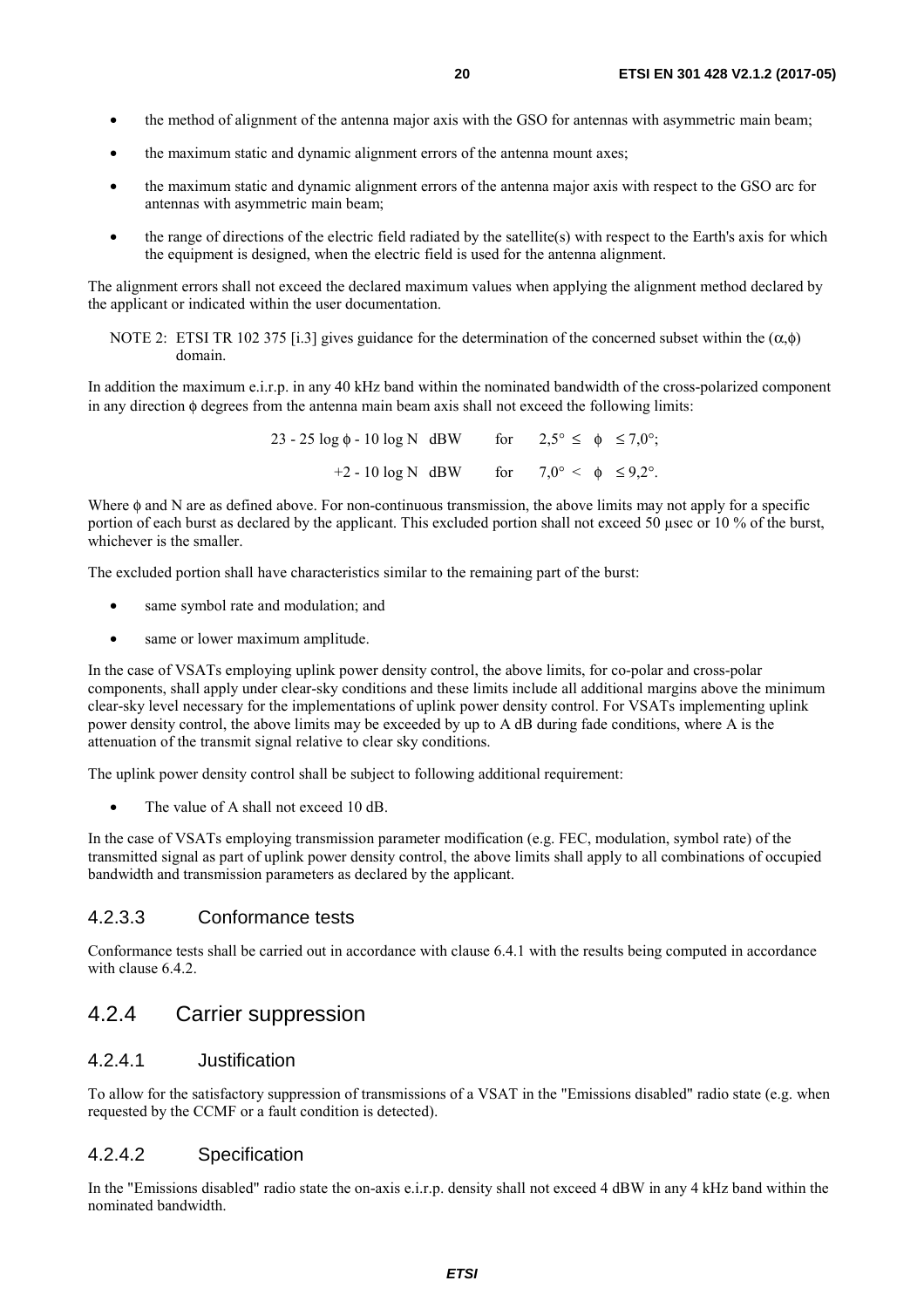#### <span id="page-20-0"></span>4.2.4.3 Conformance tests

Conformance tests shall be carried out in accordance with clause 6.5.

## 4.2.5 Mechanical (antenna pointing) for transmit VSAT

#### 4.2.5.1 Justification

Protection of signals to and from both the same and adjacent satellites.

#### 4.2.5.2 Specification

a) Pointing stability:

Under the condition of 100 km/h maximum wind speed, with gusts of 130 km/h lasting 3 seconds, the installation shall not show any sign of permanent distortion and shall not need repointing after the application of the wind load.

b) Pointing accuracy capability:

#### **Specification 1:** Main beam pointing accuracy

The antenna mount shall allow the position of the antenna transmit main beam axis to be maintained with an accuracy better than the off-axis angle measured when the main beam gain has decreased by 1 dB at any frequency in the equipment operating band, over the full range of azimuth and elevation movement available to the antenna.

#### **Specification 2:** Non-symmetrical main beam orientation

For antennas with asymmetric main beam, the antenna shall be capable of having the plane defined by the antenna main beam axis and its major axis aligned with the tangent to the geostationary orbit in accordance with the method declared by the applicant.

c) Polarization angle alignment capability:

When linear polarization is used, the polarization angle shall be continuously adjustable in a range of at least 180°.

It shall be possible to fix the transmit antenna polarization angle with an accuracy of at least 1°.

#### 4.2.5.3 Conformance tests

Conformance tests shall be carried out in accordance with clause 6.6.

## 4.2.6 Class A Control and Monitoring Functions

#### 4.2.6.1 Control and Monitoring Functions (CMF)

#### 4.2.6.1.1 General

The following minimum set of control and monitoring functions shall be implemented in VSAT in order to minimize the probability that they may originate transmissions that may interfere with other systems.

#### 4.2.6.1.2 CMF state transition diagram

A VSAT shall implement two sets of control and monitoring functions:

a) Monitoring functions: these functions encompass all the checks and verifications that the VSAT shall perform in order to identify any anomalous situation which may cause impairments to other systems.

The overall result of these checks and verifications are contained in a functional variable named Self Monitoring Variable (SMV). The states of this variable are "Pass" and "Fail".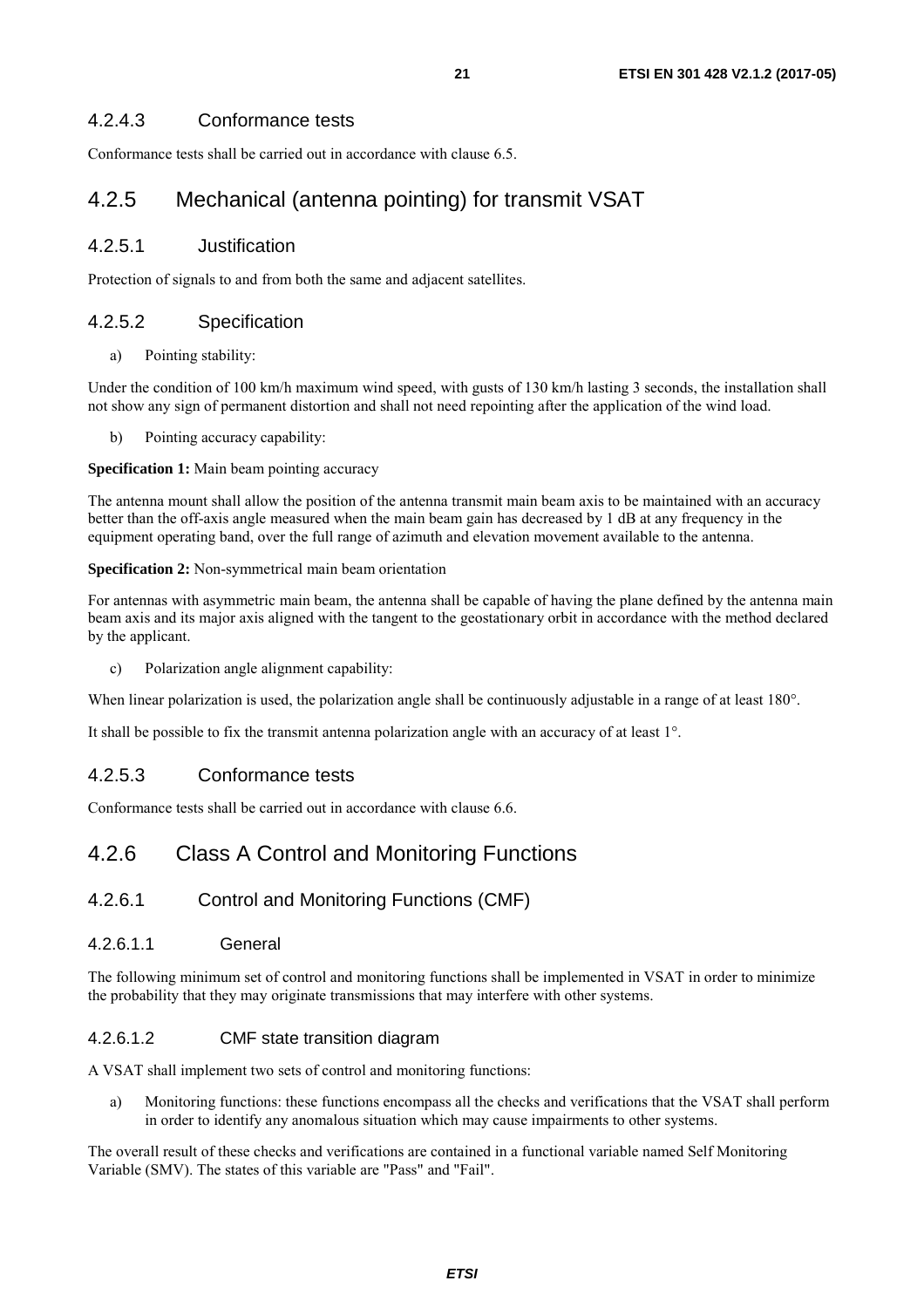The state of the SMV may change as a result of events. These are:

- System Monitoring Pass event (SMP);
- System Monitoring Fail event (SMF).

The circumstances under which these events may take place are specified in clause 4.2.6.3 of the present document.

b) Control functions: these functions are associated with the ability of the CCMF to inhibit and to permit transmissions from an individual VSAT.

These functions are reflected in the state of a functional variable, resident at each VSAT, named Control Variable (CV). The states of this variable are "enable" and "disable".

The CV may change as a result of events. These are:

- Transmission Disable command (TxD);
- Transmission Enable command (TxE).

The circumstances associated to the reception of the messages resulting in these events are specified in clause 4.2.6.4.

VSAT that allow local operator intervention may include a terminal reset function which when actuated results in a Reset Event (RE).

Clause 4.2.6.5 specifies the functions associated with the occurrence of the "power-on" and REs.

The combination of the SMV and CV results in the definition of 4 possible states in which a VSAT may be from the control and monitoring point-of-view.

The states of the VSAT are:

- out-of-service:
- checking;
- stand-by;
- in-service.

Figure 2 shows the state transition diagram associated with these 4 states. The operational behaviour of the VSAT (with respect to control and monitoring), in each of these states, is specified in clause 4.2.6.1.3.

When the VSAT transmits several carriers having different frequencies, a VSAT state machine as described above may be associated with each carrier or each set of carriers. The events then apply to the subsystem associated with the specific carrier or the specific set of carriers, rather than the whole VSAT.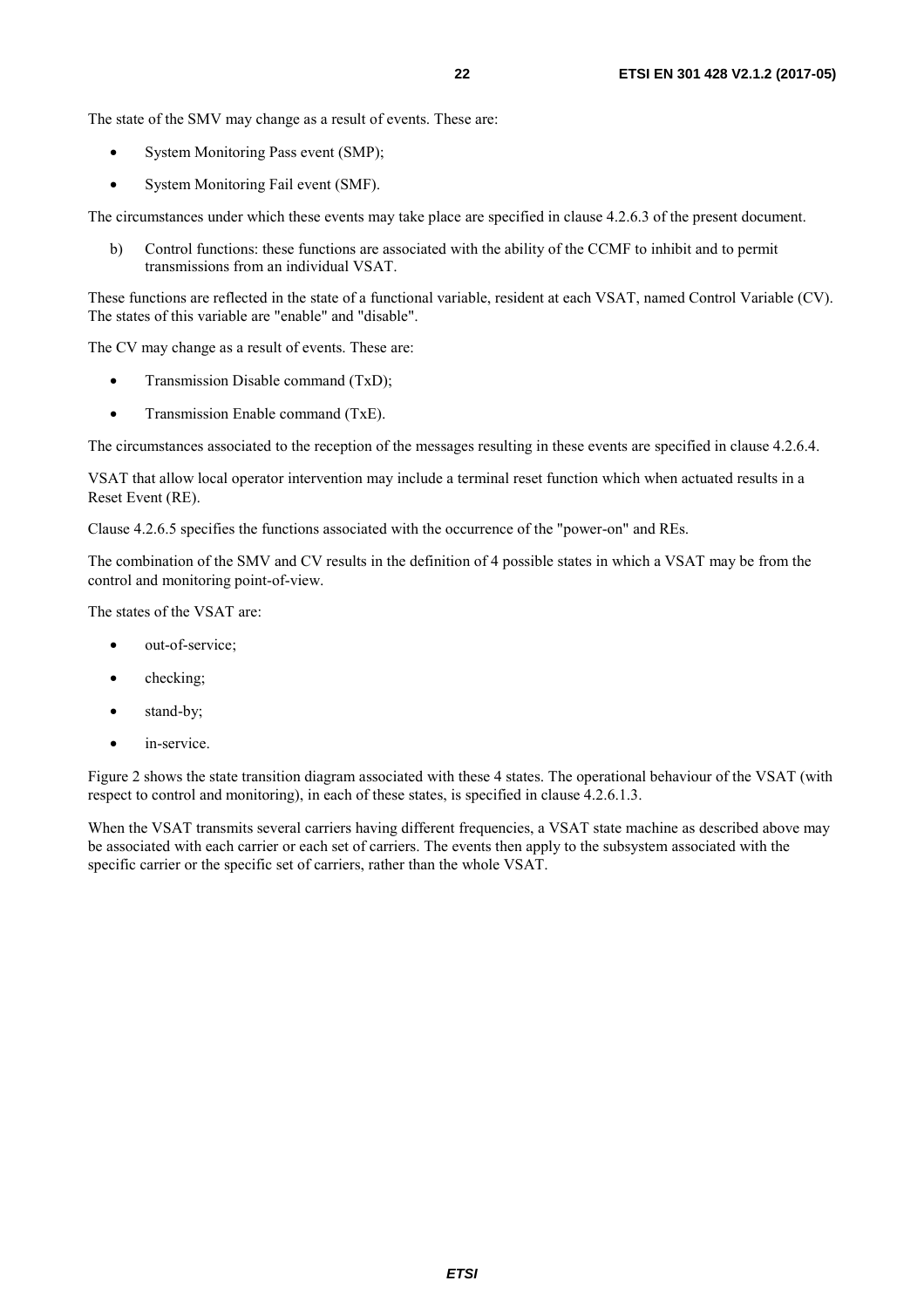<span id="page-22-0"></span>

- NOTE 1: In the "in-service" state, the occurrence of a SMF and/or TxD may result in a transition to the "out-of-service" state.
- NOTE 2: In the "out-of-service" state, the occurrence of the first or all TxE events may be ignored.

#### **Figure 2: State transition diagram of the control and monitoring function of a VSAT**

#### 4.2.6.1.3 Specification of states

The "checking" state shall apply when the SMV is "fail" and when the CV is "enable". In the "checking" state, the VSAT shall not transmit and the "Emissions disabled" radio state shall apply as defined in table 1a.

The "out-of-service" state shall apply when the SMV is "fail" and when the CV is "disable". In the "out-of-service" state the VSAT shall not transmit and the "Emissions disabled" radio state shall apply as defined in table 1a. This state shall be entered following power-on or reset.

The "stand-by" state shall apply when the SMV is "pass" and when the CV is "disable". In the "stand-by" state, the VSAT shall not transmit and the "Emissions disabled" radio state shall apply as defined in table 1a.

The "in-service" state applies when the SMV is "pass" and when the CV is "enable". In the "in-service" state the VSAT is allowed to transmit and the "Carrier-on" and "Carrier-off" radio states shall apply as defined in table 1a.

#### 4.2.6.2 Control Channels (CC)

#### 4.2.6.2.1 Justification

Control Channels (CC) are used to receive control information from the CCMF.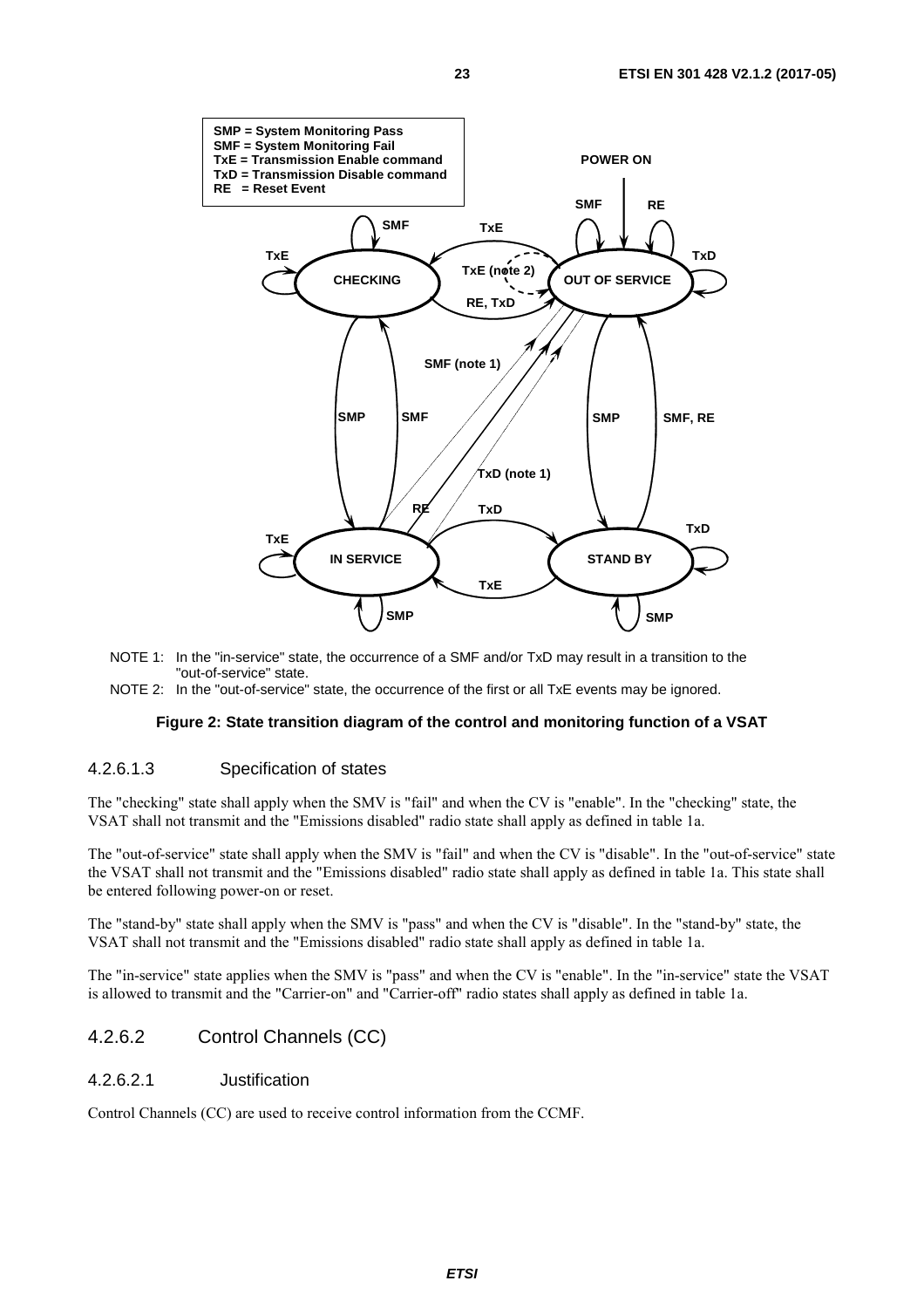#### <span id="page-23-0"></span>4.2.6.2.2 Specification

a) Specification 1:

The VSAT shall have at least one CC with the CCMF. The CC shall be either internal or external.

The type of CC (internal or external) shall be declared by the applicant.

- NOTE 1: The availability of the external CC and the number of external CC are not within the scope of the present document.
- NOTE 2: Some satellite operators may require that internal CC are available.
- b) Specification 2 for internal CC:

The VSAT shall monitor the operation of its CC receive subsystem, i.e. its ability to lock to the received carrier frequency, demodulate, decode and receive messages from the CCMF.

Failure of the CC receive subsystem for a period of time longer than 30 seconds shall result in a SMF event. The corresponding change of state shall occur not later than 33 seconds after the beginning of the failure.

c) Specification 3 for internal CC:

The VSAT shall hold, in non-volatile memory, two unique identification codes:

- the identification code of the control channel or channels which it is authorized to receive; and
- the identification code of the VSAT when the CC is received by more than one VSAT.

Failure to receive and validate an authorized control identification code for a period of time not exceeding 60 seconds shall result in a SMF event. The corresponding change of state shall occur not later than 63 seconds after the beginning of the failure.

The VSAT shall be capable of receiving, via any authorized control channel, messages addressed to the VSAT containing TxD and TxE.

d) Specification 4 for external CC:

The VSAT shall be able either to be permanently connected to the CCMF or to be connected to the CCMF on demand, in order to receive messages from the CCMF containing TxD and TxE.

#### 4.2.6.2.3 Conformance tests

Conformance tests shall be carried out in accordance with clause 6.7.3.

#### 4.2.6.3 Self monitoring functions

#### 4.2.6.3.1 General

In order to ensure that all the subsystems of the VSAT are operating correctly during transmission, the following self monitoring functions shall be implemented in the VSAT:

- processor monitoring;
- transmit subsystem monitoring;
- VSAT transmission validation.

The successful verification of all conditions shall result in a SMP event.

The failure of any of the conditions shall result in a SMF event.

The monitoring functions shall be performed in all states of the VSAT.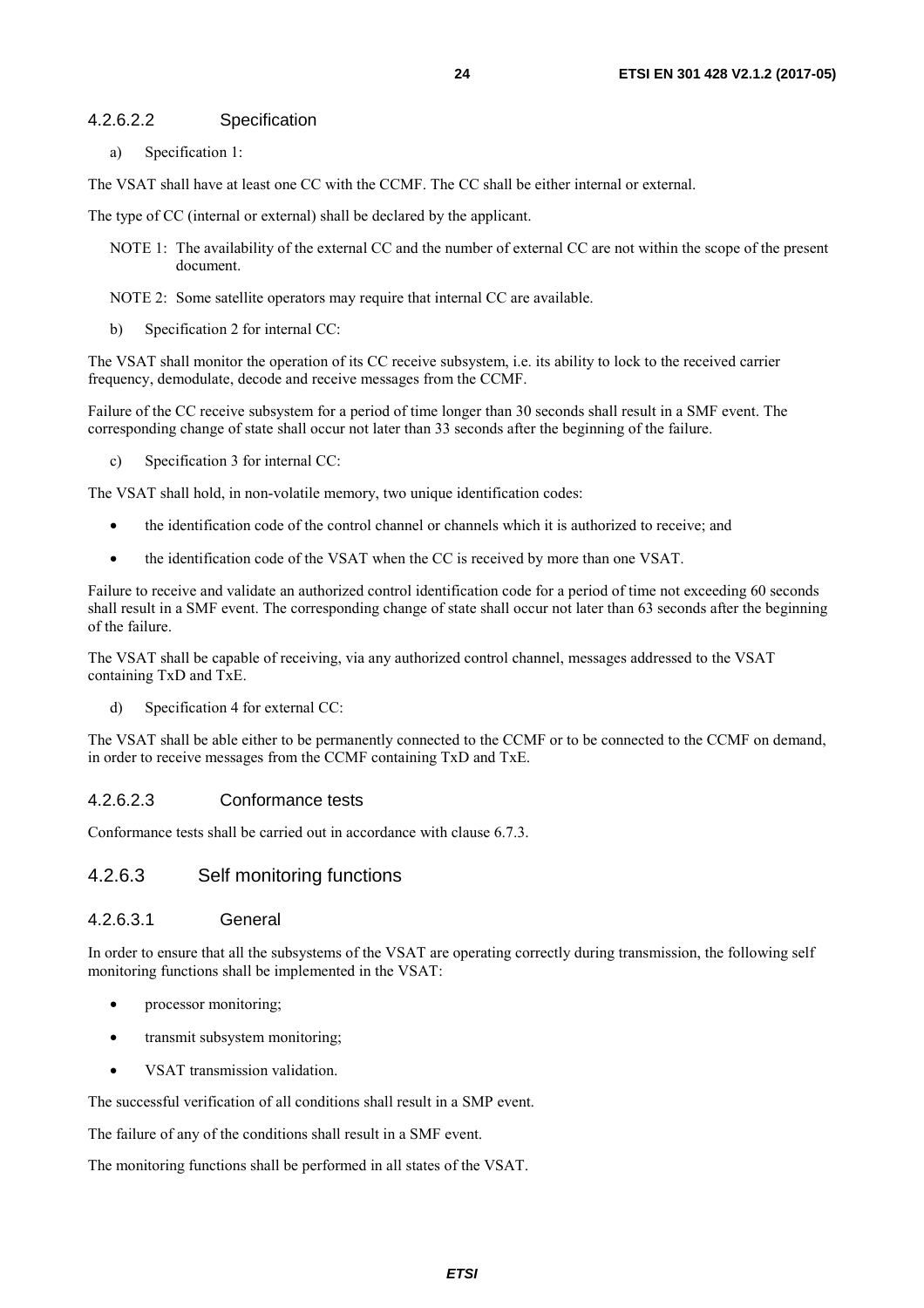#### <span id="page-24-0"></span>4.2.6.3.2 Processor monitoring

#### 4.2.6.3.2.1 Justification

To ensure that the VSAT can suppress transmissions in the event of a processor failure.

#### 4.2.6.3.2.2 Specification

A VSAT shall incorporate a processor monitoring function for each of its processors involved in the manipulation of traffic and in the control and monitoring functions.

The processor monitoring function shall verify the correct operation of the processor hardware and software.

The detection by the processor monitoring function of a processor fault for a period of time not exceeding 30 seconds shall result in an SMF event. The corresponding change of state shall occur not later than 33 seconds after fault occurrence.

#### 4.2.6.3.2.3 Conformance tests

Conformance tests shall be carried out in accordance with clause 6.7.4.

#### 4.2.6.3.3 Transmit subsystem monitoring

#### 4.2.6.3.3.1 Justification

To ensure that the VSAT can suppress the transmissions in the event of a transmit subsystem error.

#### 4.2.6.3.3.2 Specification

A VSAT shall monitor the operation of its transmit frequency generation subsystem.

Failure of the transmit frequency generation subsystem for a period of time not exceeding 5 seconds shall result in a SMF event. The corresponding change of state shall occur no later than 8 seconds after the beginning of the failure.

#### 4.2.6.3.3.3 Conformance tests

Conformance tests shall be carried out in accordance with clause 6.7.5.

#### 4.2.6.3.4 VSAT transmission validation

#### 4.2.6.3.4.1 General

For a VSAT using internal CC two alternative methods exist to confirm that the VSAT transmissions are being correctly received. These are:

- transmission validation by the CCMF in accordance with clause 4.2.6.3.4.2;
- transmission validation by receiving station(s) in accordance with clause 4.2.6.3.4.3.

For those VSAT using internal CC at least one of these methods shall be implemented.

For a VSAT using external CC the specification in clause 4.2.6.3.4.4 applies.

#### 4.2.6.3.4.2 VSAT transmission validation by the CCMF

#### 4.2.6.3.4.2.1 Justification

To verify the ability of a transmitting VSAT to send status messages on request received from the CCMF, in order to have its correct operation validated.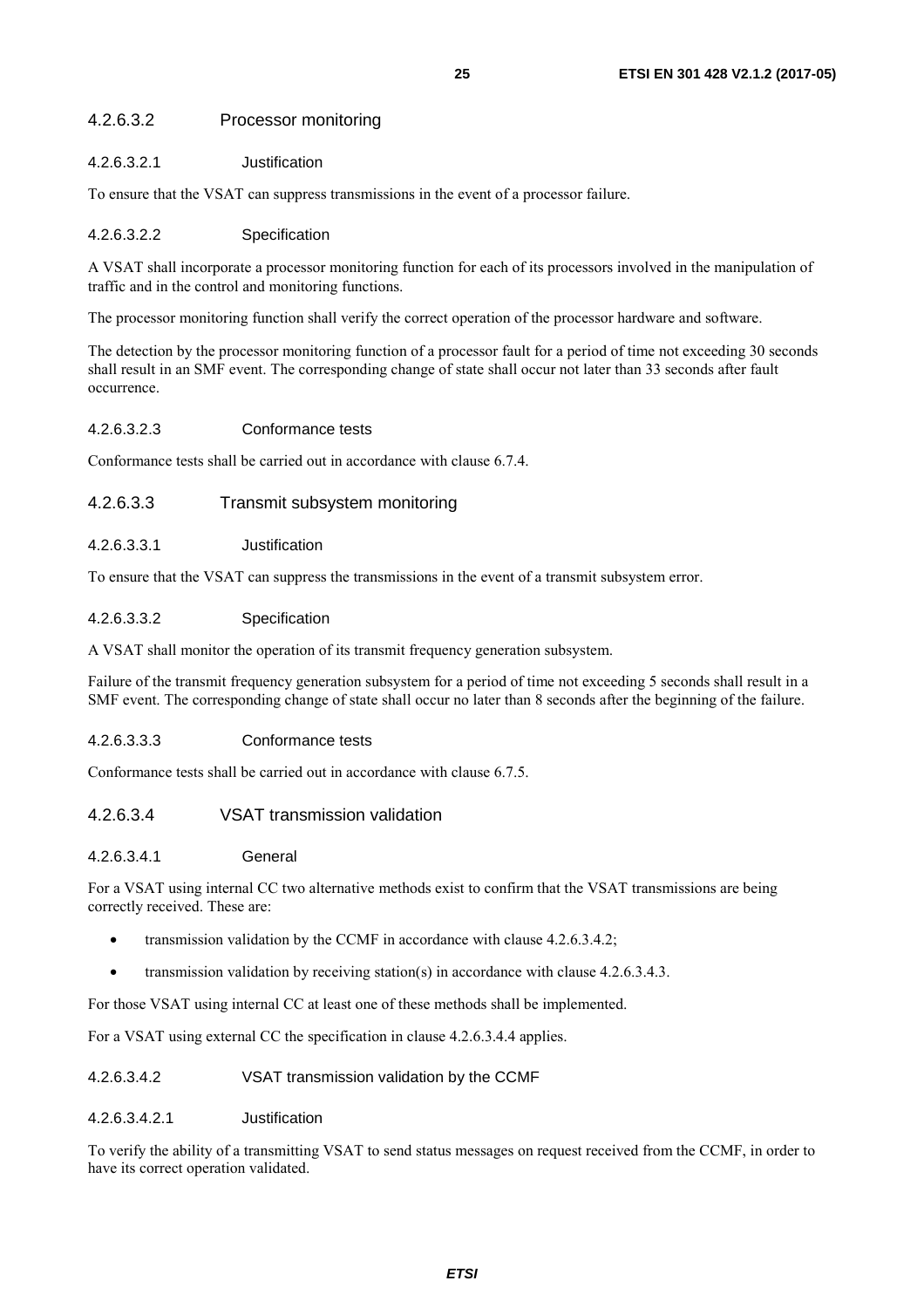#### 4.2.6.3.4.2.2 Specification

When the VSAT is in the "in-service" state, and when it receives a "poll-for-status message" from the CCMF via a CC the VSAT shall transmit a "status message". The status message may be transmitted by the VSAT periodically thereafter without further stimuli from the CCMF.

The status message shall be transmitted via an internal RC.

NOTE: The status message is used by the CCMF to verify the correct operation of the VSAT.

#### 4.2.6.3.4.2.3 Conformance tests

Conformance tests shall be carried out in accordance with clause 6.7.6.1.

#### 4.2.6.3.4.3 VSAT transmission validation by receiving station(s)

#### 4.2.6.3.4.3.1 Justification

To ensure that the VSAT transmits correctly, by informing the VSAT that its transmissions are being correctly received at receiving station(s).

For every 10 minutes during which the VSAT transmits at least once, the VSAT should receive at least one "transmission validation message" indicating that its transmissions are being received at the receiving station(s).

#### 4.2.6.3.4.3.2 Specification

If no "transmission validation message" has been received by the VSAT for more than 10 minutes after any transmission, it shall result in a SMF event and the corresponding change of state shall occur not later than 11 minutes from the last "transmission validation message".

#### 4.2.6.3.4.3.3 Conformance tests

Conformance tests shall be carried out in accordance with clause 6.7.6.2.

#### 4.2.6.3.4.4 Transmission validation for VSAT using external CC

#### 4.2.6.3.4.4.1 Justification

To ensure that the transmitting VSAT remains controllable and transmits correctly, by requesting the VSAT to send to the CCMF one or multiple status messages.

#### 4.2.6.3.4.4.2 Specification

When the VSAT is in the "in-service" state, and when it receives a "poll-for-status message" via the CC the VSAT shall respond with a "status message".

The "status message" shall be either:

- transmitted via an external RC and shall contain the values of the assigned e.i.r.p. and carrier frequencies of the VSAT; or
- transmitted via an internal RC. In this case, the "status message" is used by the CCMF to verify the correct transmission of the VSAT.

#### 4.2.6.3.4.4.3 Conformance tests

Conformance tests shall be carried out in accordance with clause 6.7.6.3.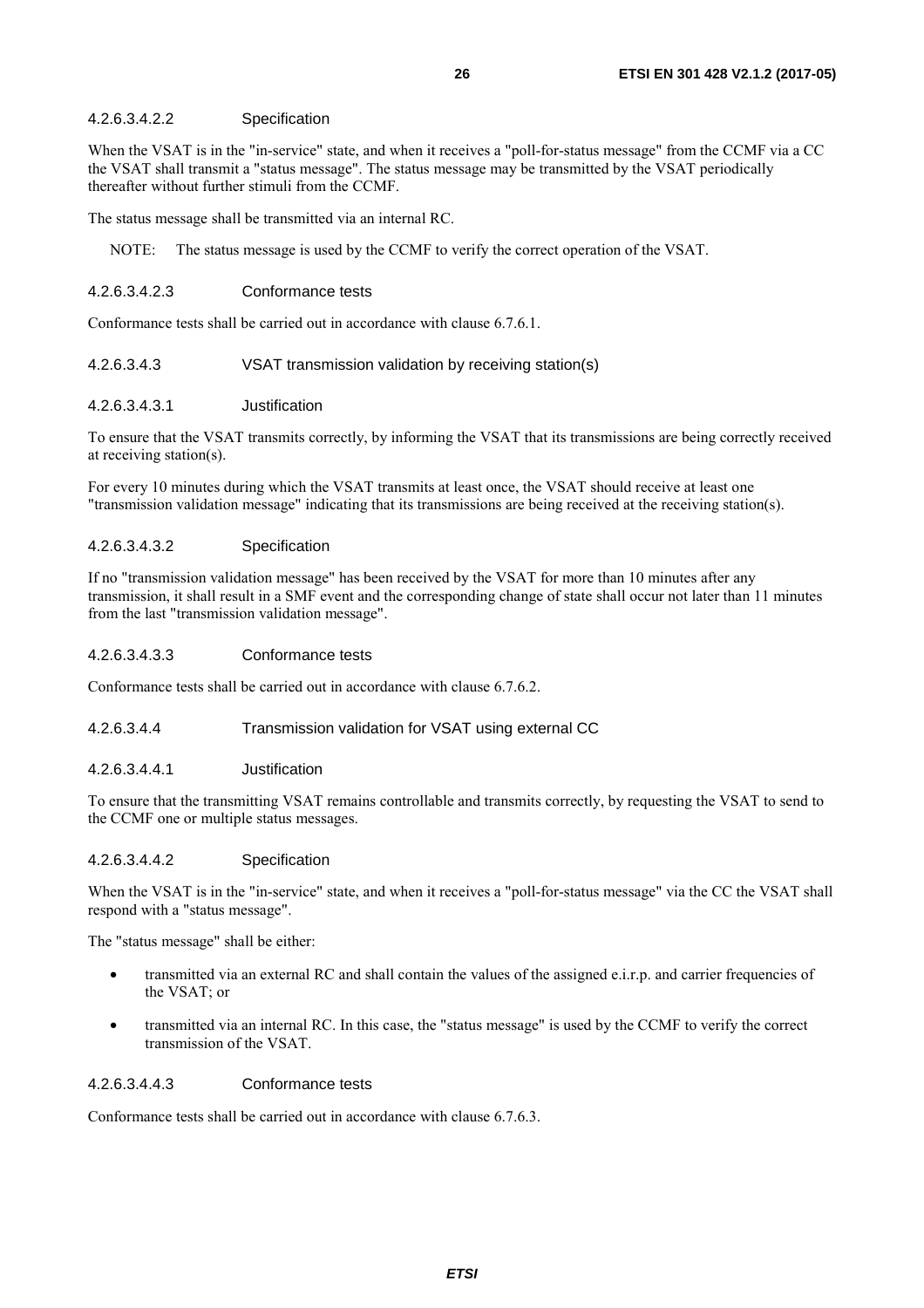#### <span id="page-26-0"></span>4.2.6.4.1 General

This clause specifies the conditions the VSAT shall satisfy to consider that it is authorized to transmit.

#### 4.2.6.4.2 Disable message

#### 4.2.6.4.2.1 Justification

To verify the ability of a transmitting VSAT to suppress all its transmissions when it receives a TxD message from the CCMF.

#### 4.2.6.4.2.2 Specification

Reception of a TxD message from the CCMF shall result in a TxD event and the corresponding change of state shall occur within 3 seconds of that event.

#### 4.2.6.4.2.3 Conformance tests

Conformance tests shall be carried out in accordance with clause 6.7.7.

#### 4.2.6.4.3 Enable Message

#### 4.2.6.4.3.1 Justification

To verify the ability of a VSAT to transmit when it has received a TxE message from the CCMF.

#### 4.2.6.4.3.2 Specification

Reception of TxE message from the CCMF shall result in a TxE event.

#### 4.2.6.4.3.3 Conformance tests

Conformance tests shall be carried out in accordance with clause 6.7.7.

#### 4.2.6.5 Power-on/Reset

#### 4.2.6.5.1 Justification

To demonstrate that the VSAT achieves a controlled non-transmitting state following the powering-on of the unit, or the occurrence of a reset made by a local operator when this function is implemented.

#### 4.2.6.5.2 Specification

At "power-on" the VSAT shall immediately enter the "out-of-service" state.

Following the application of a reset to the VSAT, a RE shall be considered to have taken place, causing the unit to enter the "out-of-service" state within 3 seconds.

- NOTE: To leave the "out-of-service" state or the "stand by" state, the VSAT needs to receive a TxE message from the CCMF. This TxE message could be either:
	- requested by the VSAT via an external CC not carried by the same VSAT network; or<br>sent by the CCME requierly via an internal CC: or
	- sent by the CCMF regularly via an internal CC; or
	- via an external CC within the same VSAT network.

The manner of reception of this TxE remains a design matter.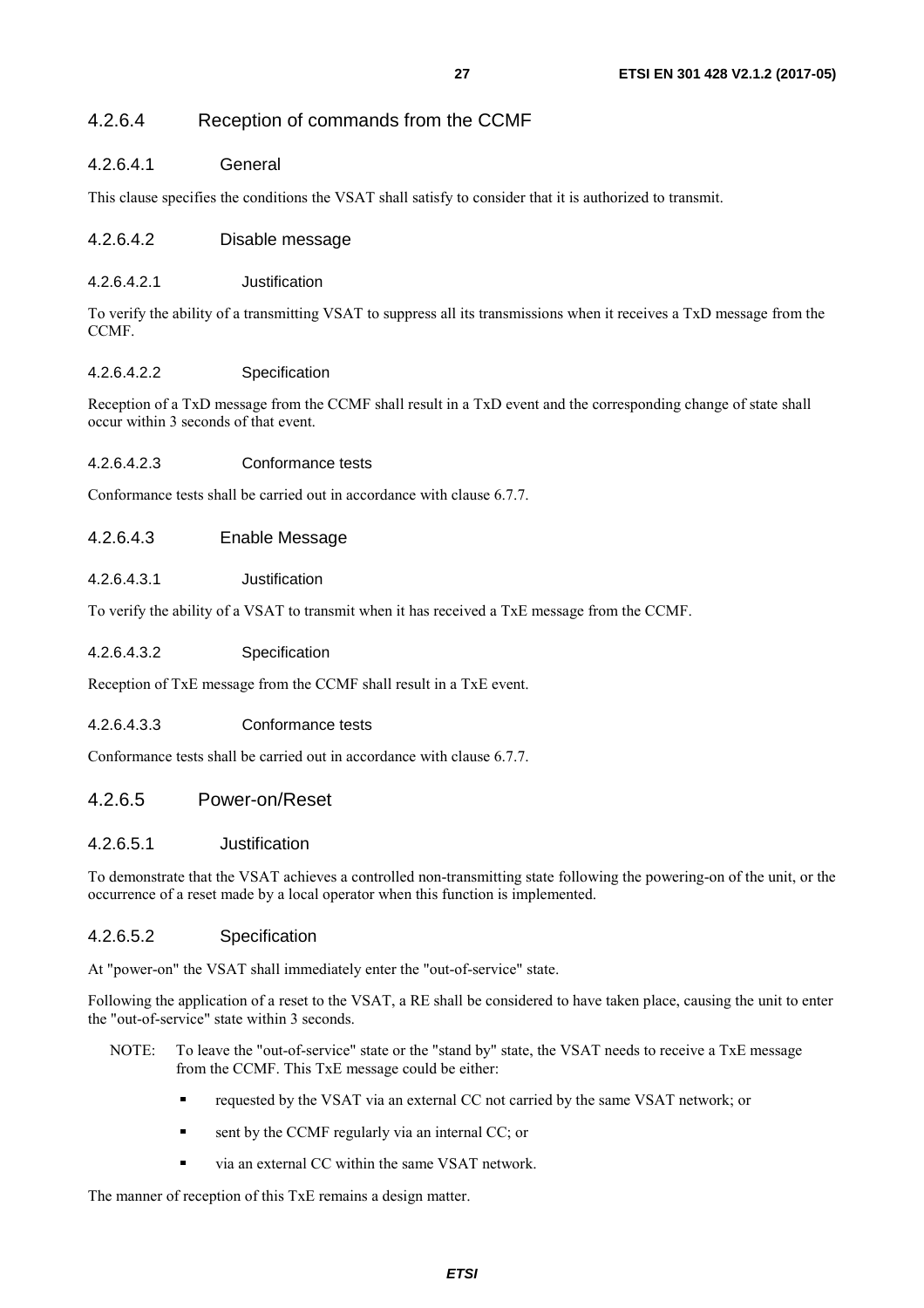#### <span id="page-27-0"></span>4.2.6.5.3 Conformance tests

Conformance tests shall be carried out in accordance with clause 6.7.8.

## 4.2.7 Class B Control and Monitoring Functions

#### 4.2.7.0 General

The following minimum set of CMF shall be implemented in VSATs in order to minimize the probability that they originate unwanted transmissions that may give rise to harmful interference to other systems.

The four states of the class B CMF are represented in figure 3.

In the "Non-valid" state and in the "Transmission disabled" state the VSAT shall not transmit and the "Emissions disabled" radio state shall apply as defined in table 1a.

In the "Transmission-enabled" state the VSAT is allowed to transmit and the "Carrier-on" and "Carrier-off" radio states shall apply as defined in table 1a.

In the "Initial phase" state the VSAT is only allowed to transmit initial bursts and the "Emissions disabled" and "Carrier-on" radio states shall apply as defined in table 1a.

NOTE 1: The restrictions in the "Initial phase" state are for the protection of other systems when the VSAT is entering the system after a power-on or a reset. These initial burst restrictions do not apply to the VSAT transmissions in the "Transmission-enabled" state and once a transmission enable command has been received by the VSAT the VSAT may transmit or not transmit as required.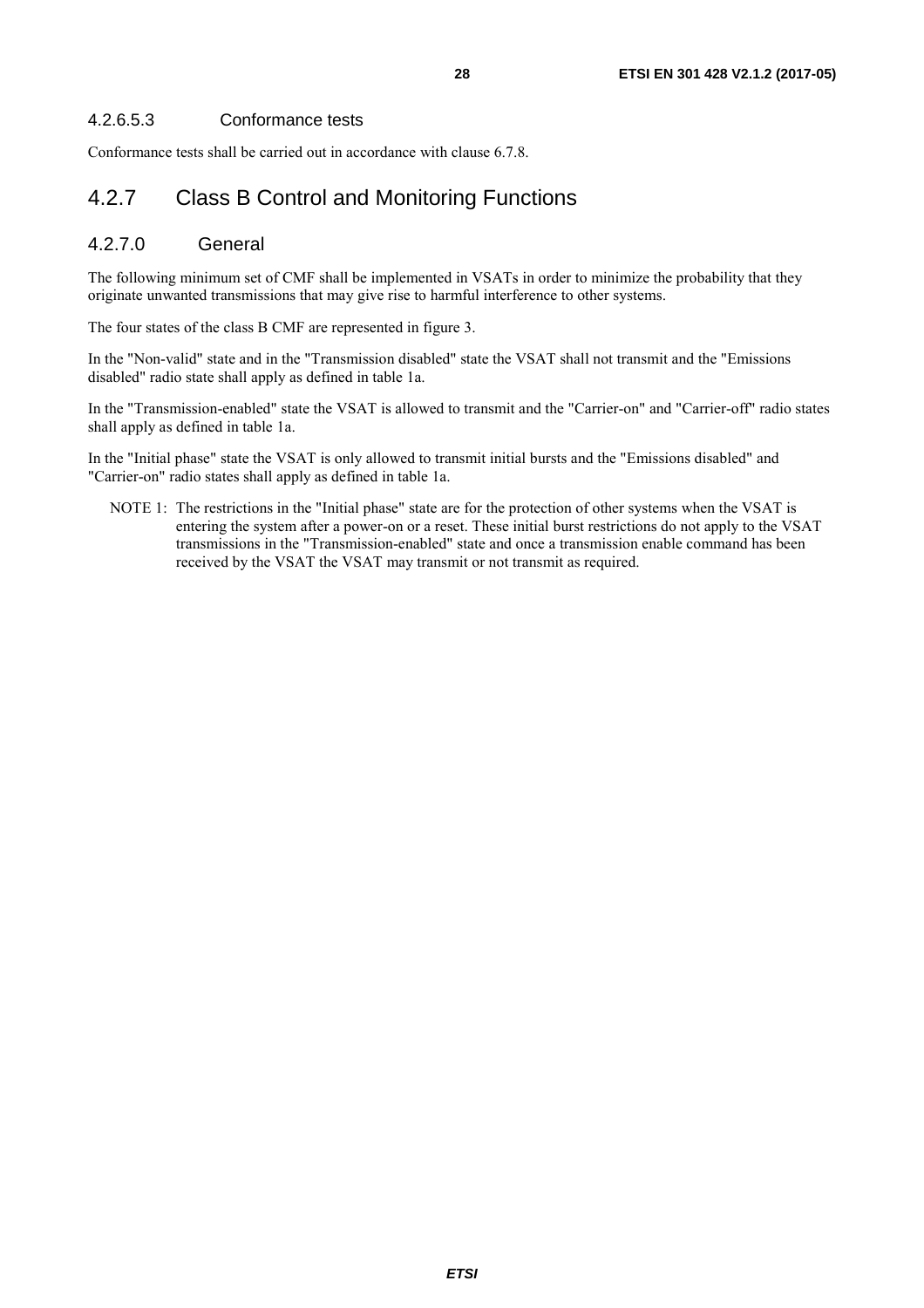<span id="page-28-0"></span>

- SMP: System Monitoring Pass.<br>SMF: System Monitoring Fail.
- SMF: System Monitoring Fail.<br>TxE: Transmission Enable co
- TxE: Transmission Enable command.<br>TxD: Transmission Disable command
- Transmission Disable command.
- CCR: Control Channel correctly Received.
- CCF: Control Channel reception Failure.

#### **Figure 3: State transition diagram of the control and monitoring function of a VSAT**

NOTE 2: From "Transmission disabled" state a TxE command may also result in a transition towards the "Initial phase" state.

When the VSAT transmits several carriers having different frequencies, a VSAT state machine as described above may be associated with each carrier or each set of carriers. The events then apply to the subsystem associated with the specific carrier or the specific set of carriers, rather than the whole VSAT.

#### 4.2.7.1 Processor monitoring

#### 4.2.7.1.1 Justification

To ensure that the VSAT can suppress transmissions in the event of a processor sub-system failure.

#### 4.2.7.1.2 Specification

The VSAT shall incorporate a processor monitoring function for each of its processors involved in the manipulation of traffic and in Control and Monitoring Functions (CMF).

The processor monitoring function shall detect failures of the processor hardware and software.

No later than 10 seconds after any fault condition occurs, the VSAT shall enter the "Non valid" state until the processor monitoring function has determined that all fault conditions have been cleared.

#### 4.2.7.1.3 Conformance tests

Conformance tests shall be carried out in accordance with clause 6.8.2.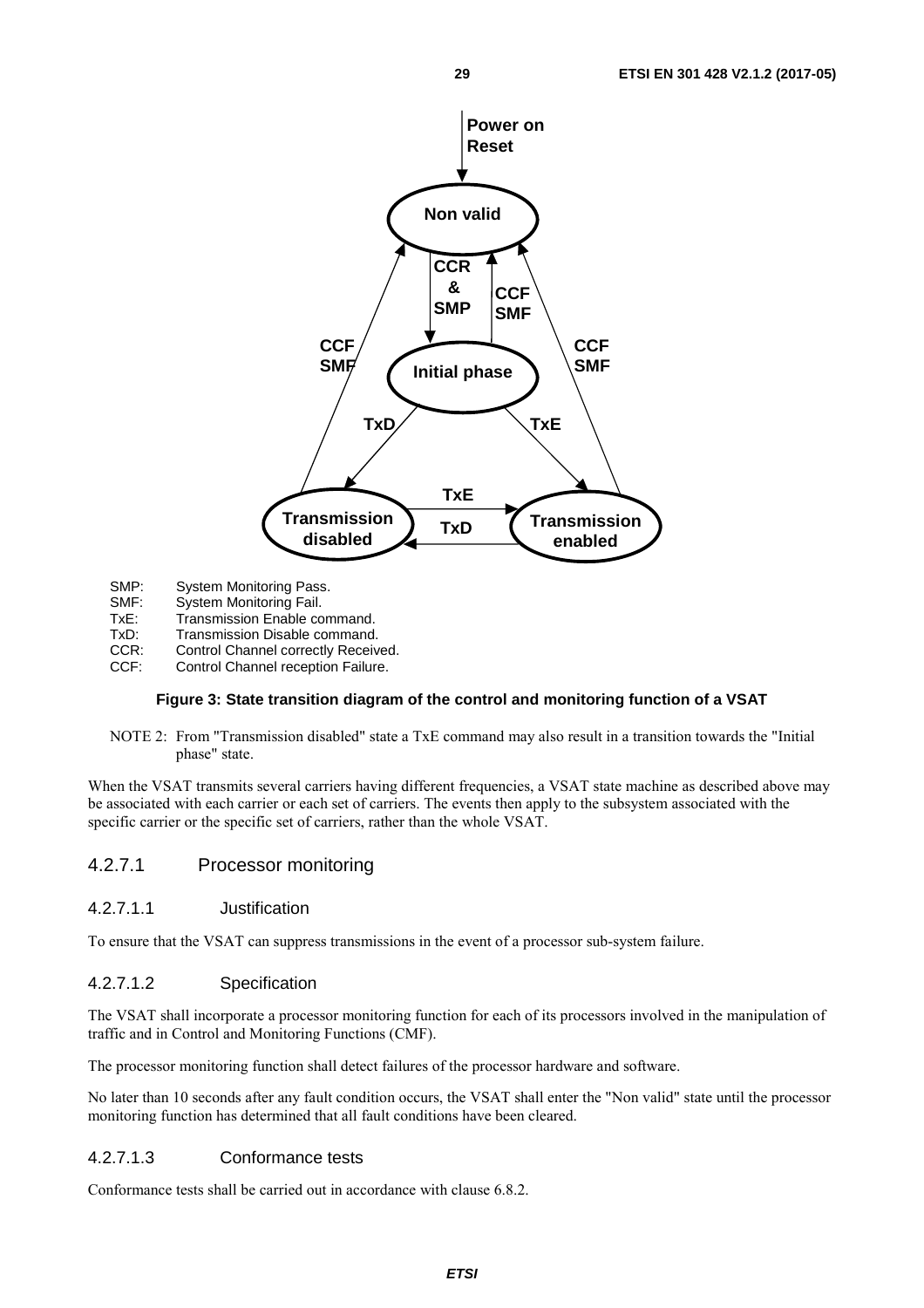### <span id="page-29-0"></span>4.2.7.2 Transmit subsystem monitoring

#### 4.2.7.2.1 Justification

To ensure the inhibition of transmissions that are potentially harmful to other systems in the event of incorrect operation of the transmit frequency generation sub-system.

#### 4.2.7.2.2 Specification

The VSAT shall monitor the operation of its transmit frequency generation sub-system and shall be able to detect:

- a) loss of frequency lock (if applicable);
- b) absence of Local Oscillator (LO) output signal.

No later than 1 second after any of these fault conditions of the transmit frequency generation sub-system occurs, the VSAT shall enter the "Non-valid" state until the transmit sub-system monitoring function has determined that all fault conditions have been cleared.

#### 4.2.7.2.3 Conformance tests

Conformance tests shall be carried out in accordance with clause 6.8.3.

#### 4.2.7.3 Power-on/Reset

#### 4.2.7.3.1 Justification

To demonstrate that the VSAT achieves a controlled non-transmitting state following the powering of the unit, or the occurrence of a reset made by a local operator when this function is implemented.

#### 4.2.7.3.2 Specification

Following a manual reset, when this function is implemented, the VSAT shall enter the "Non-valid" state.

During and following "power-on" the VSAT shall remain in the "Non-valid" state.

#### 4.2.7.3.3 Conformance tests

Conformance tests shall be carried out in accordance with clause 6.8.4.

#### 4.2.7.4 Control Channel (CC) reception

#### 4.2.7.4.1 Justification

To ensure that the VSAT cannot transmit unless it correctly receives the CC messages from the CCMF.

#### 4.2.7.4.2 Specification

- a) The VSAT shall enter the "Non-valid" state immediately after a period not exceeding 10 seconds without correct reception of the CC from the CCMF.
- b) The VSAT shall remain in the "Non-valid" state as long as the CC messages from the CCMF are not received.
- c) From the "Non-valid" state the VSAT may enter the "Initial phase" state if the following conditions are met:
	- the CC messages from the CCMF are correctly received; and
	- no fault conditions are present.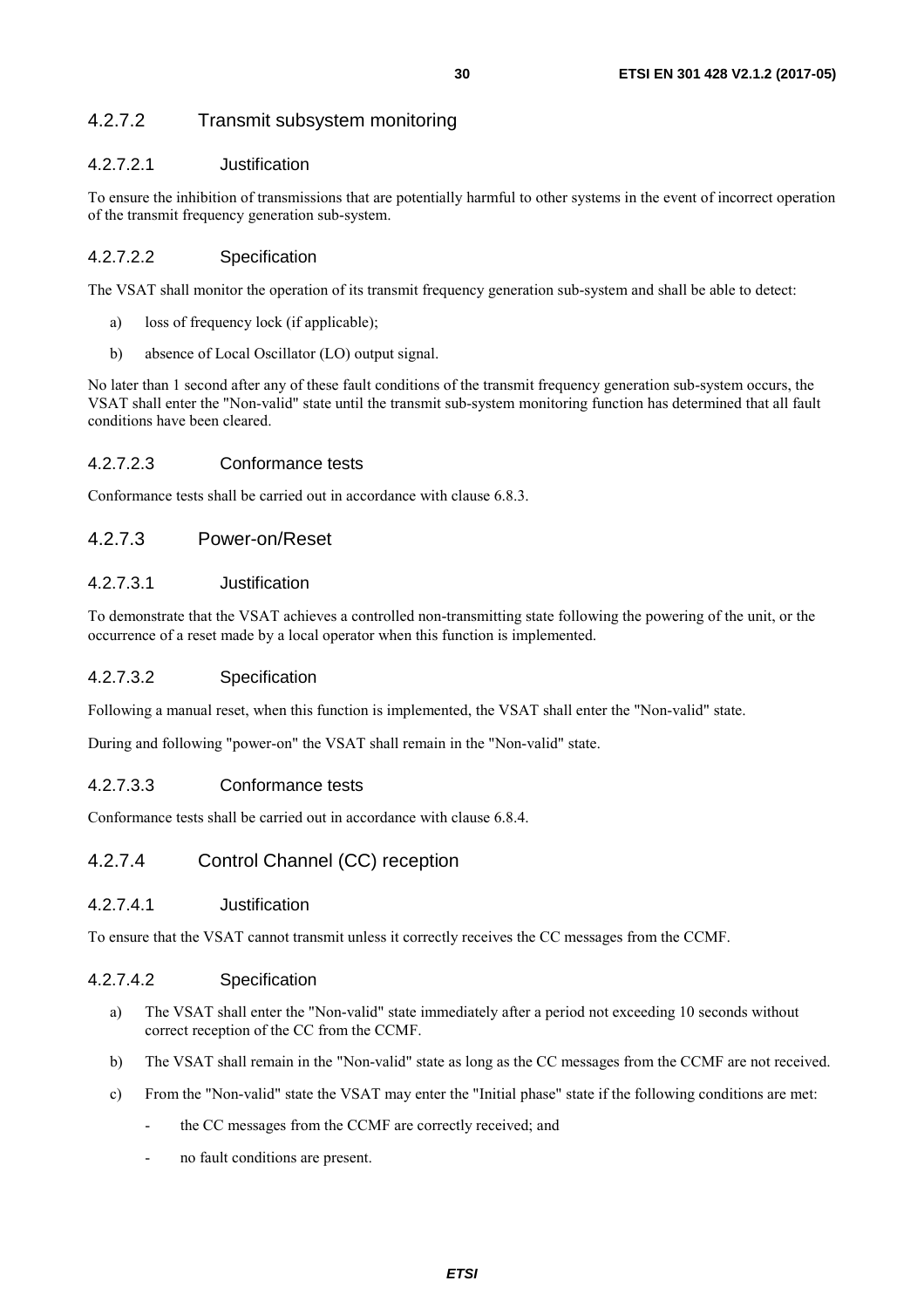#### <span id="page-30-0"></span>4.2.7.4.3 Conformance tests

Conformance tests shall be carried out in accordance with clause 6.8.5.

#### 4.2.7.5 Network control commands

#### 4.2.7.5.1 Justification

These requirements ensure that the VSAT is capable of:

- a) retaining a unique identification in the network;
- b) receiving commands from the CCMF through its CC(s) and executing those commands.

#### 4.2.7.5.2 Specification

The VSAT shall hold, in non-volatile memory, its unique identification code in the network.

The VSAT shall be capable of receiving through its CCs dedicated messages (addressed to the VSAT) from the CCMF, and which contain:

- transmission enable commands (TxE);
- transmission disable commands (TxD).

When in the "Initial phase" or "Transmission enabled" states, once a transmission disable command is received, within 10 seconds the VSAT shall enter into, and shall remain in, the "Transmission disabled" state until the transmission disable command is superseded by a subsequent transmission enable command.

When in the "Initial phase" or "Transmission disabled" states, once a transmission enable command is received, the VSAT may enter into the "Transmission enabled" state.

#### 4.2.7.5.3 Conformance test

Conformance tests shall be carried out in accordance with clause 6.8.6.

#### 4.2.7.6 Initial burst transmission

#### 4.2.7.6.1 Justification

Restrictions on the initial burst transmissions are necessary to limit disturbance to other services.

#### 4.2.7.6.2 Specification

For systems where no transmission enable command is foreseen without request from the VSAT, in the "Initial phase" state the VSAT may transmit initial bursts.

- a) The duty cycle of the burst retransmission shall not exceed 0,2 %.
- b) Each burst shall not carry more than 256 data bytes excluding the burst preambles and the FEC coding bits.
- c) The e.i.r.p. of the initial burst shall not exceed  $EIRP_{\text{nom}}$ .

#### 4.2.7.6.3 Conformance tests

Conformance tests shall be carried out in accordance with clause 6.8.7.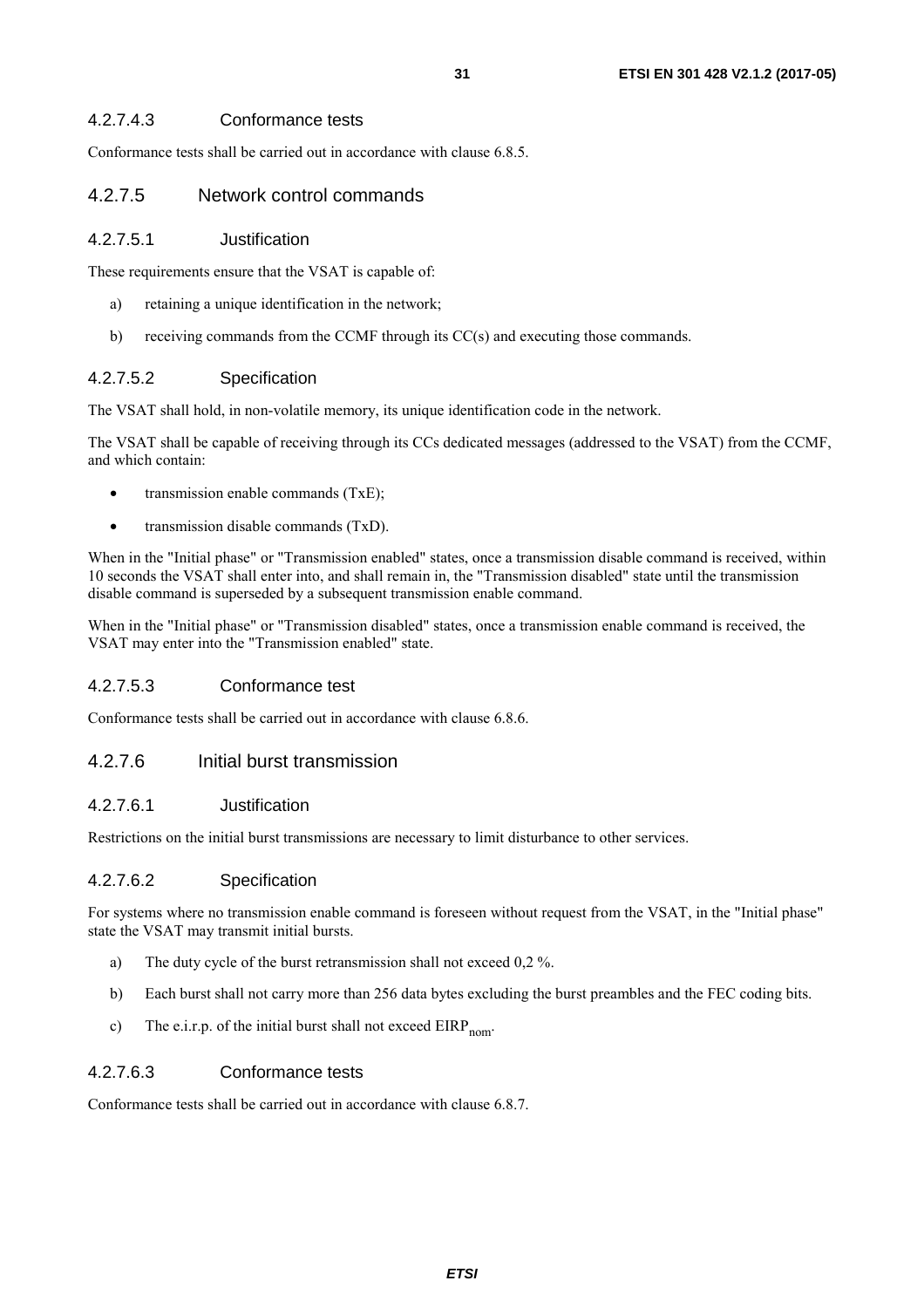### <span id="page-31-0"></span>4.2.8 Receive antenna off-axis gain pattern

#### 4.2.8.1 Justification

To protect the wanted signals from interference from terrestrial services and from other satellite services.

#### 4.2.8.2 Specification

The maximum antenna gain of each of the co-polarized components in any direction  $\varphi$  degrees from the antenna main beam axis shall not exceed the following limits:

| $G = 32 - 25 \log \phi$ | dBi | for $\varphi_{min} \leq \varphi < 48^{\circ}$ |
|-------------------------|-----|-----------------------------------------------|
| $G = -10$               | dBi | for $48^{\circ} \leq \varphi \leq 85^{\circ}$ |
| $G = 0$                 | dBi | for $85^{\circ} \le \varphi \le 180^{\circ}$  |

where:

 $\varphi_{min} = 1^{\circ}$  or 100  $\lambda/D$  degrees, whichever is the greater, for  $D/\lambda \ge 50$ .

 $\varphi_{min} = 2^{\circ}$  or 114 (D/ $\lambda$ )<sup>-1,09</sup> degrees, whichever is the greater, for D/ $\lambda$  < 50.

D is the nominal diameter of the antenna.

In addition the maximum antenna gain of each of the cross-polarized components in any direction φ degrees from the antenna main beam axis shall not exceed the following limits:

$$
G_x(\varphi) = 23 - 20 \log \varphi \quad \text{dBi} \quad \text{for} \quad \varphi_r \leq \varphi \leq 7^{\circ}
$$

where  $\varphi_r$  is equal to 1° or 100  $\lambda/D$ , whichever is greater.

Satellite communications networks may contain a central control unit that keeps received interference low by taking into account the actual antenna gain pattern of earth stations. The requirement is not relevant for earth stations that are always operated as part of such a network. The requirement is relevant in all other cases. If the receive antenna performance does not meet the requirement in this clause, then the earth station shall accept an additional co-frequency interference caused by its off-axis gain which is not compliant to the mask.

#### 4.2.8.3 Conformance tests

Conformance tests shall be carried out in accordance with clause 6.9.

### 4.2.9 Blocking performance

#### 4.2.9.1 Justification

To prevent high power signals outside the receive frequency band from blocking the reception of signals inside the receive frequency band.

#### 4.2.9.2 Specification

Receiver blocking is characterized here through gain compression for a signal inside the receive frequency band that is caused by another signal outside the receive frequency band at high power. The level of the other signal is compared to the level of a signal inside the receive frequency band that would cause the same gain compression.

Receiver blocking rejection at a particular frequency is defined as the level of a second signal at this frequency that causes a certain gain compression to a first signal inside the receive frequency band, minus the level of a second signal at a frequency inside the receive frequency band that causes the same gain compression.

The first signal shall be at the centre frequency of the receive frequency band and have a level in the operational range. The second signal shall cause a gain compression for the first signal of 1 dB.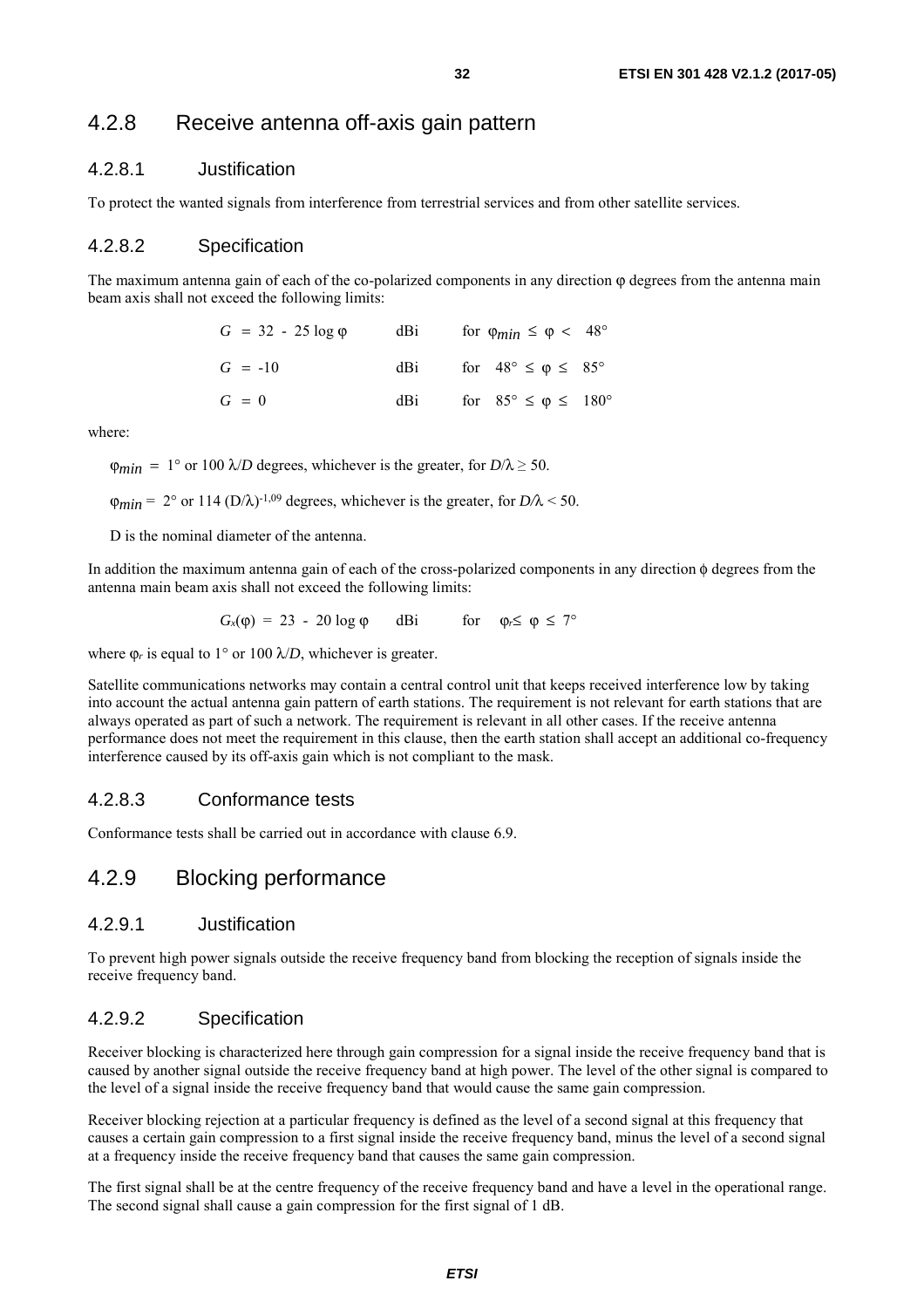<span id="page-32-0"></span>

|              | <b>Frequency</b>                             | <b>Minimum rejection</b>                                    |
|--------------|----------------------------------------------|-------------------------------------------------------------|
|              | below 9 GHz                                  | 20 dB                                                       |
|              | 9 to 10 GHz                                  | 10dB                                                        |
|              | 14 to 16 GHz                                 | 10dB                                                        |
|              | Above 16 GHz                                 | 20 dB                                                       |
| <b>NOTE:</b> |                                              | In the frequency ranges 10 GHz to 10,7 GHz and 12,75 GHz to |
|              | 14 GHz, the rejection needs further studies. |                                                             |

**Table 6: Receiver blocking rejection** 

#### 4.2.9.3 Conformance tests

Conformance tests shall be carried out in accordance with clause 6.10.

## 4.2.10 Adjacent Signal Selectivity

#### 4.2.10.1 Justification

To enable reception of a wanted signal in presence of other signals on adjacent frequencies which are transmitted with high EIRP density from target satellite orbital position.

NOTE: The power level of signals transmitted from the same orbital position are under control of the satellite operator. Signals transmitted from an adjacent orbital position that is not near-by are suppressed by the antenna gain pattern.

#### 4.2.10.2 Specification

Adjacent Signal Selectivity is a measure of a receiver's ability to receive a signal at its assigned channel frequency in the presence of an adjacent signal at a given frequency offset from the centre frequency of the assigned channel. The adjacent signal shall occupy the same bandwidth as the wanted signal. Frequency offset and relative power level of the adjacent signal compared to the wanted signal shall take the value given in table 7. BW is the wanted signal occupied bandwidth.

|  | Table 7: Adjacent signal frequency and Power level |  |  |  |
|--|----------------------------------------------------|--|--|--|
|--|----------------------------------------------------|--|--|--|

| <b>Signal</b>           | <b>Centre frequency offset</b><br>from wanted signal | Power level relative to wanted signal |
|-------------------------|------------------------------------------------------|---------------------------------------|
| <b>Adjacent Carrier</b> | ВW                                                   | 7 dBsd                                |

The decrease in the required signal to noise ratio in the presence of an adjacent signal shall be no more than 0,5 dB.

#### 4.2.10.3 Conformance tests

Conformance tests shall be carried out in accordance with clause 6.11.

## 5 Testing for compliance with technical requirements

## 5.1 Environmental conditions for testing

Tests defined in the present document shall be carried out at representative points within the boundary limits of the declared operational environmental profile.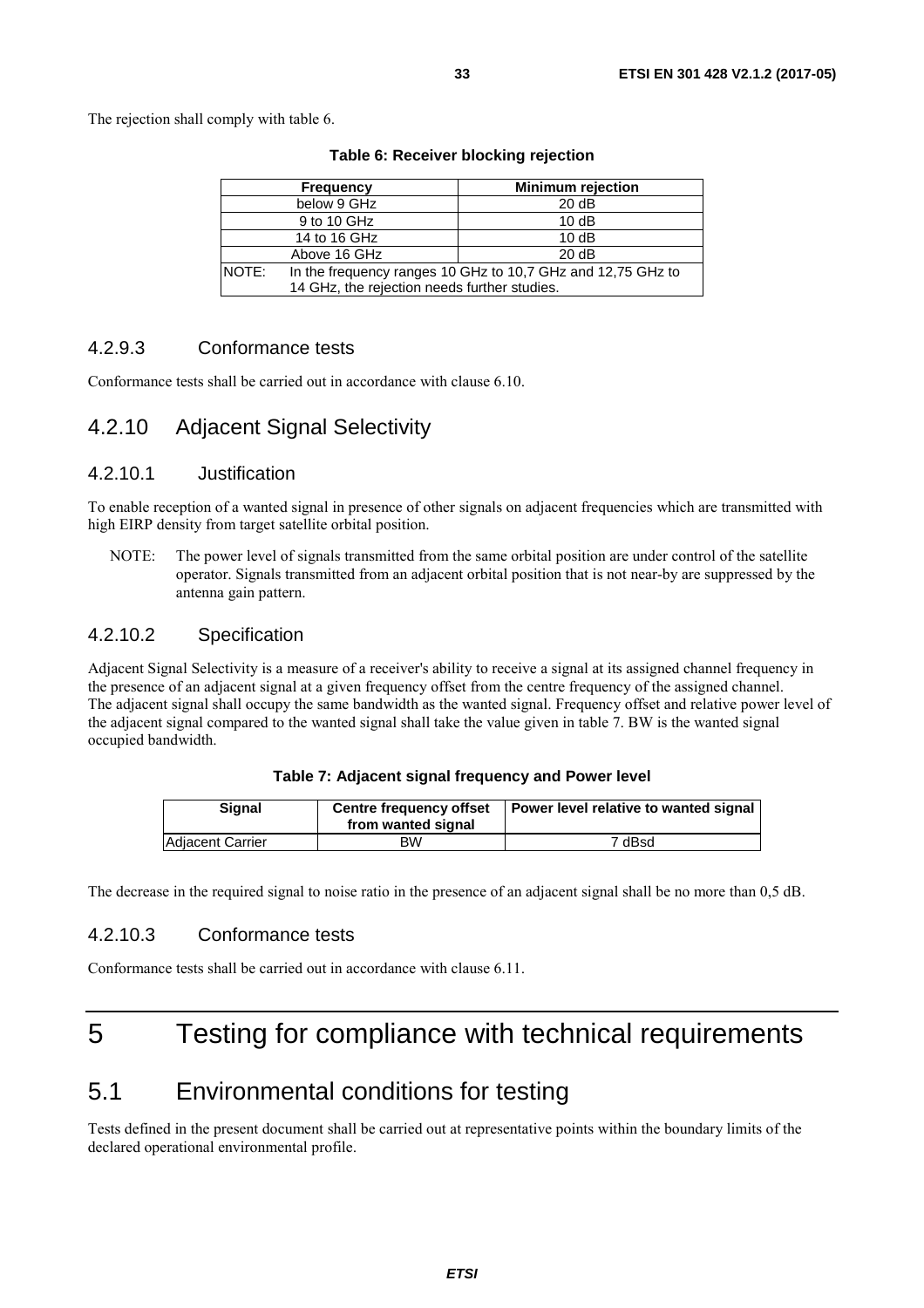## <span id="page-33-0"></span>5.2 Essential radio test suites

The essential radio test suites for a complete VSAT are given in clause 6 and for a modified VSAT in clause 7.

## 6 Test methods for the complete VSAT

## 6.1 General

The values of measurement uncertainty associated with each measurement parameter apply to all of the test cases described in the present document. The measurement uncertainties shall not exceed the values shown in tables 8 and 9.

| <b>Measurement parameter</b> | Uncertainty   |
|------------------------------|---------------|
| Radio frequency              | $±10$ kHz     |
| <b>RF</b> power              | $\pm 0.75$ dB |
| Conducted spurious           | $±4$ dB       |
| Radiated spurious            | $±6$ dB       |
| Antenna on-axis gain         | $\pm 0.5$ dB  |

#### **Table 8: Measurement uncertainty**

#### **Table 9: Measurement uncertainties for antenna gain pattern**

| Gain relative to the antenna<br>on-axis gain | <b>Uncertainty</b> |
|----------------------------------------------|--------------------|
| $> -3$ dB                                    | $\pm 0.3$ dB       |
| $-3$ dB to $-20$ dB                          | $±1,0$ dB          |
| $-20$ dB to $-30$ dB                         | $±2,0$ dB          |
| $-30$ dB to $-40$ dB                         | $±3.0$ dB          |

To enable the performance tests to be carried out the use of a CCMF or a Special Test Equipment (STE), made available by the applicant or system provider, may be necessary. Since this STE will be specific for the particular system, it is not possible to provide detailed specifications in the present document. However, the following baseline is provided:

- if the VSAT requires to receive a modulated carrier from the satellite in order to transmit, then special test arrangements are required to simulate the satellite signal, thus enabling the VSAT to transmit allowing measurement of transmission parameters;
- any characteristic of these special test arrangements which may have direct or indirect effects on the parameters to be measured shall be clearly stated by the applicant.

The test procedures specified in clause 6 may be replaced by other equivalent procedures provided that the results are proven to be as accurate as those obtained according to the specified method.

All tests with carrier-on shall be undertaken with the transmitter operating at maximum power and with the maximum transmit burst rate for each combination of occupied bandwidth and transmission parameters, where applicable, which shall be declared by the applicant.

If the EUT is a VSAT that has had hardware and/or software modification(s) performed by the applicant for these tests then full documentation of such modification(s) shall be provided to prove that the modification(s) will simulate the required test condition. Such modification(s) shall be proved to allow the VSAT to operate without its main characteristics being changed.

The antenna shall not be rotated around its main beam axis.

All technical characteristics and operational conditions declared by the applicant shall be entered in the test report.

For VSAT already compliant with the present document and which have been modified the procedure set out in clause 7 shall apply if applicable.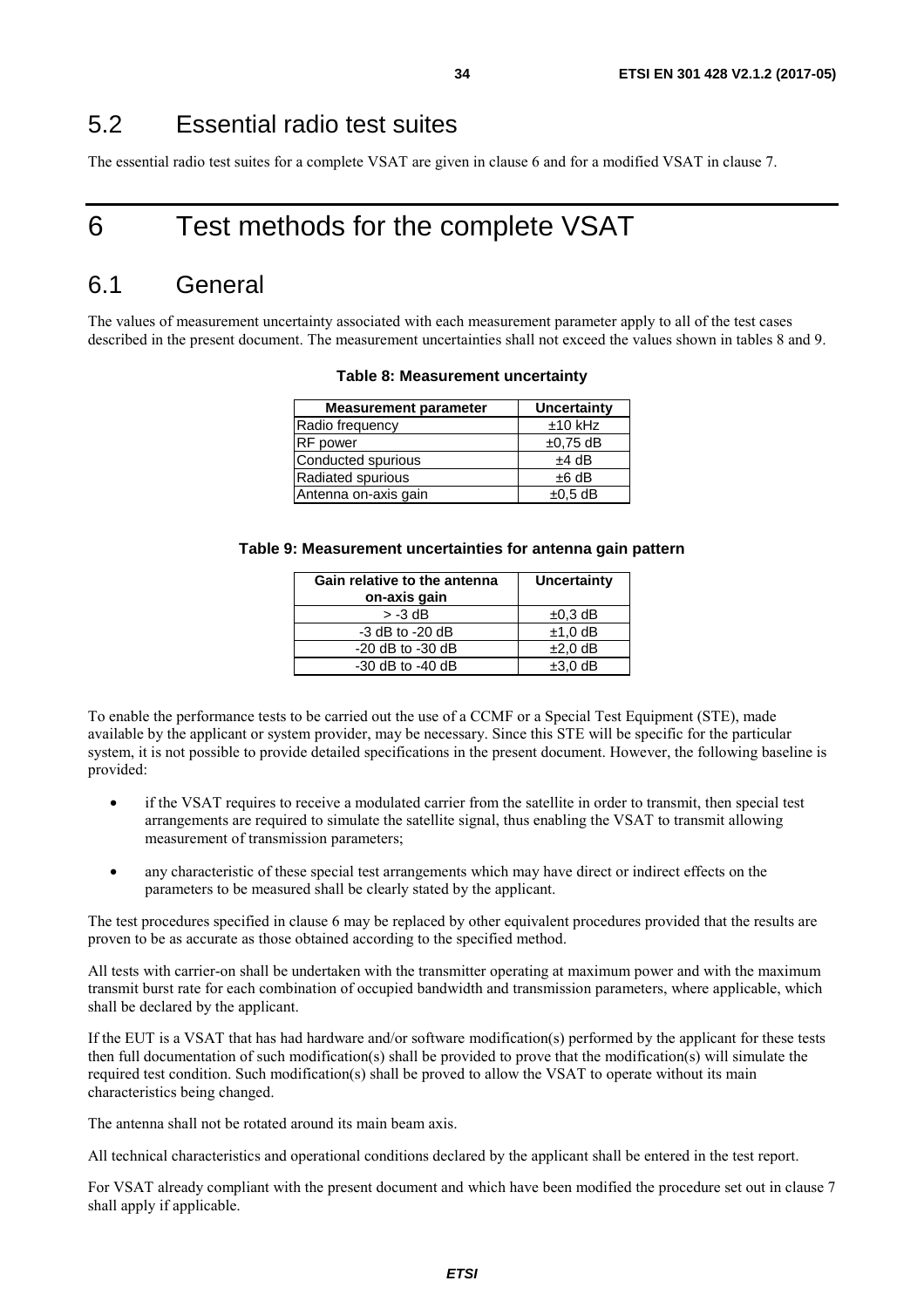<span id="page-34-0"></span>These tests are applicable to the complete VSAT equipment, comprising the indoor and outdoor units and including cabling between the units. The cable lengths used shall be the maximum lengths declared by the applicant but in any case they may be limited to 10 m.

## 6.2 Off-axis spurious radiation

### 6.2.0 General

The tests for the transmit VSAT specification 3) shall be limited to the carrier-on state. The tests shall be undertaken with the transmitter operating at  $EIRP<sub>max</sub>$ .

## 6.2.1 Test method

#### 6.2.1.0 General

An EUT with antenna is a VSAT with its antenna. It comprises both the indoor and outdoor units interconnected by the cable(s) as defined in clause 6.1. An EUT without antenna is a VSAT with the removable antenna removed. It comprises both the indoor and outdoor units, up to the antenna flange, interconnected by the cable(s) as defined in clause 6.1. The connecting cable between the indoor and the outdoor units shall be the same types as recommended by the applicant in the installation manual. The type of cable used shall be entered in the test report.

The indoor unit shall be terminated with matched impedances at the terrestrial ports if there is no associated equipment connected to such ports if recommended by the applicant in the user documentation.

For frequencies up to 80 MHz the measuring antenna shall be a balanced dipole with a length equal to the 80 MHz resonant length and shall be matched to the feeder by a suitable transforming device. Measurements with broad band antennas are also possible provided that the test site has been calibrated according to the requirements of CISPR 16-1-5 [\[2](#page-9-0)].

For frequencies between 80 MHz and 1 000 MHz the measuring antenna shall be a balanced dipole which shall be resonant in length. Measurements with broad band antennas are also possible provided that the test site has been calibrated according to the requirements of CISPR 16-1-5 [\[2](#page-9-0)].

For frequencies above 1 000 MHz the antenna shall be a horn radiator of known gain/frequency characteristics. When used for reception the antenna and any associated amplification system shall have an amplitude/frequency response within  $\pm 2$  dB of the combined calibration curves across the measurement frequency range considered for the antenna. The antenna is mounted on a support capable of allowing the antenna to be used in either horizontal or vertical polarization and at the specified height.

For VSATs designed to transmit simultaneously several carriers (operate multi-carrier), the verification up to 1 000 MHz shall be performed with one or more carriers and the verification above 1 000 MHz shall be repeated for each combination of carriers declared by the applicant.

For each combination of carriers the applicant shall declare the carriers' centre frequencies and characteristics, the maximum value of the total on-axis e.i.r.p. of the carriers and the relative levels of the carriers (in dBs) at the input or output of the HPA or antenna.

In the case of combinations of carriers with identical characteristics and when the power at the input of the HPA does not exceed the maximum input power with two carriers (i.e. when the Global Input Back-Off of the HPA is greater than the minimum Global Input Back-Off with two carriers), the verification may be limited to the case with two carriers and with the maximum frequency separation between them.

In any other case, the number of configurations to be verified above may be limited to the cases which can be proven by the applicant, by documentary evidence or demonstration, to generate the maximum e.i.r.p. density level of the out-of-band emissions due to inter-modulation products.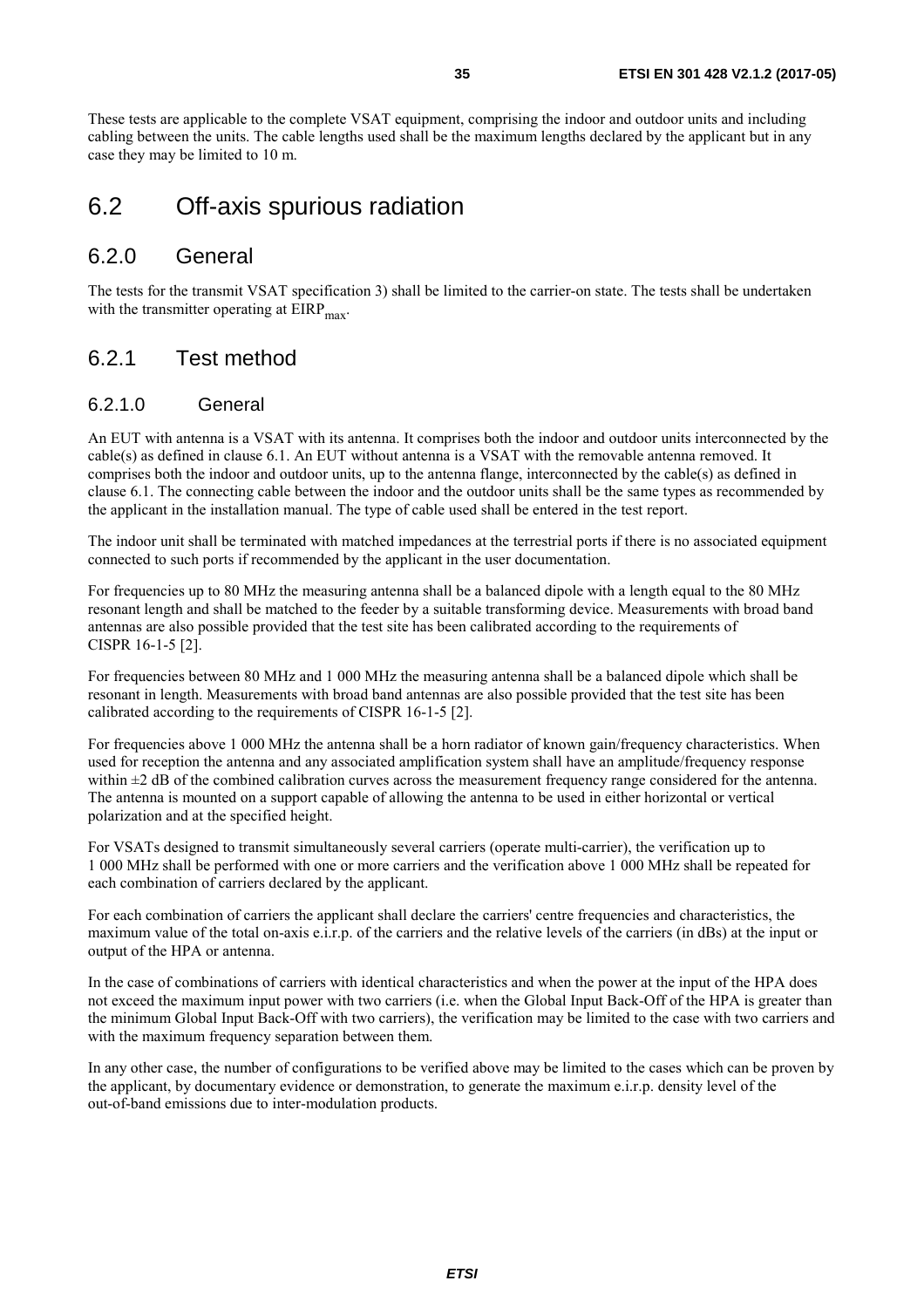#### <span id="page-35-0"></span>6.2.1.1 Up to 1 000 MHz

#### 6.2.1.1.1 Test site

The test shall be performed either in an open area test site, a semi-anechoic chamber or an anechoic chamber. Ambient noise levels shall be at least 6 dB below the applicable unwanted emissions limit.

The open area test site shall be flat, free of overhead wires and nearby reflecting structures, sufficiently large to permit aerial placement at the specified measuring distance and provide adequate separation between aerial, test unit and reflecting structures, according to the specification of CISPR 16-1-5 [\[2](#page-9-0)].

For both the open area test site and the semi-anechoic chamber a metal ground plane shall be inserted on the natural ground plane and it shall extend at least 1 m beyond the perimeter of the EUT at one end and at least 1 m beyond the measurement antenna at the other end.

The distance between the EUT and measuring antenna should be 10 m. For measurements at a different distance an inverse proportionality factor of 20 dB per decade shall be used to normalize the measured data to the specified distance for determining compliance. Care should be taken in measurement of large test units at 3 m at frequencies near 30 MHz due to near field effects.

#### 6.2.1.1.2 Measuring receivers

Measuring receivers shall conform to the following characteristics:

- the response to a constant amplitude sine wave signal shall remain within  $\pm 1$  dB across the frequency range of interest;
- quasi-peak detection shall be used in a -6 dB bandwidth of 120 kHz;
- the receiver shall be operated below the 1 dB compression point.

#### 6.2.1.1.3 Procedure

- a) The EUT shall be an EUT with antenna or, preferably, without antenna but with the antenna flange terminated by a dummy load.
- b) The EUT shall be in the carrier-on state.
- c) The EUT shall be rotated through 360° and, except in an anechoic chamber, the measuring antenna height simultaneously varied from 1 m to 4 m above the ground plane.
- d) All identified spurious radiations shall be measured and noted in frequency and level.

#### 6.2.1.2 Above 1 000 MHz

#### 6.2.1.2.0 General

The spectrum analyser resolution bandwidth shall be set to the specified measuring bandwidth or as close as possible. If the resolution bandwidth is different from the specified measuring bandwidth, bandwidth correction shall be performed for the noise-like wideband spurious.

For an EUT with antenna the tests shall be performed in two stages for the "Carrier-on" and "Carrier-off" and "Emissions disabled" radio states and the appropriate polarization shall be utilized for both the measuring and substitution antennas:

- Procedure a) Identification of the significant frequencies of spurious radiation.
- Procedure b) Measurement of radiated power levels of identified spurious radiation.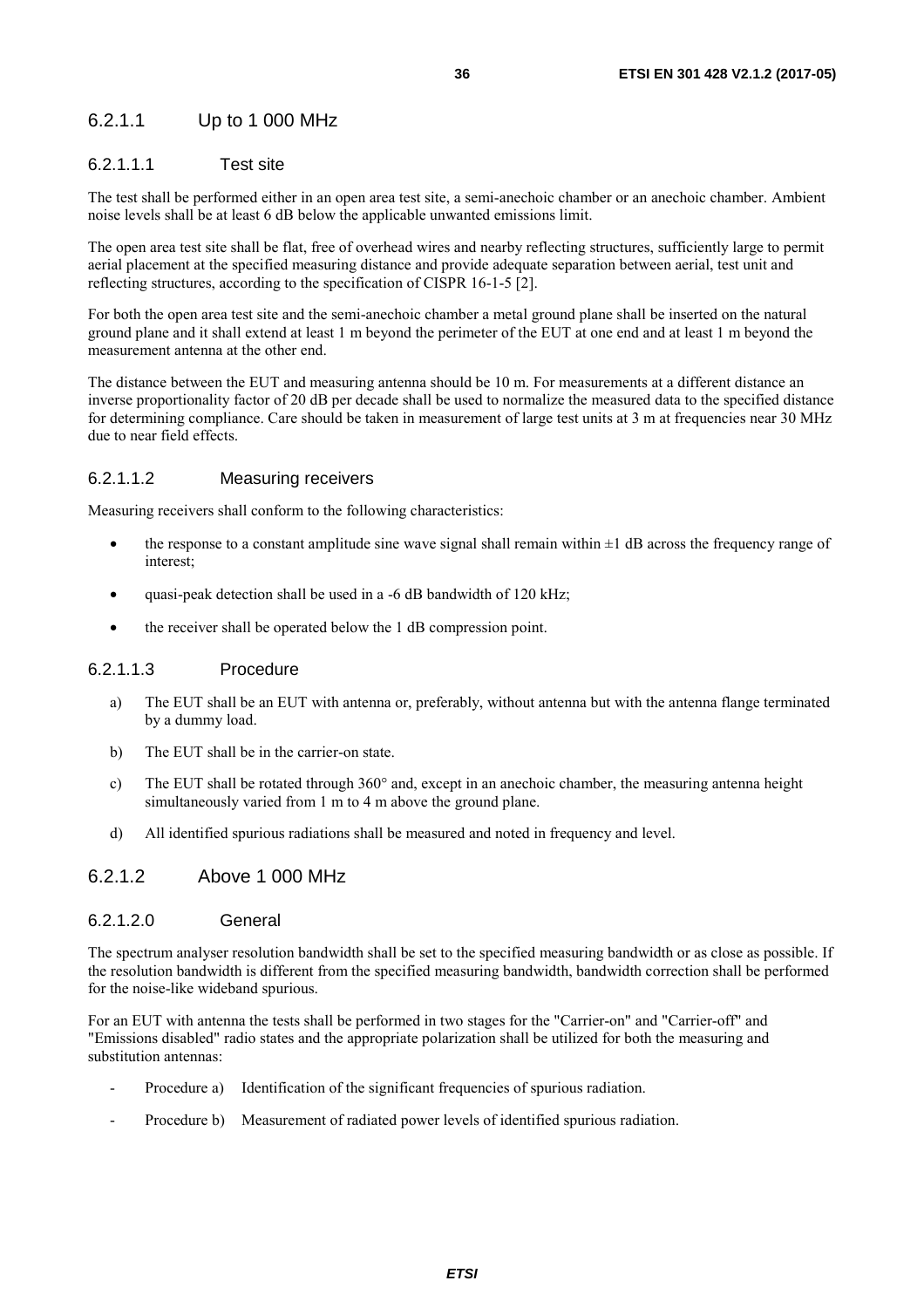<span id="page-36-0"></span>For an EUT without antenna the tests shall be performed in three stages for the "Carrier-on" and "Carrier-off" and "Emissions disabled" radio states:

- Procedure a) Identification of the significant frequencies of spurious radiation.
- Procedure b) Measurement of radiated power levels of identified spurious radiation.
- Procedure c) Measurement of conducted spurious radiation radiated through the antenna flange.

#### 6.2.1.2.1 Identification of the significant frequencies of spurious radiation

6.2.1.2.1.1 Test site

The identification of frequencies emitting from the EUT shall be performed either in an anechoic chamber, an open area test site or a semi-anechoic chamber with the test antenna close to the EUT and at the same height as the volume centre of the EUT.

#### 6.2.1.2.1.2 Procedure

- a) The EUT shall be in the carrier-off state (receive-only terminals shall be in the normal operating condition).
- b) For an EUT with antenna the main beam of the antenna shall have an angle of elevation of  $7^\circ$ , and, for an EUT without antenna the antenna flange shall be terminated by a dummy load.
- c) The receivers shall scan the frequency band whilst the EUT revolves.
- d) The EUT shall be rotated though 360° and the frequency of any spurious signals noted for further investigation.
- e) For an EUT with antenna the test shall be repeated with the test antenna being in the opposite polarization.
- f) For transmit capable equipment the test shall be repeated in the carrier-on state whilst transmitting one modulated carrier at maximum power.

#### 6.2.1.2.2 Measurement of radiated power levels of identified spurious radiation

#### 6.2.1.2.2.1 Test site

The measurement of each spurious radiation noted during procedure a) of the test shall be performed on a test site that is free from reflecting objects, i.e. either an open-area test site, a semi-anechoic chamber or an anechoic chamber.

#### 6.2.1.2.2.2 Procedure



**Figure 4: Test arrangement-spurious radiation measurement above 1 000 MHz for an EUT with antenna**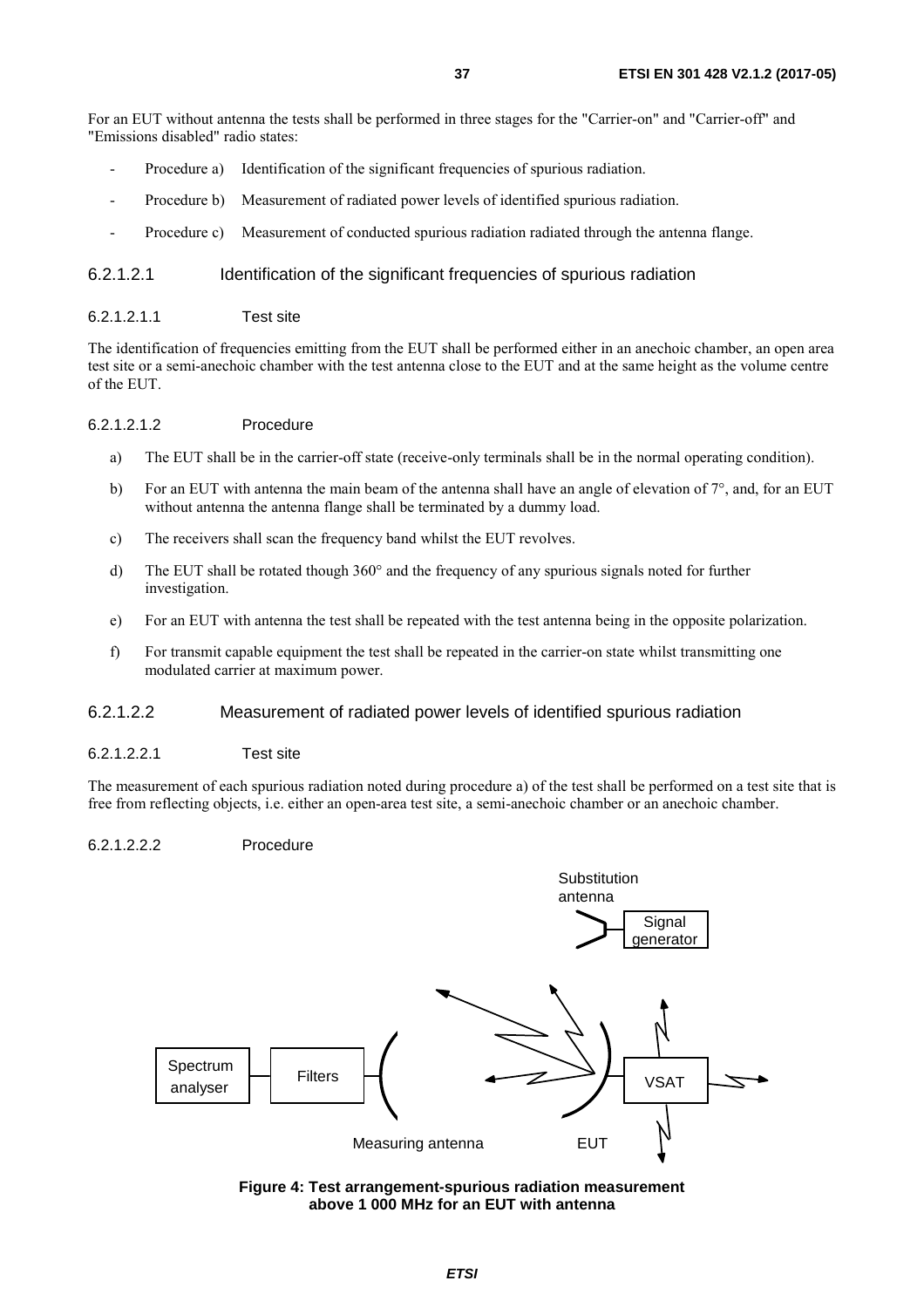<span id="page-37-0"></span>

#### **Figure 5: Test arrangement-spurious radiation measurements above 1 000 MHz for an EUT without antenna**

- a) The test arrangement shall be as shown in figure 4 or 5.
- b) The EUT shall be installed such that the units are separated by about 1 m to 2 m with the indoor unit at a height between 0.5 m and 1.0 m on a turntable. The interconnection cable shall be maintained by non-metallic means at a height between 0,5 m and 1,0 m. For the test arrangement shown in figure 4 the main beam of the antenna shall have an angle of elevation of 7° and be oriented away from the geostationary orbit, or be inhibited by placing RF absorbing panels in that direction. For antennas designed for minimum off-axis gain in the direction of the geostationary orbit plane, the plane containing the larger cut of the main lobe shall be set vertical.
- c) The measuring antenna shall be positioned at a distance from the EUT (e.g. 3 m, 5 m, 10 m) relevant to the applied test site. The measuring antenna shall be adjusted in height and the EUT rotated, whilst the EUT is in the appropriate carrier condition, for a maximum response on the associated spectrum analyser at each spurious frequency previously identified, this response level shall be noted. The adjustment in height of the measuring antenna does not apply when an anechoic chamber is being used. The measuring antenna shall never enter the 7° off-axis cone around the main beam direction.
- d) The investigation shall be repeated with the measuring antenna in the opposite polarization and the response level similarly noted.
- e) The EUT shall be replaced by the substitution antenna to which is connected a signal generator. The main beam axes of the measuring and substitution antennas shall be aligned. The distance between these antennas shall be the distance determined under test c).
- f) The substitution and measuring antennas shall be aligned in the polarization which produced the larger response between the EUT and the test antenna in steps c) and d).
- g) The output of the generator shall be adjusted so that the received level is identical to that of the previously noted largest spurious radiation.
- h) The output level of the signal generator shall be noted. The e.i.r.p. of the spurious radiation is the sum, in dB, of the signal generator output plus the substitution antenna isotropic gain minus the interconnection cable loss.

#### 6.2.1.2.3 Measurement of conducted spurious radiation at the antenna flange

6.2.1.2.3.1 Test site

There are no requirements for the test site to be used for this test.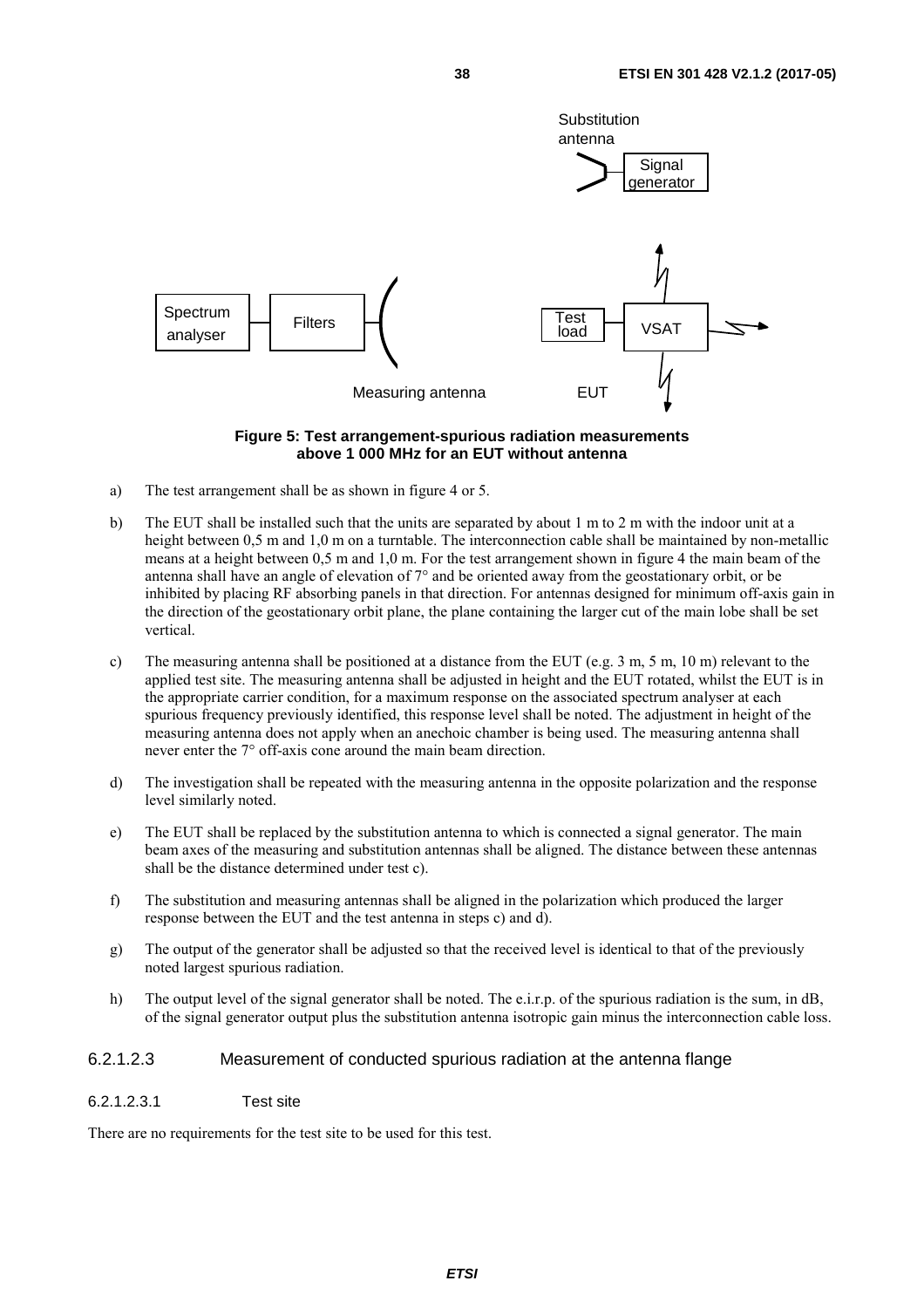<span id="page-38-0"></span>



#### **Figure 6: Test arrangement-conducted spurious radiation above the cut-off frequency**

- a) The test arrangement shall be as shown in figure 6. In order to protect the spectrum analyser while ensuring the necessary measurement accuracy, particularly close to the carrier, if an absorbing filter is used it shall be tuned to the transmit carrier frequency.
- b) The frequency range from the cut-off frequency of the waveguide of the EUT to 40 GHz shall be investigated for spurious radiation whilst in the carrier-on state with the carrier being at maximum power and normally modulated.
- c) To obtain the off-axis spurious e.i.r.p. the maximum measured antenna transmit gain, measured at the frequency of the identified unwanted emission, for off-axis angles greater than 7°, shall be added to the measured power density and any correction or calibration factors summated with the result. If agreed by the applicant, it shall be acceptable that the worst case value assumed (i.e. 8 dBi for off-axis angles greater than 7°) is used in place of the maximum off-axis antenna gain at the frequency of the identified unwanted emission.
- d) The test shall be repeated, for transmit capable equipment, in the carrier-off state.

## 6.3 On-axis spurious radiation for transmit VSAT

### 6.3.1 Test method

#### 6.3.1.1 Test site

There are no requirements for the test site to be used for this test.

#### 6.3.1.2 Method of measurement

#### 6.3.1.2.1 General

The tests shall be undertaken with the transmitter operating at  $EIRP<sub>max</sub>$ .

For VSAT equipment for which measurements at the antenna flange are not possible or not agreed by the applicant, the measurements shall be performed with a test antenna.

For VSAT equipment for which measurements at the antenna flange are possible and agreed by the applicant, the measurements shall be performed at the antenna flange. The EUT is the VSAT with its antenna comprising both the indoor and outdoor units interconnected by 10 m of cable.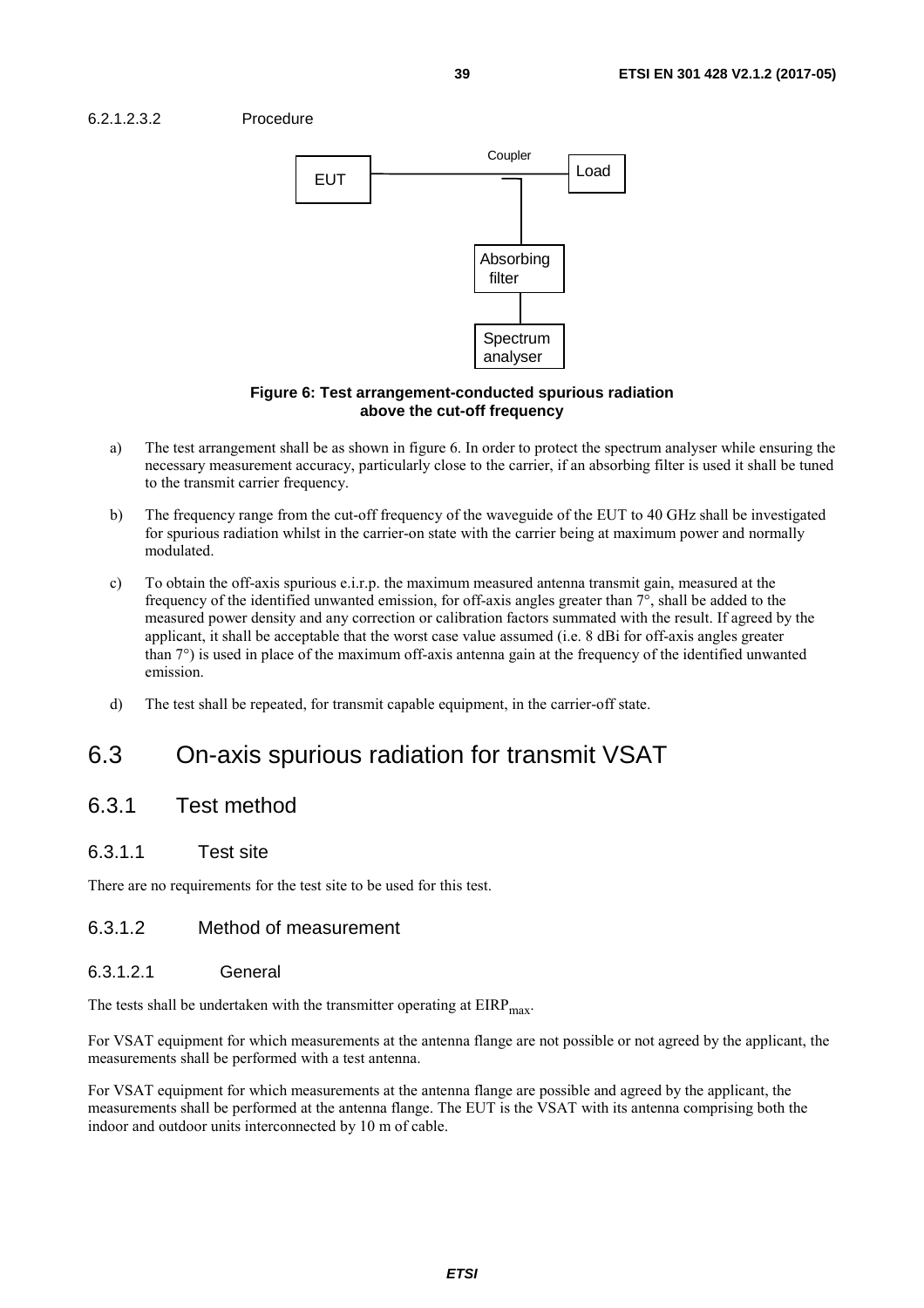<span id="page-39-0"></span>

6.3.1.2.2 Method of measurement at the antenna flange



#### **Figure 7: Test arrangement - on-axis spurious radiation measurements at the antenna flange**

- a) The test arrangement shall be as shown in figure 7. In order to protect the spectrum analyser while ensuring the necessary measurement accuracy, particularly close to the carrier, if an absorbing filter is used it shall be tuned to the transmit carrier frequency.
- b) The EUT shall transmit one modulated carrier continuously, or at its maximum burst rate where applicable, centred on a frequency as close to the lower limit of the operating frequency band of the EUT as possible. The EUT shall be operated at the highest normal operating e.i.r.p. The frequency range 14,00 GHz to 14,50 GHz shall be investigated.
- c) Due to the proximity of the carrier the spectrum analyser resolution bandwidth shall be set to a measurement bandwidth of 3 kHz, or as close as possible. If the measurement bandwidth is different from the specified measurement bandwidth, bandwidth correction shall be performed for noise-like wideband spurious radiation.
- d) To obtain the on-axis spurious e.i.r.p., the antenna transmit gain shall be added to any figure obtained in the above measurement and any correction or calibration factor summated with the result. The antenna gain shall be as measured in clause 6.4.1.3 at the closest frequency to the spurious frequency.
- e) The tests in b) to e) shall be repeated with a transmit frequency in the centre of the operating frequency band.
- f) The tests in b) to e) shall be repeated with a transmit frequency as close to the upper limit of the operating frequency band of the EUT as possible.
- g) The test shall be repeated in the carrier-off state.
- h) The test shall be repeated in the "Emissions disabled" radio state.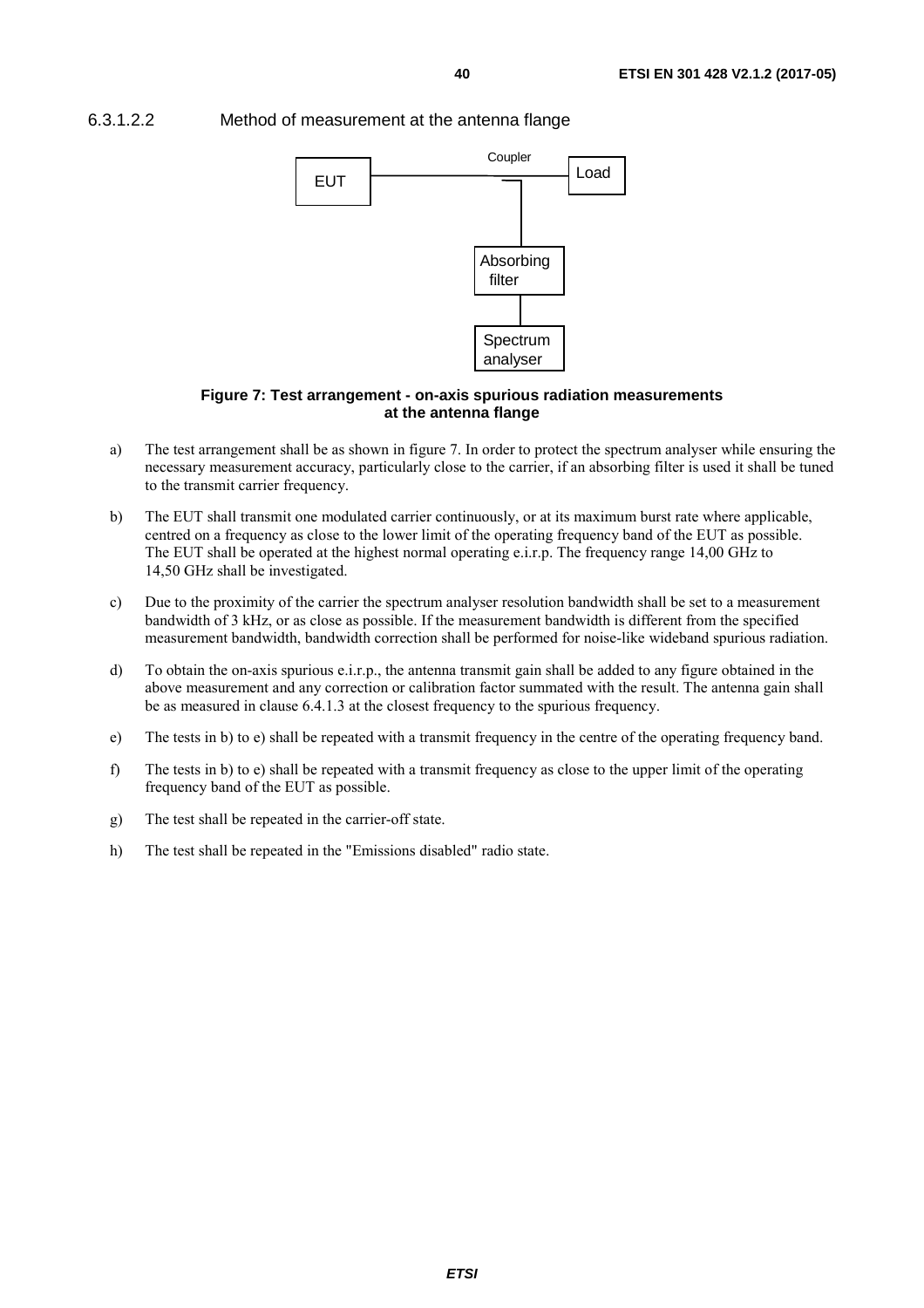#### <span id="page-40-0"></span>6.3.1.2.3 Method of measurement with a test antenna



#### **Figure 8: Test arrangement-on-axis spurious radiation measurements for an EUT with antenna**

- a) The test arrangement shall be as shown in figure 8.
- b) The EUT shall be installed such that the units are separated by about 1 m to 2 m with the indoor unit at a height between 0,5 m and 1,0 m on a turntable. The interconnection cable shall be maintained by non-metallic means at a height between 0,5 m and 1,0 m.
- c) The spectrum analyser resolution bandwidth shall be set to the specified measuring bandwidth or as close as possible. If the resolution bandwidth is different from the specified measuring bandwidth, bandwidth correction shall be performed for noise-like wideband spurious radiation.
- d) The EUT shall transmit one modulated carrier continuously, or at its maximum burst rate where applicable, centred on a frequency as close to the lower limit of the operating frequency band of the EUT as possible. The EUT shall be operated at  $EIRP<sub>max</sub>$ . The frequency range 14,00 GHz to 14,50 GHz shall be investigated and each spurious frequency shall be noted.
- e) Due to the proximity of the carrier the spectrum analyser resolution bandwidth shall be set to a measurement bandwidth of 3 kHz, or as close as possible. If the measurement bandwidth is different from the specified measurement bandwidth, bandwidth correction shall be performed for noise-like wideband spurious radiation.
- f) The measuring antenna shall be positioned at a distance from the EUT (e.g. 3 m, 5 m, 10 m) relevant to the applied test site and shall be aligned with the EUT antenna for the transmit frequency. The measuring antenna shall be adjusted in height, whilst the EUT is in the appropriate carrier condition, for a maximum response on the associated spectrum analyser at each spurious frequency previously identified, this response level shall be noted. The adjustment in height of the measuring antenna does not apply when an anechoic chamber is being used.
- g) The EUT shall be replaced by a representative substitution antenna to which is connected a signal generator. The main beam axes of the measuring and substitution antennas shall be aligned. The distance between these antennas shall be the distance determined under test f).
- h) The substitution and measuring antennas shall be aligned in the polarization which produced the largest response between the EUT and the test antenna.
- i) The output of the generator shall be adjusted so that the received level is identical to that of the previously noted largest spurious radiation.
- j) The output level of the signal generator shall be noted. The e.i.r.p. of the on-axis spurious radiation is the sum, in dB, of the signal generator output plus the substitution antenna isotropic gain minus the interconnection cable loss.
- k) The tests in d) to j) shall be repeated with a transmit frequency in the centre of the operating frequency band.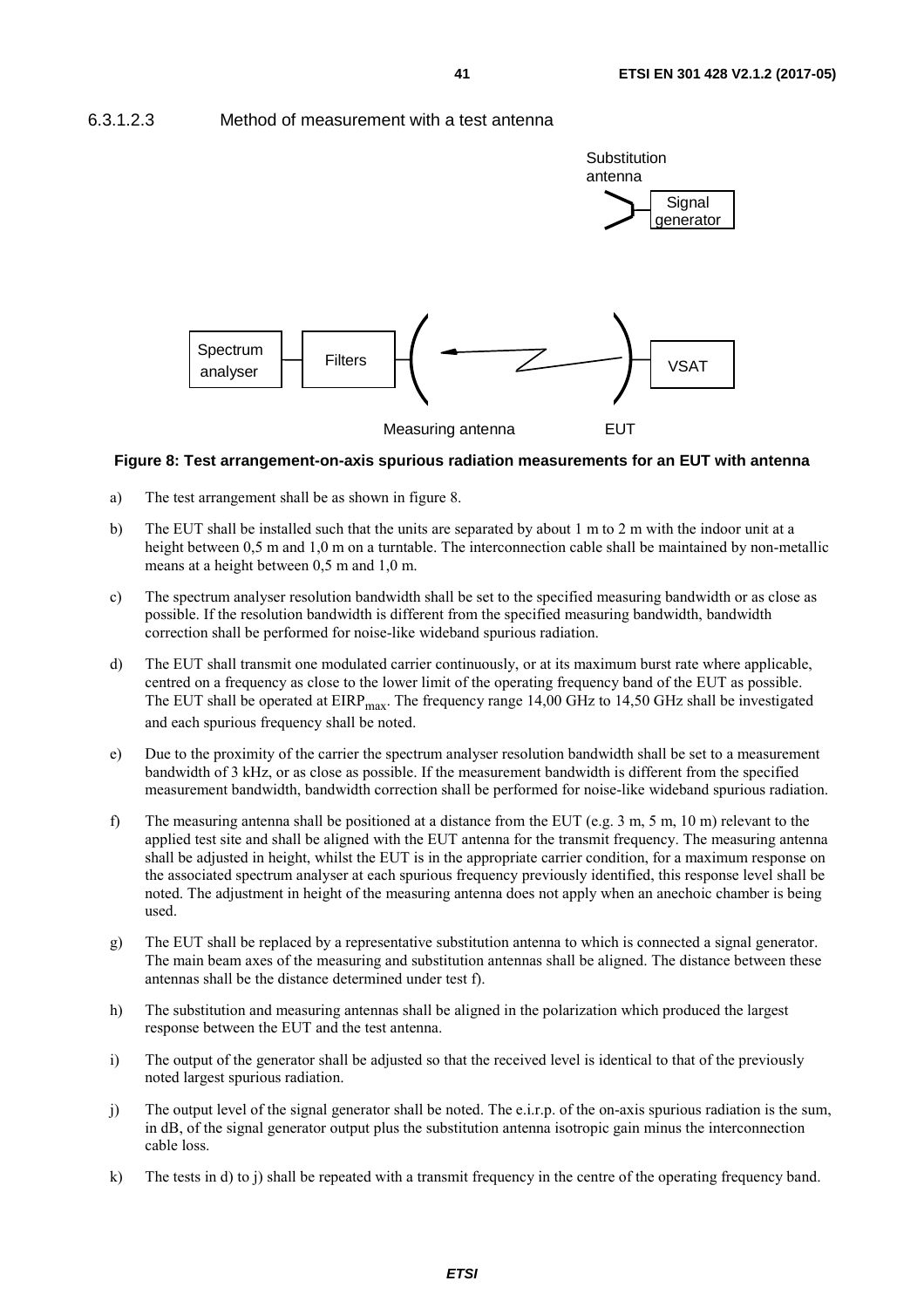- <span id="page-41-0"></span>l) The tests in d) to j) shall be repeated with a transmit frequency as close to the upper limit of the operating frequency band of the EUT as possible.
- m) The test shall be repeated in the carrier-off state.
- n) The test shall be repeated in the "Emissions disabled" radio state.

## 6.4 Off-axis e.i.r.p. emission density within the band

#### 6.4.0 General

Off-axis e.i.r.p. emission density (co-polar and cross-polar) within the band 14,0 GHz to 14,5 GHz.

### 6.4.1 Test method

#### 6.4.1.1 General

The measurement shall be made in the operational configuration(s) (occupied bandwidth,  $EIRP_{nom}$ ) producing the highest emission density in the frequency band. The selected configuration(s) shall be recorded in the test report. All of the e.i.r.p. emission density measurement shall be performed at  $EIRP_{nom}$ .

If the test is to be carried out with an STE, then the STE shall provide all the signals needed by the VSATs under normal operation (e.g. a radio beacon if it is expected to be received by the satellite).

For VSATs with uplink power density control capability the compliance of the VSAT with the specification of clause 4.2.3.2 during fading conditions shall be demonstrated by documentary evidence from the applicant.

The e.i.r.p. density is determined from the measurements of the antenna co-polar and cross-polar gain patterns, and of the power density at the antenna flange. The e.i.r.p. density shall be compared to the specified mask.

To ascertain the off-axis e.i.r.p. it is necessary to know the transmit power density and antenna transmit radiation pattern. To ascertain the radiation pattern it is necessary to know the antenna transmit gain.

The following three measurement procedures shall, therefore, be performed:

- a) transmit output power density (dBW/40 kHz);
- b) antenna transmit gain (dBi);
- c) antenna transmit radiation patterns (dBi).

#### 6.4.1.2 Transmit output power density

#### 6.4.1.2.1 General

For the purpose of this test the EUT is defined as the indoor unit and that part of the outdoor unit up to the antenna flange.

The EUT output power shall be set to the power corresponding to  $EIRP_{nom}$ .

#### 6.4.1.2.2 Test site

There are no requirements for the test site to be used for this test.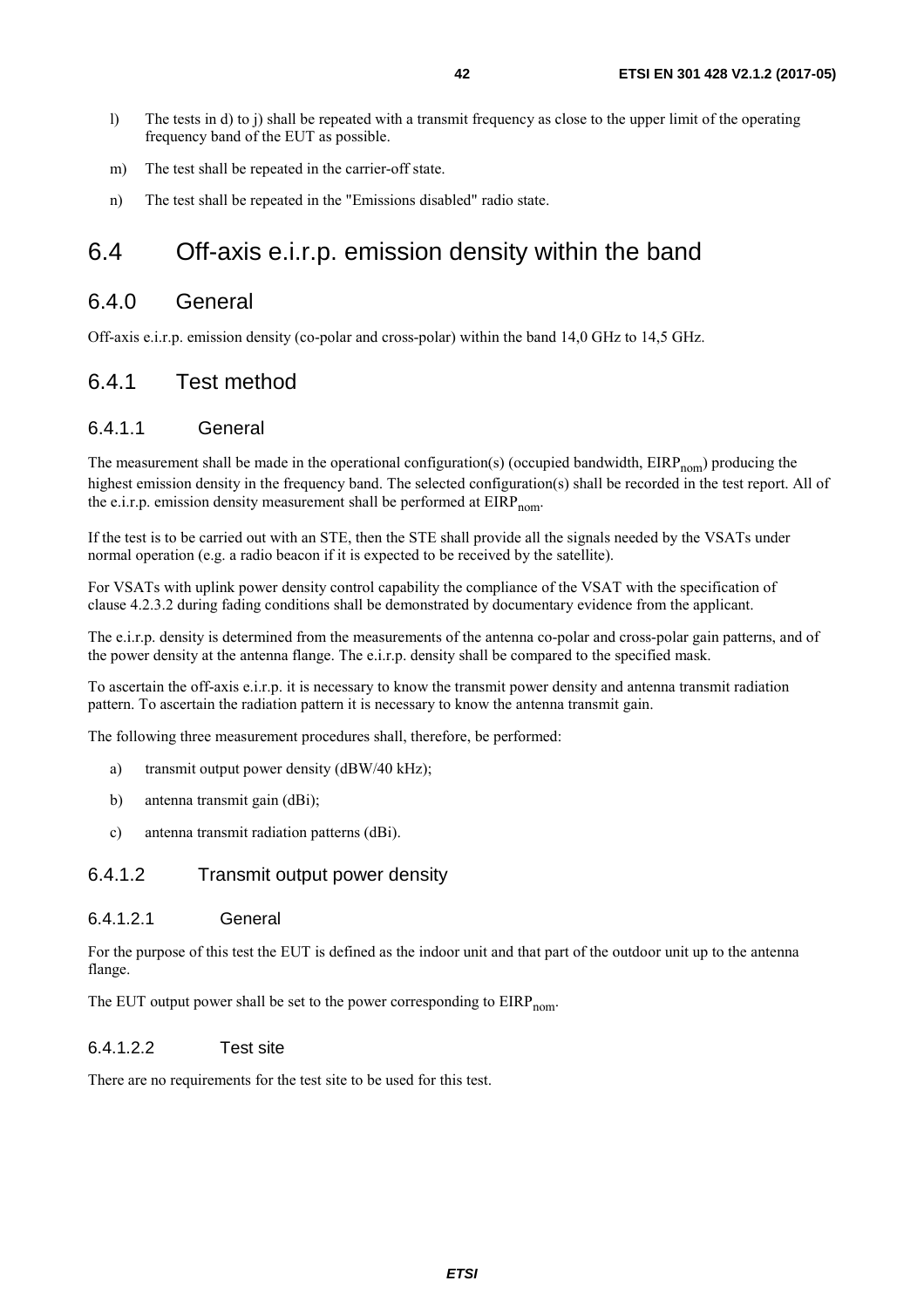#### <span id="page-42-0"></span>6.4.1.2.3 Method of measurement



#### **Figure 9: Test arrangement-transmit output power density measurement**

- a) The test arrangement shall be as shown in figure 9.
- b) The EUT shall transmit one carrier modulated with data or with a pseudo random signal. For burst mode transmission the EUT shall transmit at its maximum burst-rate. The power density supplied to the antenna flange shall be measured in dBW/40 kHz. The coupling factor of the test coupler at the test frequency and the attenuation of any necessary waveguide adapter shall be taken into account.

The spectrum analyser shall be operated under the following conditions:

- frequency span: as required for the complete nominated bandwidth;
- resolution bandwidth: the resolution bandwidth of the spectrum analyser shall be set as close as possible to the specified measuring bandwidth of 40 kHz. If the resolution bandwidth is different from the specified bandwidth then bandwidth correction shall be performed except for spectrum components the width of which are narrower than the measurement bandwidth;
- display/video bandwidth: equal to the resolution bandwidth;
- averaging: yes;
- max hold: no.

If required by the applicant, the test may be performed in max hold mode.

For a VSAT operating in a continuous carrier mode, the measurement time shall be sufficient to ensure that at any frequency the difference between any two measurement results is less than 1 dB.

For a VSAT operating in a non-continuous carrier mode, the average measurement shall be performed over the transmitted burst and the measurements from a series of bursts shall be combined as follows:

- Each measurement may exclude a specific portion of each burst. The excluded portion shall not exceed 50 μs or 10 % of the burst, whichever is the smaller. The excluded portion shall be declared by the applicant.
- The measurements from several bursts shall be averaged to give a final measurement result. The number of bursts that are averaged shall be sufficient to ensure that the difference between any two final measurement results is less than 1 dB.
- c) The measurement shall be made in the operational configuration(s) (occupied bandwidth,  $EIRP_{nom}$ ) producing the highest emission density in the frequency band. The selected configuration(s) shall be recorded in the test report.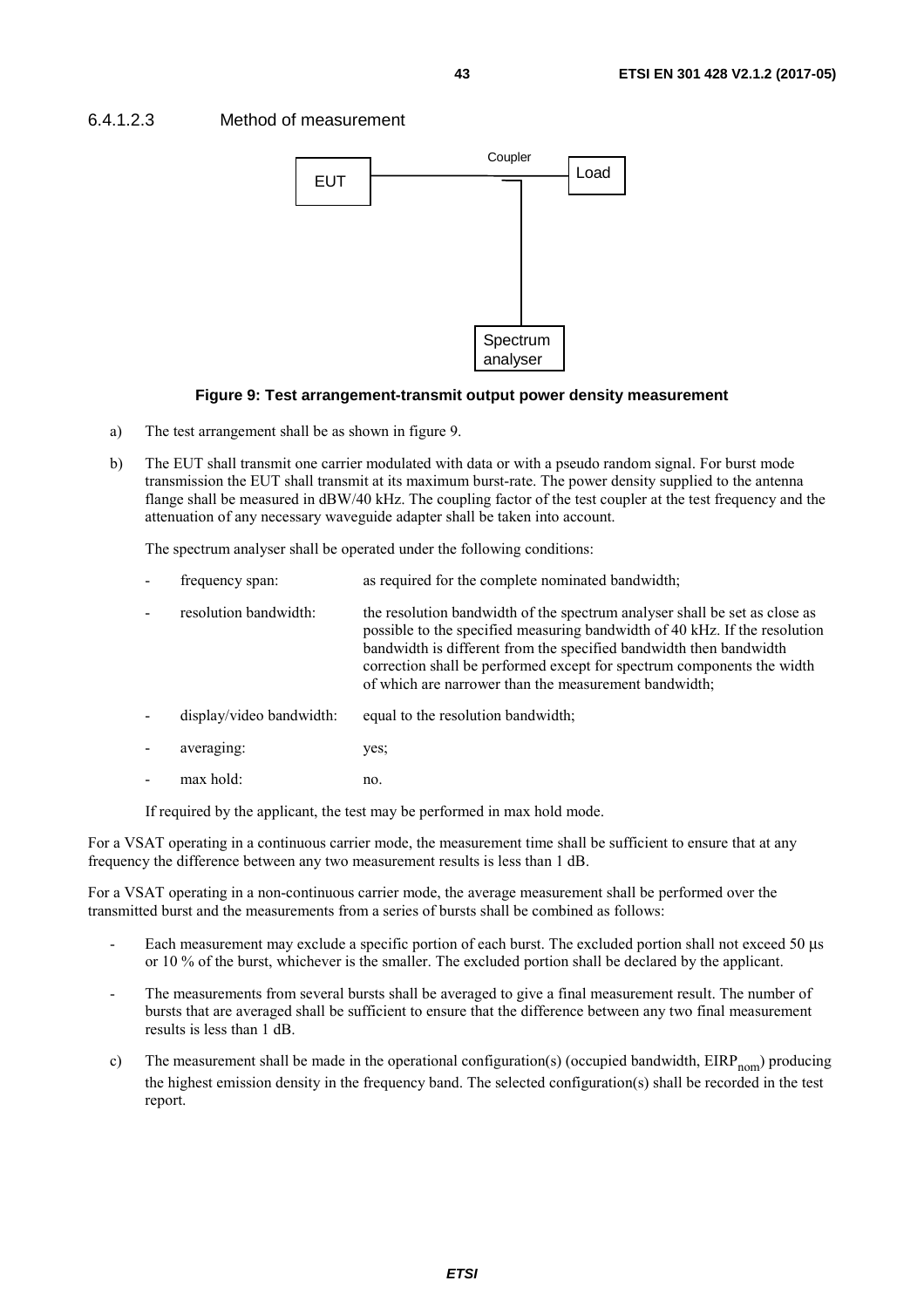### <span id="page-43-0"></span>6.4.1.3 Antenna transmit gain

#### 6.4.1.3.1 General

For the purpose of the present document, the antenna transmit gain is defined as the ratio, expressed in decibels (dBi), of the power that would have to be supplied to the reference antenna, i.e. an isotropic radiator isolated in space, to the power supplied to the antenna being considered, so that they produce the same field strength at the same distance in the same direction. Unless otherwise specified the gain is for the direction of maximum radiation.

For the purpose of this test the EUT is defined as that part of the outdoor unit which comprises the antenna and its flange. The antenna includes the reflector(s), feed, support struts and an enclosure of equal weight/distribution to any electrical equipment normally housed with the feed at the antenna focal point.

#### 6.4.1.3.2 Test site

This test shall be performed on either an outdoor far-field test site or compact test range. However if the near-field scanner technology to convert near-field measurements to far-field results is proven and sufficiently accurate by reference to tests taken in both regions then antenna measurements may be taken in the near field. Fully automated systems can be used for these tests providing that the results can be proven to be as accurate as if they were done according to the specified method.

#### 6.4.1.3.3 Method of measurement



**Figure 10: Test arrangement-antenna transmit gain measurement** 

- a) The test arrangement shall be as shown in figure 10 with the EUT connected to the test receiver. A signal proportional to the angular position from the servomechanism shall be applied to the X-axis and the signal level from the test receiver shall be applied to the Y-axis of the plotter.
- b) A test signal at 14,250 GHz shall be transmitted by the test transmitter through the test antenna. The E-plane shall be vertical. The EUT antenna main beam axis shall be aligned with the main beam axis of the test transmitter. The polarizer of the EUT antenna shall be rotated and adjusted such that the E-plane coincides with the E-plane of the test transmitter.
- c) The EUT shall be aligned to maximize the received signal and the X-Y plotter adjusted to give the maximum reading on the chart.
- d) The EUT shall be driven in azimuth in one direction through 10°.
- e) The pattern measurement is then obtained by driving the EUT in azimuth back through boresight to  $10^{\circ}$  the other side with the plotter recording the results.
- f) The EUT shall be replaced by the substitution antenna and the received signal level maximized.
- g) This level shall be recorded on the X-Y plotter.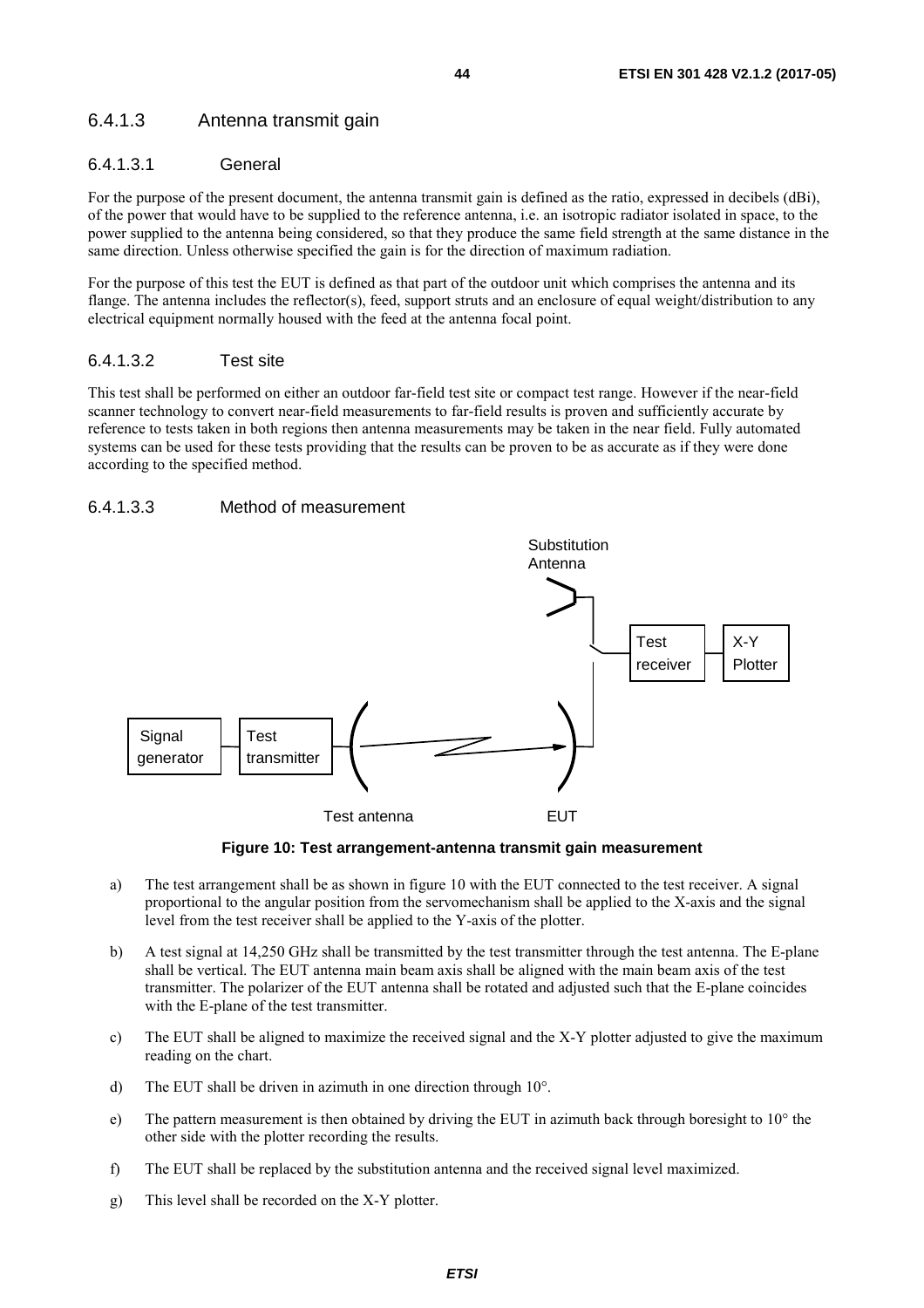- <span id="page-44-0"></span>h) The substitution antenna shall be driven in azimuth as in d) and e).
- i) The gain of the EUT shall be calculated from:

$$
G_{EUT} = L_1 - L_2 + C
$$

where:

 $G<sub>FIT</sub>$  is the gain of the EUT (dBi);

 $L_1$  is the level obtained with the EUT (dB);

 $L_2$  is the level obtained with the substitution antenna (dB);

C is the calibrated gain of the substituted antenna at the test frequency (dBi).

- j) The tests in c) to i) shall be repeated with the frequency changed to 14,005 GHz.
- k) The tests in c) to i) shall be repeated with the frequency changed to 14,495 GHz.
- l) The tests in b) to k) may be performed simultaneously.

#### 6.4.1.4 Antenna transmit radiation patterns

#### 6.4.1.4.1 General

For the purpose of the present document, the antenna transmit radiation patterns are diagrams relating field strength to the angle of the direction pointed by the antenna at a constant large distance from the antenna.

For the purpose of this test, the EUT is defined as that part of the outdoor unit which comprises the antenna and its flange. The antenna includes the reflector(s), feed, support struts and an enclosure of equal weight/distribution to any electrical equipment normally housed with the feed at the antenna focal point.

#### 6.4.1.4.2 Test site

This test shall be performed on either an outdoor far-field test site or compact test range. However, if the near-field scanner technology to convert near-field measurements to far-field results is proven and sufficiently accurate by reference to tests taken in both regions then antenna measurements may be taken in the near field. Fully automated systems can be used for these tests providing that the results can be proven to be as accurate as if they were done according to the specified method.

#### 6.4.1.4.3 Test arrangement



**Figure 11: Test arrangement-antenna transmit radiation pattern measurement** 

#### 6.4.1.4.4 Co-polar radiation pattern-azimuth

- a) The test arrangement shall be as shown in figure 11 with the EUT connected to the test receiver. A signal proportional to the angular position from the servomechanism shall be applied to the X-axis and the signal level from the test receiver shall be applied to the Y-axis of the plotter.
- b) The frequency of the test signal shall be set to 14,250 GHz.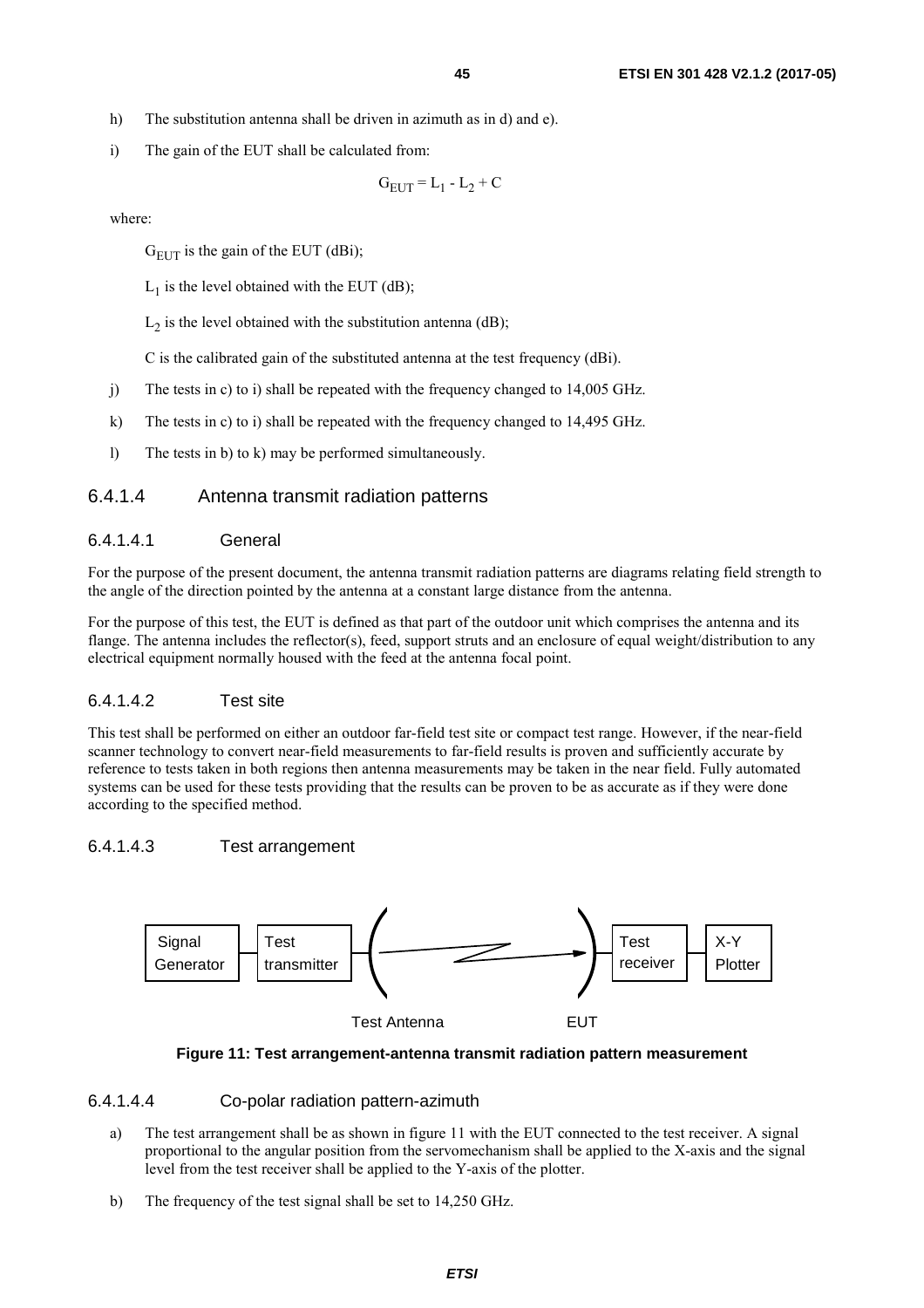- <span id="page-45-0"></span>c) The initial E-plane of the test signal radiated by the test transmitter through its antenna shall be vertical. The EUT antenna main beam axis shall be aligned with the main beam axis of the test transmitter. The polarizer of the EUT antenna shall be rotated and adjusted such that its E-plane coincides with the E-plane of the test transmitter. Precise co-polar peaking of the polarization shall be done by observing the cross-polar minimum (fine adjustment).
- d) The EUT shall be aligned to maximize the received signal and the X-Y plotter adjusted to give the maximum reading on the chart.
- e) The EUT shall be driven in azimuth to -180°.
- f) The transmit pattern measurement is then obtained by driving the EUT in azimuth from -180 $^{\circ}$  to +180 $^{\circ}$  with the plotter recording the results.
- g) The tests in d) to f) shall be repeated with the frequency changed to 14,005 GHz.
- h) The tests in d) to f) shall be repeated with the frequency changed to 14,495 GHz.
- i) The tests in b) to h) may be performed simultaneously.
- j) The tests in d) to i) shall be repeated with the E-plane of the test signal being horizontal. The frequency of the test signal shall be set to 14,250 GHz. The polarizer of the EUT antenna shall be rotated and adjusted such that its E-plane coincides with the E-plane of the test transmitter (giving the minimum cross-polar receive signal). Precise co-polar peaking of the polarization shall be done by observing the cross-polar minimum.

#### 6.4.1.4.5 Co-polar radiation pattern-elevation

- a) The test arrangement shall be as shown in figure 11 with the EUT connected to the test receiver. A signal proportional to the angular position from the servomechanism shall be applied to the X-axis and the signal level from the test receiver shall be applied to the Y-axis of the plotter.
- b) The frequency of the test signal shall be set to 14,250 GHz.
- c) The initial E-plane of the test signal radiated by the test transmitter through its antenna shall be vertical. The EUT antenna main beam axis shall be aligned with the main beam axis of the test transmitter. The polarizer of the EUT antenna shall be rotated and adjusted such that its E-plane coincides with the E-plane of the test transmitter. Precise co-polar peaking of the polarization shall be done by observing the cross-polar minimum (fine adjustment).
- d) The EUT shall be aligned to maximize the received signal and the X-Y plotter adjusted to give the maximum reading on the chart.
- e) The EUT shall be driven in elevation to -1°.
- f) The transmit pattern measurement is then obtained by driving the EUT in elevation from  $-1^\circ$  to 70° with the plotter recording the results.
- g) The tests in d) to f) shall be repeated with the frequency changed to 14,005 GHz.
- h) The tests in d) to f) shall be repeated with the frequency changed to 14,495 GHz.
- i) The tests in b) to h) may be performed simultaneously.
- j) The tests in d) to i) shall be repeated with the E-plane of the test signal being horizontal. The frequency of the test signal shall be set to 14,250 GHz. The polarizer of the EUT antenna shall be rotated and adjusted such that its E-plane coincides with the E-plane of the test transmitter. The EUT antenna main beam axis shall be aligned with the main beam axis of the test transmitter. Precise co-polar peaking of the polarization plane shall be done by observing the cross-polar minimum (fine adjustment).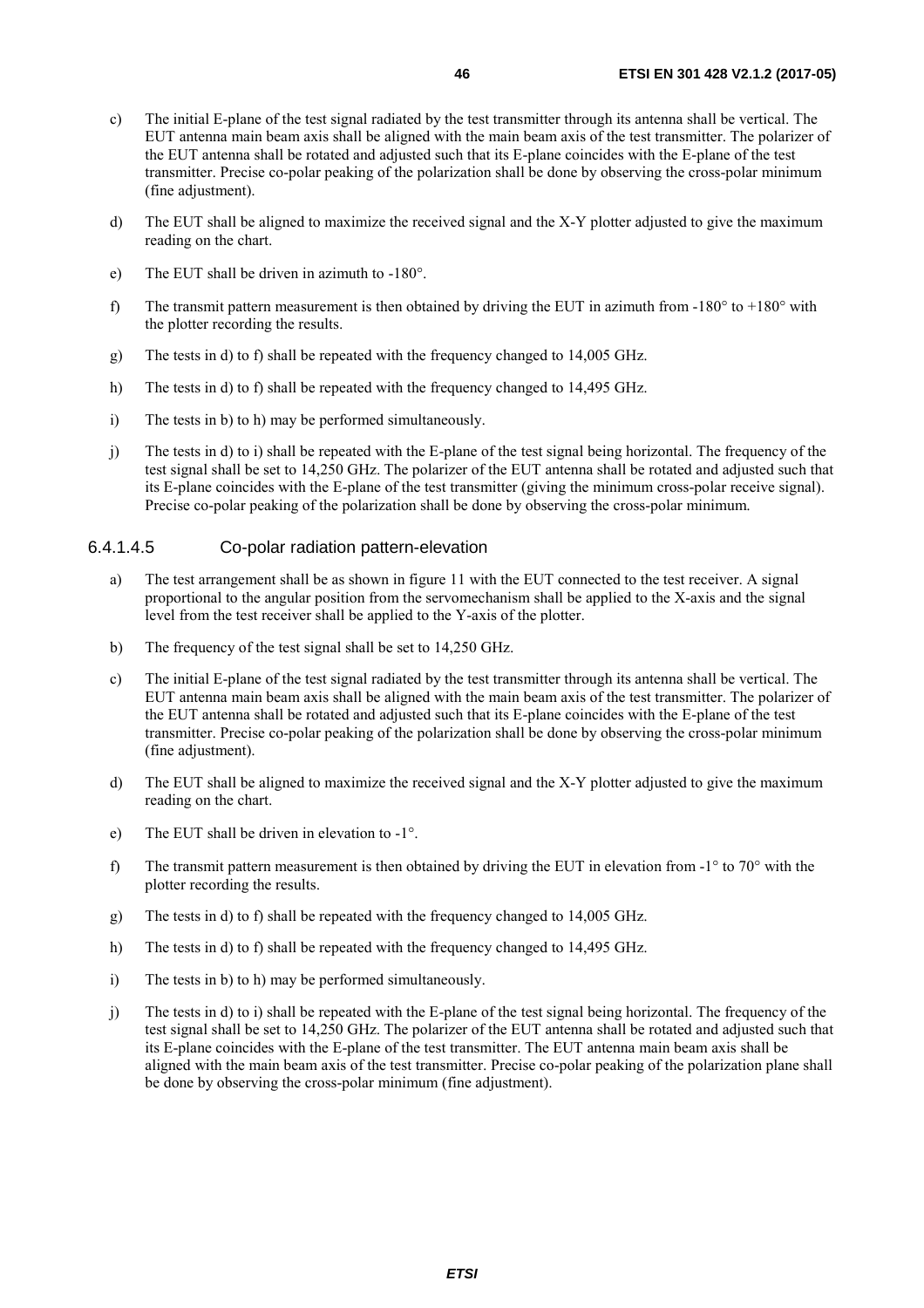#### <span id="page-46-0"></span>6.4.1.4.6 Cross-polar radiation pattern-azimuth

- a) The test arrangement shall be as shown in figure 11 with the EUT connected to the test receiver. A signal proportional to the angular position from the servomechanism shall be applied to the X-axis and the signal level from the test receiver shall be applied to the Y-axis of the plotter.
- b) The frequency of the test signal shall be set to 14,250 GHz.
- c) The initial E-plane of the test signal radiated by the test transmitter through its antenna shall be vertical. The EUT antenna main beam axis shall be aligned with the main beam axis of the test transmitter. The polarizer of the EUT antenna shall be rotated and adjusted such that its E-plane is orthogonal to the E-plane of the test transmitter. Precise fine adjustment of the polarization plane shall be done by observing the cross-polar minimum.
- d) In order to adjust the X-Y plotter giving the maximum reading on the chart the boresight co-polar receive signal shall be used.
- e) The EUT shall be driven in azimuth to -10°.
- f) The transmit pattern measurement is then obtained by driving the EUT in azimuth from  $-10^{\circ}$  to  $+10^{\circ}$  with the plotter recording the results.
- g) The tests in d) to f) shall be repeated with the frequency changed to 14,005 GHz.
- h) The tests in d) to f) shall be repeated with the frequency changed to 14,495 GHz.
- i) The tests in b) to h) may be performed simultaneously.
- j) The tests in d) to i) shall be repeated with the E-plane of the test signal being horizontal. The frequency of the test signal shall be set to 14,250 GHz. The EUT antenna main beam axis shall be aligned with the main beam axis of the test transmitter. The polarizer of the EUT antenna shall be rotated and adjusted such that its E-plane is orthogonal with the E-plane of the test transmitter precise fine adjustment of the polarization plane shall be done by observing the cross-polar minimum.

#### 6.4.1.4.7 Cross-polar radiation pattern-elevation

- a) The test arrangement shall be as shown in figure 11 with the EUT connected to the test receiver. A signal proportional to the angular position from the servomechanism shall be applied to the X-axis and the signal level from the test receiver shall be applied to the Y-axis of the plotter.
- b) The frequency of the test signal shall be set to 14,250 GHz.
- c) The initial E-plane of the test signal radiated by the test transmitter through its antenna shall be vertical. The EUT antenna main beam axis shall be aligned with the main beam axis of the test transmitter. The polarizer of the EUT antenna shall be rotated and adjusted such that its E-plane is orthogonal to the E-plane of the test transmitter. Precise fine adjustment of the polarization plane shall be done by observing the cross-polar minimum.
- d) In order to adjust the X-Y plotter giving the maximum reading on the chart the boresight co-polar receive signal shall be used.
- e) The EUT shall be driven in elevation to -1°.
- f) The transmit pattern measurement is then obtained by driving the EUT in elevation from  $-1^\circ$  to  $+10^\circ$  with the plotter recording the results.
- g) The tests in d) to f) shall be repeated with the frequency changed to 14,005 GHz.
- h) The tests in d) to f) shall be repeated with the frequency changed to 14,495 GHz.
- i) The tests in b) to h) may be performed simultaneously.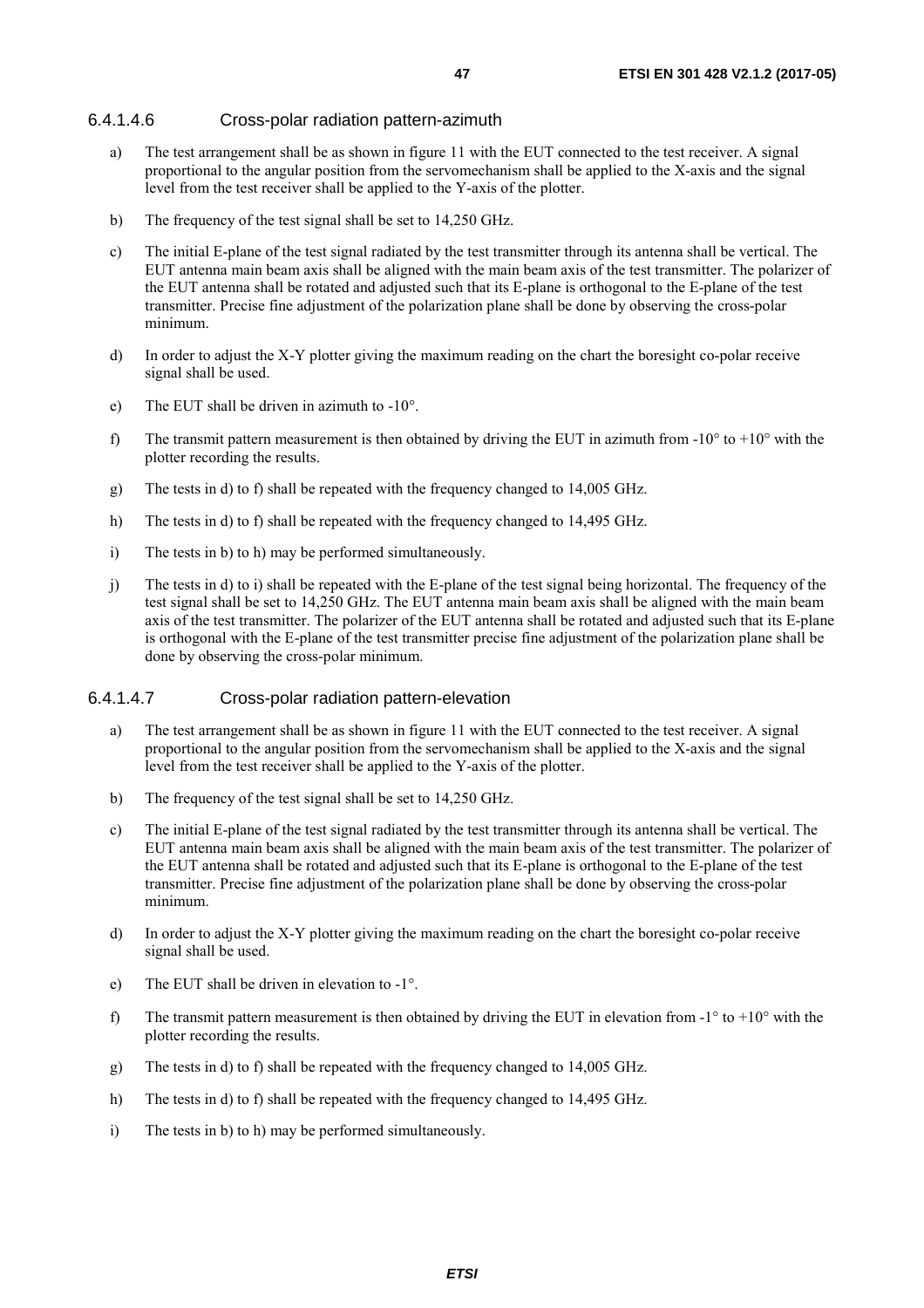<span id="page-47-0"></span>j) The tests in d) to i) shall be repeated with the E-plane of the test signal being horizontal. The frequency of the test signal shall be set to 14,250 GHz. The EUT antenna main beam axis shall be aligned with the main beam axis of the test transmitter. The polarizer of the EUT antenna shall be rotated and adjusted such that its E-plane is orthogonal with the E-plane of the test transmitter precise fine adjustment of the polarization plane shall be done by observing the cross-polar minimum.

### 6.4.2 Computation of results

The results shall be computed by producing a "mask" to the specified limits with the reference level being equal to the sum of the transmitter output power density and the gain of the antenna. This reference shall then be placed on the maximum point of the plots obtained from the transmit radiation pattern measurements, so as to ascertain that the off-axis e.i.r.p. density is within the mask, and thus conforming to the specification.

## 6.5 Carrier suppression

### 6.5.1 Test method

- a) The test arrangement for conducted measurements shall be as shown in figure 7. The test arrangement for radiated measurements shall be as shown in figure 8.
- b) The EUT shall transmit one modulated carrier continuously, or at its maximum burst rate where applicable, centred on 14,250 GHz.
- c) The resolution bandwidth of the spectrum analyser shall be set to 3 kHz.
- d) The "Emissions disabled" radio state shall be obtained by use of the CCMF.
- e) For conducted measurements the maximum residual carrier power density within the nominated bandwidth shall be measured and added to the antenna on-axis gain.
- f) For radiated measurements the maximum residual e.i.r.p. density within the nominated bandwidth shall be measured and recorded.

Instead of the CCMF an STE provided by the applicant may be used to enable the VSAT transmission to be suppressed.

## 6.6 Antenna pointing for transmit VSAT

## 6.6.1 Test method

- a) Pointing stability:
	- As it is considered impracticable to perform the test on pointing stability no test is given.
	- The test methodology described in annex B (informative) may be used to show compliance with the specification for pointing stability.
- b) Pointing accuracy capability:
	- 1) The EUT shall be inspected to ascertain whether fine adjustment facilities are available for the azimuth axis (coarse adjustment is usually provided by the positioning of the means of attachment).
	- 2) The adjustment facilities shall be examined to determine both the angular movement possible and the means of arresting that movement.
	- 3) The arresting facility shall be examined to determine its permanency.
	- 4) The test shall be repeated for the elevation axis.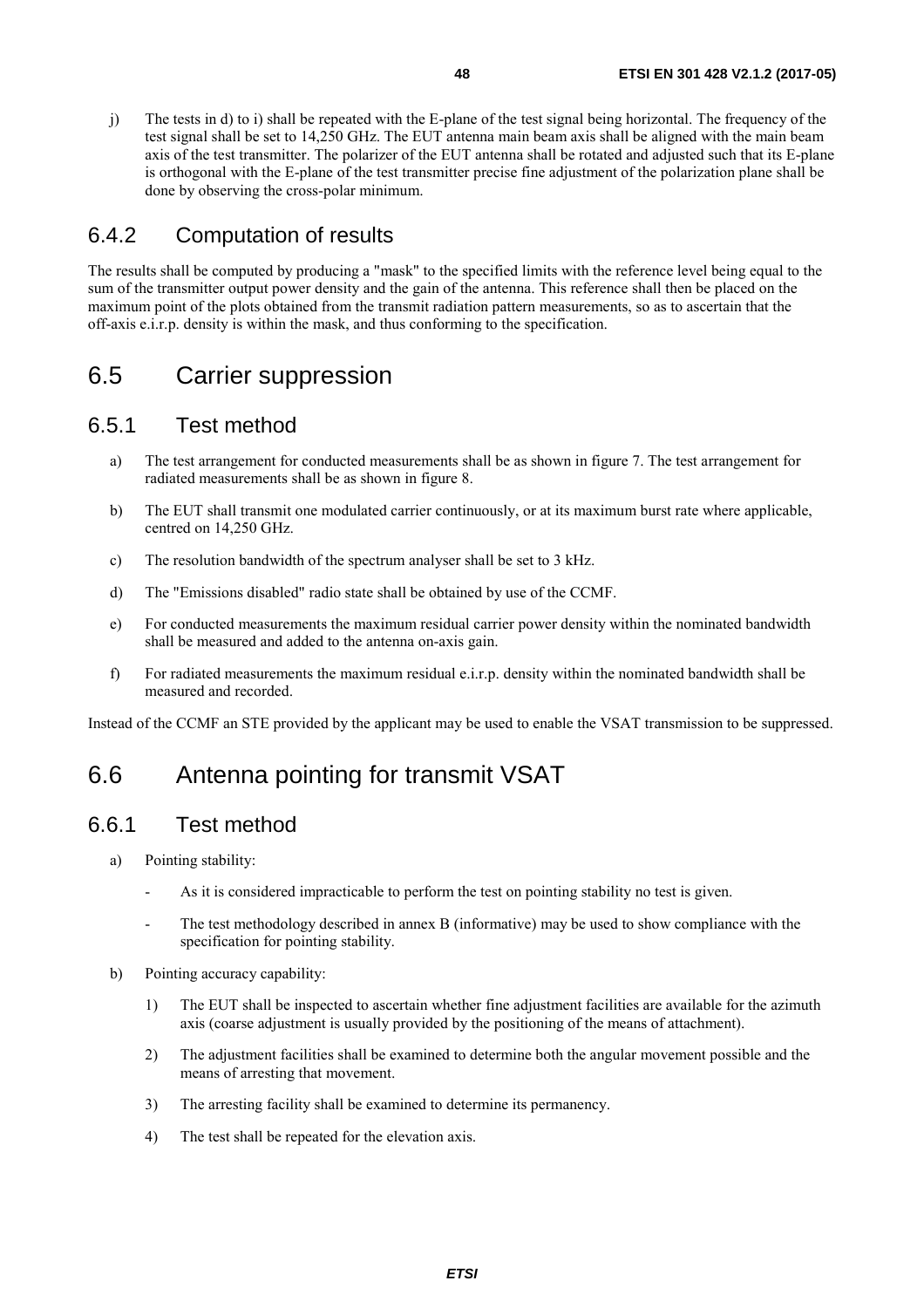- <span id="page-48-0"></span>c) Polarization angle alignment capability:
	- 1) The adjustment facilities shall be examined to determine both the angular movement possible and the means of arresting that movement.
	- 2) The arresting facility shall be examined to determine its permanency.

## 6.7 Class A Control and Monitoring Functions

### 6.7.1 General

For the purpose of this test the EUT is defined as the indoor unit and that part of the outdoor unit up to the antenna flange.

The measurement of the e.i.r.p. spectral density shall be limited to the on-axis e.i.r.p. spectral density within either the nominated bandwidth or to a 10 MHz bandwidth centred on the carrier frequency, whichever is the greater.

The EUT shall transmit at  $EIRP_{nom}$ .

## 6.7.2 Test arrangement



**Figure 12: General test arrangement for control and monitoring tests for conducted measurements**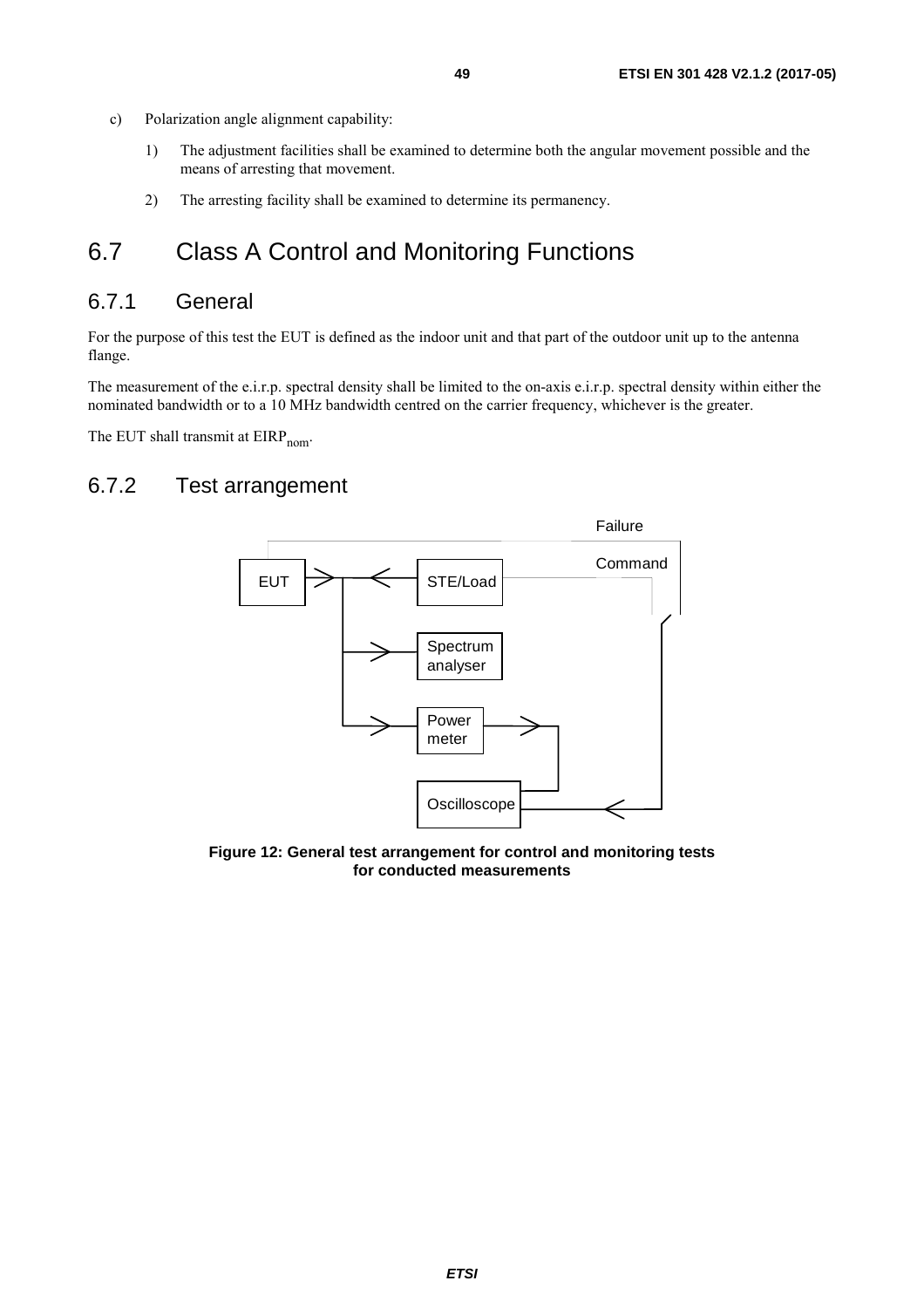<span id="page-49-0"></span>

#### **Figure 13: General test arrangement for control and monitoring tests for radiated measurements**

The test arrangement shall be as shown in figure 12 or 13. The EUT shall be authorized to transmit and shall be in the carrier-on state at the commencement of each test. The dual trace storage oscilloscope shall monitor by measuring the time difference between the command, or failure, and the occurrence of the expected event (e.g. the transmission suppression). The power meter and spectrum analyser shall monitor the EUT output level.

## 6.7.3 Control Channels (CC)

6.7.3.1 Test method

#### 6.7.3.1.0 General

- a) The type of CC (internal or external) shall be entered in the test report.
- b) The characteristics of any external CC interface of the VSAT, including protocols, shall be recorded in the test report.
- c) Apply the test method described in clause 6.7.3.1.1 to internal CC.
- d) Apply the test method described in clause 6.7.3.1.2 to external CC.

#### 6.7.3.1.1 Test method for internal CC

- a) The CC receive subsystem shall be caused to fail.
- b) Recognition of this shall constitute a SMF event.
- c) Within 33 seconds of the failure the EUT shall cease to transmit as seen on the spectrum analyser.
- d) The power meter and spectrum analyser shall be observed to ascertain that the transmissions have been suppressed ("Emissions disabled" radio state).
- e) The CC receive subsystem shall be restored and the EUT shall be able to transmit again after a TxE message is received from the CCMF.
- f) The unique identification code for the EUT shall be removed from the CC.
- g) Recognition of this shall constitute a SMF event.
- h) Within 63 seconds of the loss of identification code the EUT shall cease to transmit as seen on the spectrum analyser.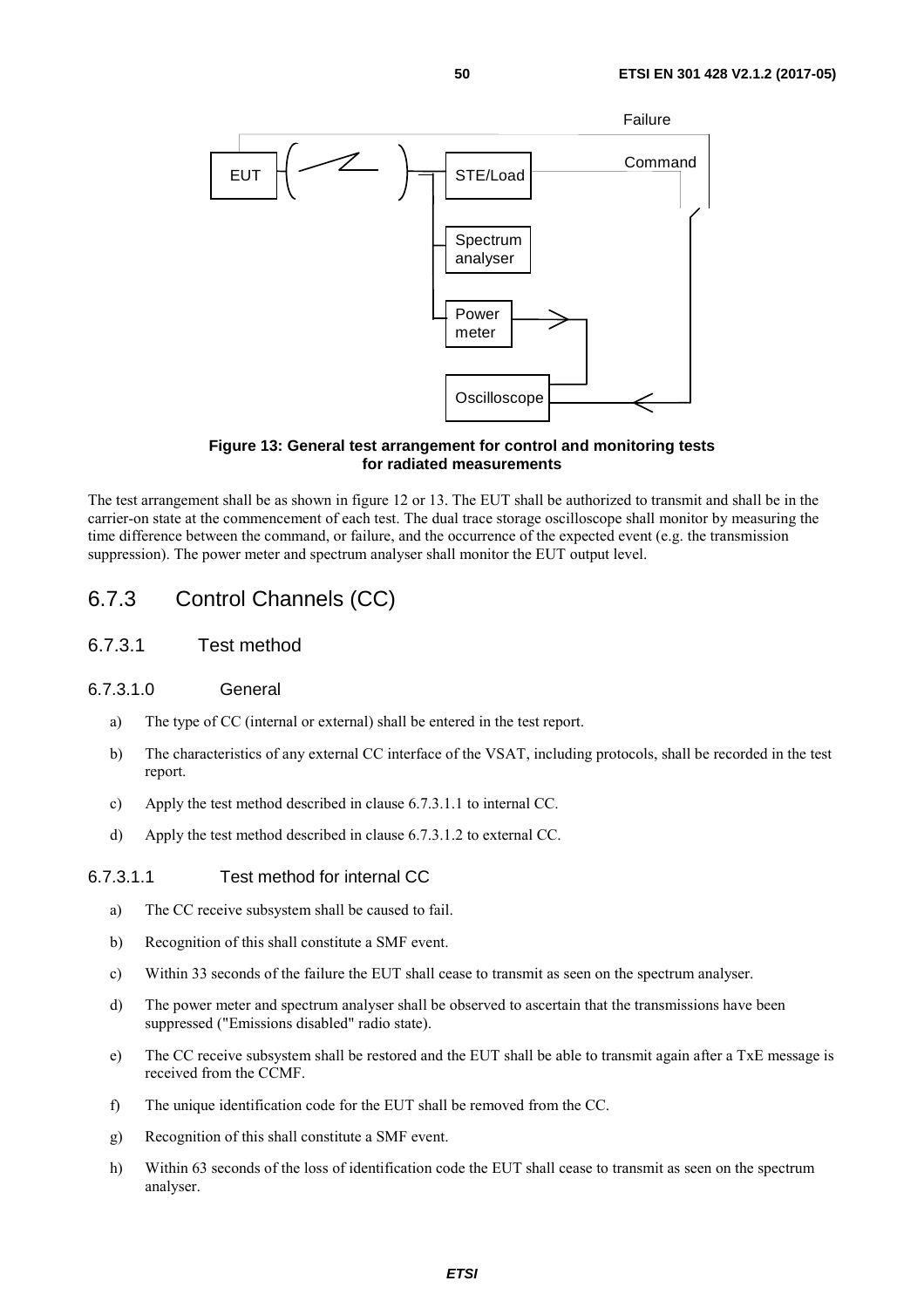- <span id="page-50-0"></span>i) The power meter and spectrum analyser shall be observed to ascertain that the transmissions have been suppressed ("Emissions disabled" radio state).
- j) The unique identification code for the EUT shall be restored and the EUT shall be able to transmit again after a TxE message is received from the CCMF.
- k) The unique identification code for the control channel(s) shall be removed from the CC.
- l) Recognition of this shall constitute a SMF event.
- m) Within 63 seconds of the loss of CC identification code the EUT shall cease to transmit as seen on the spectrum analyser.
- n) The power meter and spectrum analyser shall be observed to ascertain that the transmissions have been suppressed ("Emissions disabled" radio state).
- o) The unique identification code for the CC shall be restored and the EUT shall be able to transmit again after a TxE message is received from the CCMF.

#### 6.7.3.1.2 Test method for external CC

- a) The CC shall be established.
- b) The test described in clause 6.7.7 shall be conducted.

#### 6.7.4 Processor monitoring

#### 6.7.4.1 Test method

- a) Each of the processors within the EUT shall, in turn, be caused to fail.
- b) Recognition of each failure in turn by the processor monitor shall constitute a SMF event.
- c) Within 33 seconds of each failure the EUT shall cease to transmit as seen on the spectrum analyser.
- d) The power meter and spectrum analyser shall be observed to ascertain that the transmissions have been suppressed ("Emissions disabled" radio state).
- e) The failed processor shall be restored to normal working condition and the EUT restored to normal working condition before the next processor shall be induced to fail.

### 6.7.5 Transmit subsystem monitoring

#### 6.7.5.1 Test method

- a) The frequency generation subsystem shall be caused to fail in respect of:
	- 1) frequency stability;
	- 2) output.
- b) Recognition of each failure in turn by the subsystem monitor shall constitute a SMF event.
- c) Within 9 seconds of the failure the EUT shall cease to transmit as seen on the spectrum analyser.
- d) The power meter and spectrum analyser shall be observed to ascertain that the transmissions have been suppressed ("Emissions disabled" radio state).
- e) The frequency generation shall be restored to normal working condition and the EUT restored to normal working condition before the next induced failure.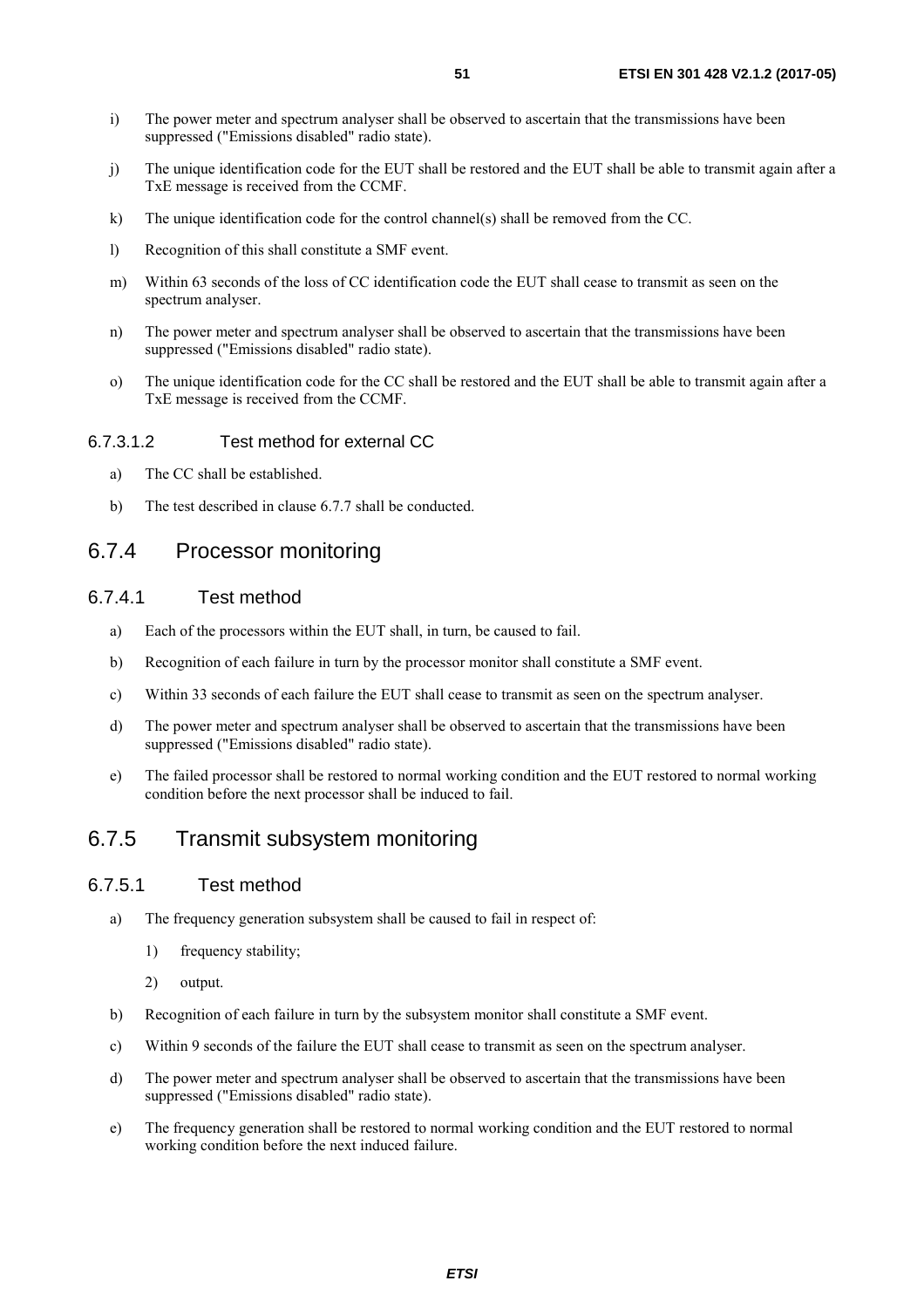### <span id="page-51-0"></span>6.7.6 VSAT transmission validation

#### 6.7.6.1 Test method for VSAT validation by the CCMF for VSAT using internal CC

- a) The EUT shall be in the "in-service" state and a "poll for status" message shall be received from the CCMF a CC.
- b) The EUT shall immediately transmit a status message to the CCMF via an internal RC.

#### 6.7.6.2 Test method for VSAT validation by receiving station(s) for VSAT using internal CC

- a) The EUT shall be transmitting. The "transmission validation message" from the receiving station shall be suppressed.
- b) No later than 11 minutes after the suppression of the transmission validation message the EUT shall recognize a SMF event and cease to transmit as seen on the spectrum analyser.
- c) The power meter and spectrum analyser shall be observed to ascertain that the transmissions have been suppressed ("Emissions disabled" radio state).

#### 6.7.6.3 Test method for transmission validation for VSAT using external CC

- a) The EUT shall be in the "in-service" state and a "poll for status" message shall be received from the CCMF via a CC.
- b) The EUT shall immediately transmit a status message to the CCMF via an internal RC, or an external RC.
- c) For external RC(s) the contents of the status message shall be verified.

## 6.7.7 Reception of commands from the CCMF

#### 6.7.7.1 Test method

- a) A TxD message shall be received from the CCMF by the EUT.
- b) The EUT shall recognize this as a TxD event.
- c) Within 3 seconds of the receipt of the TxD message the EUT shall cease to transmit as seen on the spectrum analyser.
- d) The power meter and spectrum analyser shall be observed to ascertain that the transmissions have been suppressed ("Emissions disabled" radio state).
- e) A TxE message shall be received from the CCMF by the EUT.
- f) The EUT shall recognize this as a TxE event.
- g) Within 3 seconds of the receipt of the TxE message the EUT shall be enabled to start transmission.

### 6.7.8 Power-on/Reset

#### 6.7.8.1 Test method

- a) Remove the power supplying the EUT.
- b) Stop the CCMF from transmitting the TxE.
- c) Replace the power supplying the EUT.
- d) The EUT shall enter the out of service state, i.e. no transmission shall be observed on the spectrum analyser.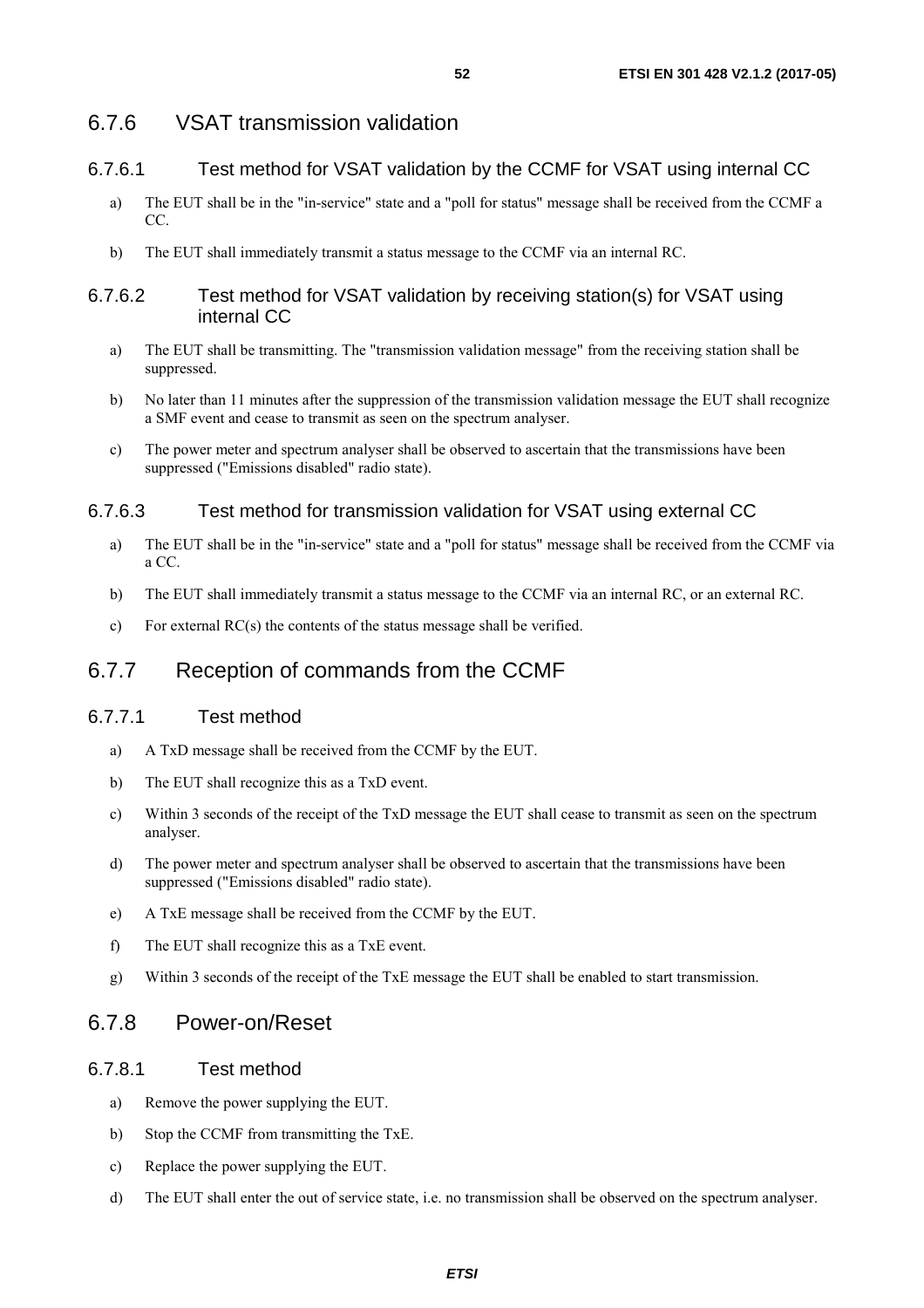- <span id="page-52-0"></span>e) The power meter and spectrum analyser shall be observed to ascertain that the transmissions have been suppressed ("Emissions disabled" radio state).
- f) The system shall be restored and the EUT shall be able to transmit again after a TxE message is received from the CCMF.
- g) Reset the EUT.
- h) The EUT shall recognize this as an RE event.
- i) Within 3 seconds of the reset the EUT shall cease to transmit as seen on the spectrum analyser.
- j) The power meter and spectrum analyser shall be observed to ascertain that the transmissions have been suppressed ("Emissions disabled" radio state).

## 6.8 Class B Control and Monitoring Functions

### 6.8.0 General

The applicant may modify a VSAT for the purpose of these tests provided that full documentation is given to prove that the modifications accurately simulate the required test conditions.

The EUT shall transmit at  $EIRP_{nom}$ .

For the purpose of these tests the EUT is the VSAT either with, or without its antenna connected.

The measurement of the e.i.r.p. spectral density shall be limited within either the nominated bandwidth or to a 10 MHz bandwidth centred on the carrier frequency, whichever is the greater.

### 6.8.1 Test arrangement



**Figure 14: General test arrangement for control and monitoring tests for radiated measurements**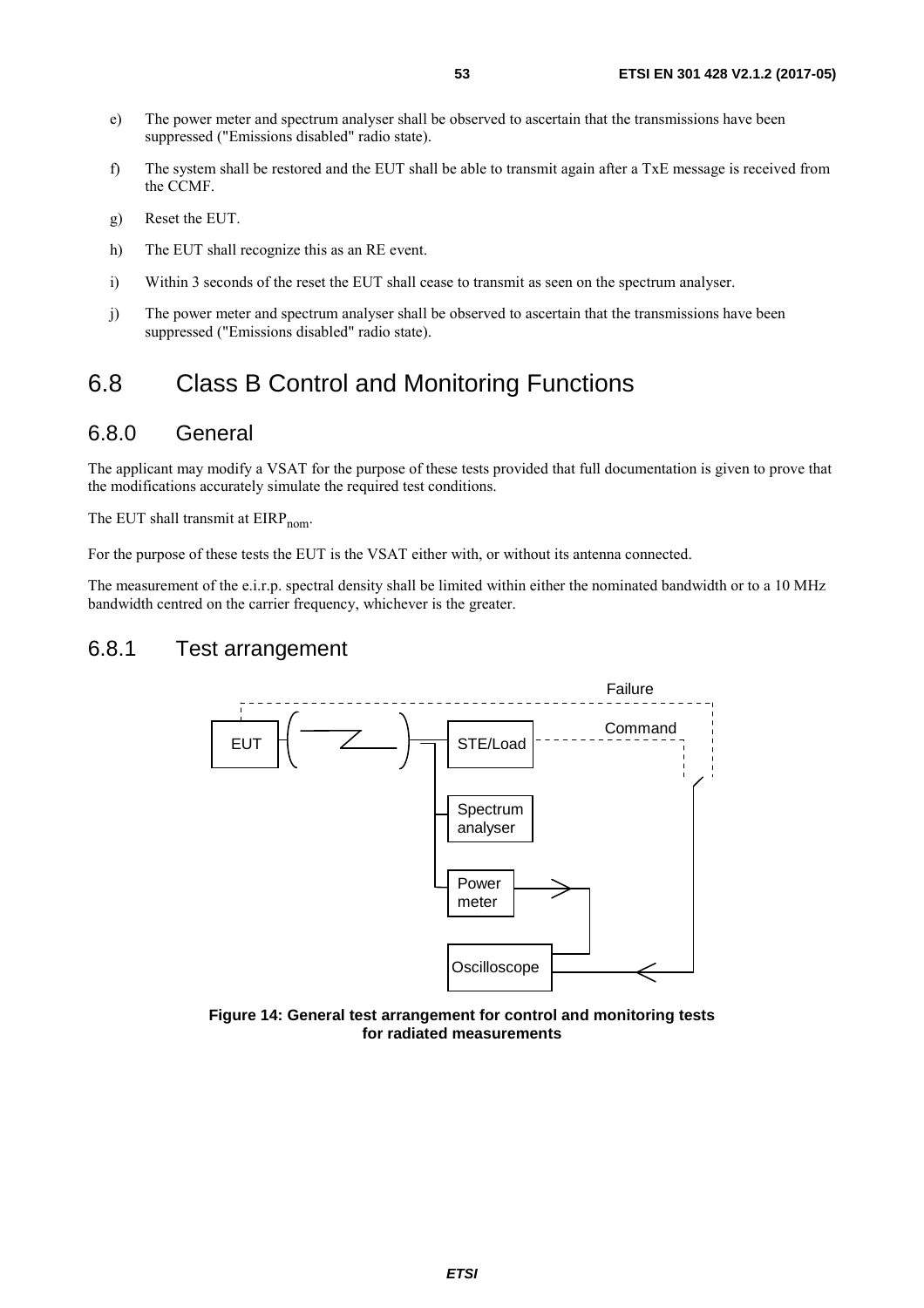<span id="page-53-0"></span>

**Figure 15: General test arrangement for control and monitoring tests for conducted measurements** 

The test arrangement shall be as shown in figure 14 or 15. The EUT shall be authorized to transmit and shall be in the "Transmission enabled" state at the commencement of each test, unless otherwise stated. The dual trace storage oscilloscope shall monitor by measuring the time difference between the command, or failure, and the occurrence of the expected event (e.g. the transmission suppression). The spectrum analyser and the power meter shall monitor the EUT output level

### 6.8.2 Processor monitoring-Test method

- a) Each of the processors within the EUT shall, in turn, be caused to fail.
- b) Within 10 seconds of such failure the EUT shall cease to transmit as measured by the oscilloscope.
- c) The power meter and spectrum analyser shall be observed to ascertain that the transmissions have been suppressed ("Emissions disabled" radio state).
- d) The failed processor shall be restored to normal working condition and the EUT shall restore automatically to normal working before the next processor shall be induced to fail.

### 6.8.3 Transmit subsystem monitoring-Test method

- a) The frequency generation subsystem within the EUT shall be caused to fail in respect of:
	- 1) loss of frequency lock (if applicable);
	- 2) absence of Local Oscillator (LO) output signal.
- b) Recognition of each failure in turn by the subsystem monitor shall constitute a SMF event.
- c) Within 1 second of such failure the EUT shall cease to transmit as measured by the oscilloscope.
- d) The power meter and spectrum analyser shall be observed to ascertain that the transmissions have been suppressed ("Emissions disabled" radio state).
- e) The failed elements shall be restored to normal working state and the EUT shall be restored to normal working condition before the next induced failure.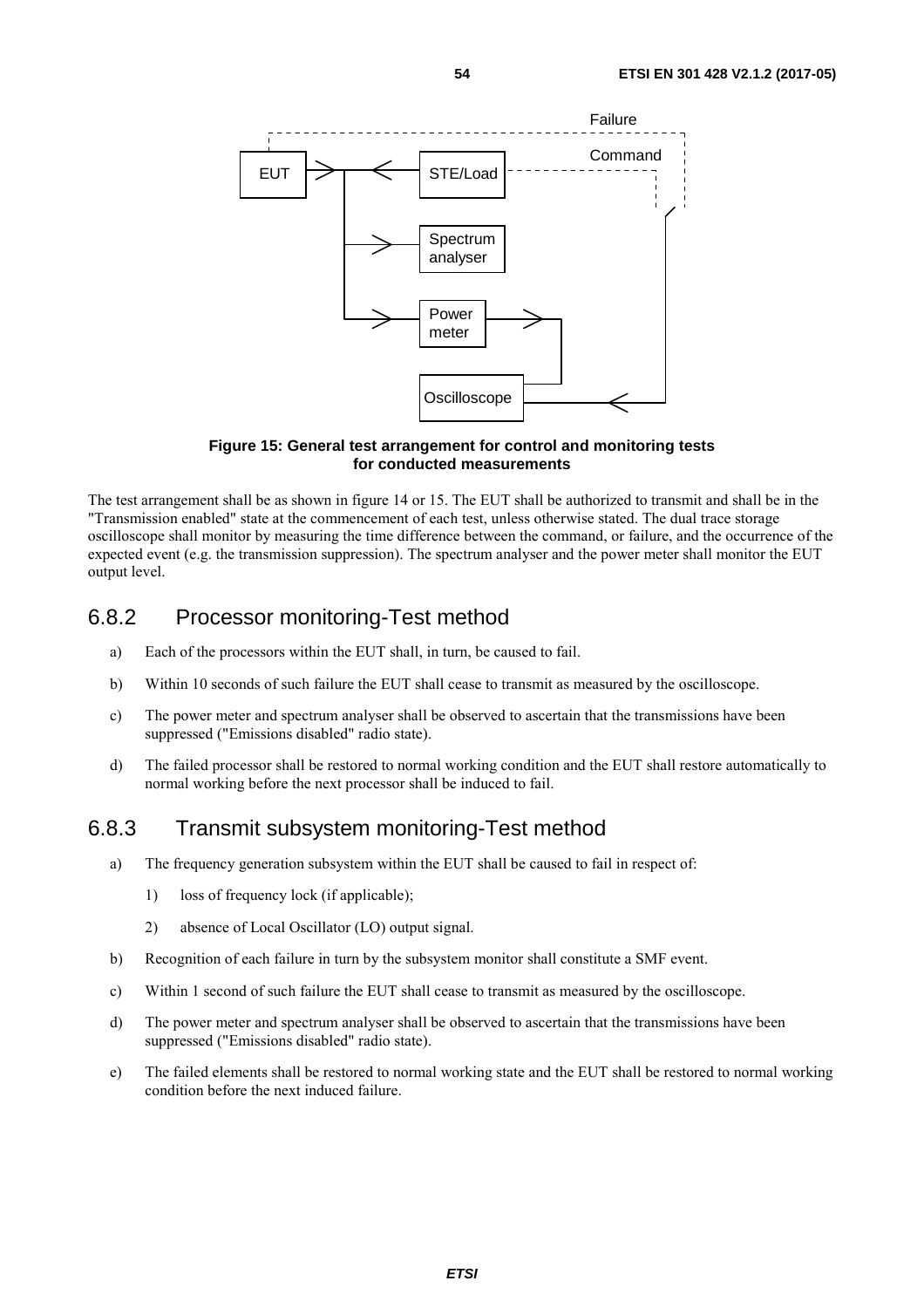### <span id="page-54-0"></span>6.8.4 Power-on/Reset-Test method

- a) The EUT shall be switched off and the STE shall not transmit the CC.
- b) The EUT shall be switched on.
- c) The EUT shall not transmit during and after switching-on, and shall enter the "Non valid" state.

The events from a) to c) shall be displayed and verified with the oscilloscope and by measurement of the transmitted signal. If a manual reset function is implemented the following test shall be performed:

- d) The EUT shall be restored to the "Initial phase" state and the STE shall transmit the CC.
- e) The EUT shall remain in the "Initial phase" state.
- f) The reset function shall be initiated.
- g) Within 1 second the EUT shall enter the "Non valid" state.
- h) The EUT shall be restored to the "Initial phase" state and the STE shall transmit the CC as well as a TxE.
- i) The EUT shall enter the "Transmission enabled" state.
- j) The reset function shall be initiated.
- k) Within 1 second the EUT shall enter the "Non valid" state.

The events from e) to k) shall be displayed and verified with the oscilloscope and by measurement of the transmitted signal.

### 6.8.5 Control Channel (CC) reception-Test method

Tests shall simulate the following events:

- The CC has never been received by the EUT after power-on.
- The CC is lost by the EUT after reception of a Transmission Enable command.
- The CC is lost by the EUT without reception of a Transmission Enable command.
- The CC is being lost by the EUT and a call is initiated within the Time-Out period T1.

The Time-Out period T1 used in the tests shall be 10 seconds.

- a) Case where the CC has never been received by the EUT after power-on:
	- a1) the EUT shall be switched off and the STE shall not transmit the CC;
	- a2) the EUT shall be switched on;
	- a3) the EUT shall remain in the "Non valid" state.

The events from a2) to a3) shall be displayed and verified with the oscilloscope and by measurement of the transmit signal.

- b) Case where the CC is lost by the EUT after reception of a Transmission Enable command:
	- b1) the EUT shall be switched-on and the STE shall transmit the CC and a TxE;
	- b2) the EUT shall enter the "Initial phase" state and go, if applicable, to the "Transmission enabled" state;
	- b3) a transmission request shall be initiated from the EUT;
	- b4) the STE shall stop transmitting the CC;
	- b5) within the period T1 from event b4), the EUT shall enter the "Non valid" state.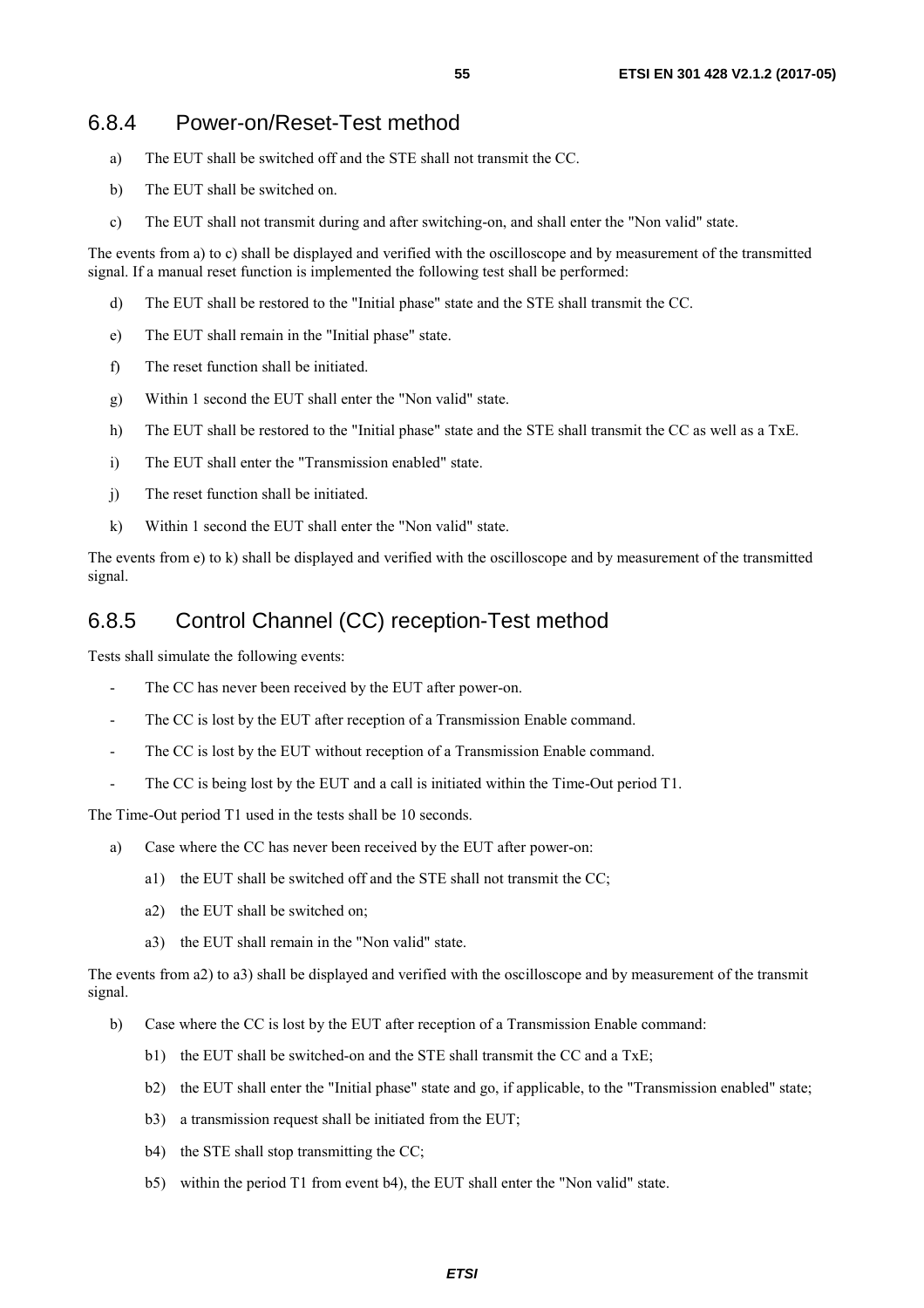<span id="page-55-0"></span>The events from b1) to b5) shall be displayed and verified with the oscilloscope and by measurement of the transmitted signal.

- c) Case where the CC is lost by the EUT without reception of a "Transmission enabled" state:
	- c1) the EUT shall be switched on and the STE shall transmit the CC;
	- c2) the EUT shall enter the "Initial phase" state;
	- c3) the STE shall stop transmitting the CC;
	- c4) the EUT shall enter in the "Non valid" state not later than T1;
	- c5) a transmission request shall be initiated and the EUT shall remain in the "Non valid" state.

The events from c2) to c5) shall be displayed and verified with the oscilloscope and by measurement of the transmitted signal.

- d) Case where the CC is being lost by the EUT and a call is initiated within the T1 period:
	- d1) the EUT shall be switched on and the STE shall transmit the CC;
	- d2) the STE shall stop transmitting the CC;
	- d3) within the period T1 from d2), a transmission request shall be initiated from the EUT;
	- d4) the EUT may transmit but within the T1 period the EUT shall enter the "Non valid" state.

The events from d2) to d4) shall be displayed and verified with the oscilloscope and by measurement of the transmitted signal.

#### 6.8.6 Network Control commands-Test method

The following tests shall be performed in sequence:

- transmission enable command:
- transmission disable command received in the "Transmission enabled" state;
- transmission disable command received in the "Initial phase" state.
- a) Transmission enable command:
	- a1) the EUT shall be switched-on and the STE shall transmit the CC;
	- a2) the EUT shall enter the "Initial phase" state;
	- a3) a transmission request shall be initiated from the EUT, the EUT shall remain in the "Initial phase" state;
	- a4) the STE shall transmit an enable command to the EUT;
	- a5) a transmission request shall be initiated from the EUT;
	- a6) the EUT shall enter the "Transmission enabled" state and shall transmit.

The events from a2) to a6) shall be displayed and verified with the oscilloscope and by measurement of the transmitted signal.

- b) Transmission disable command received in the "Transmission enabled" state:
	- b1) continue from a6):
	- b2) the STE shall transmit a disable command to the EUT;
	- b3) the EUT shall enter the "Transmission disabled" state within 1 second;
	- b4) a transmission request shall be initiated from the EUT;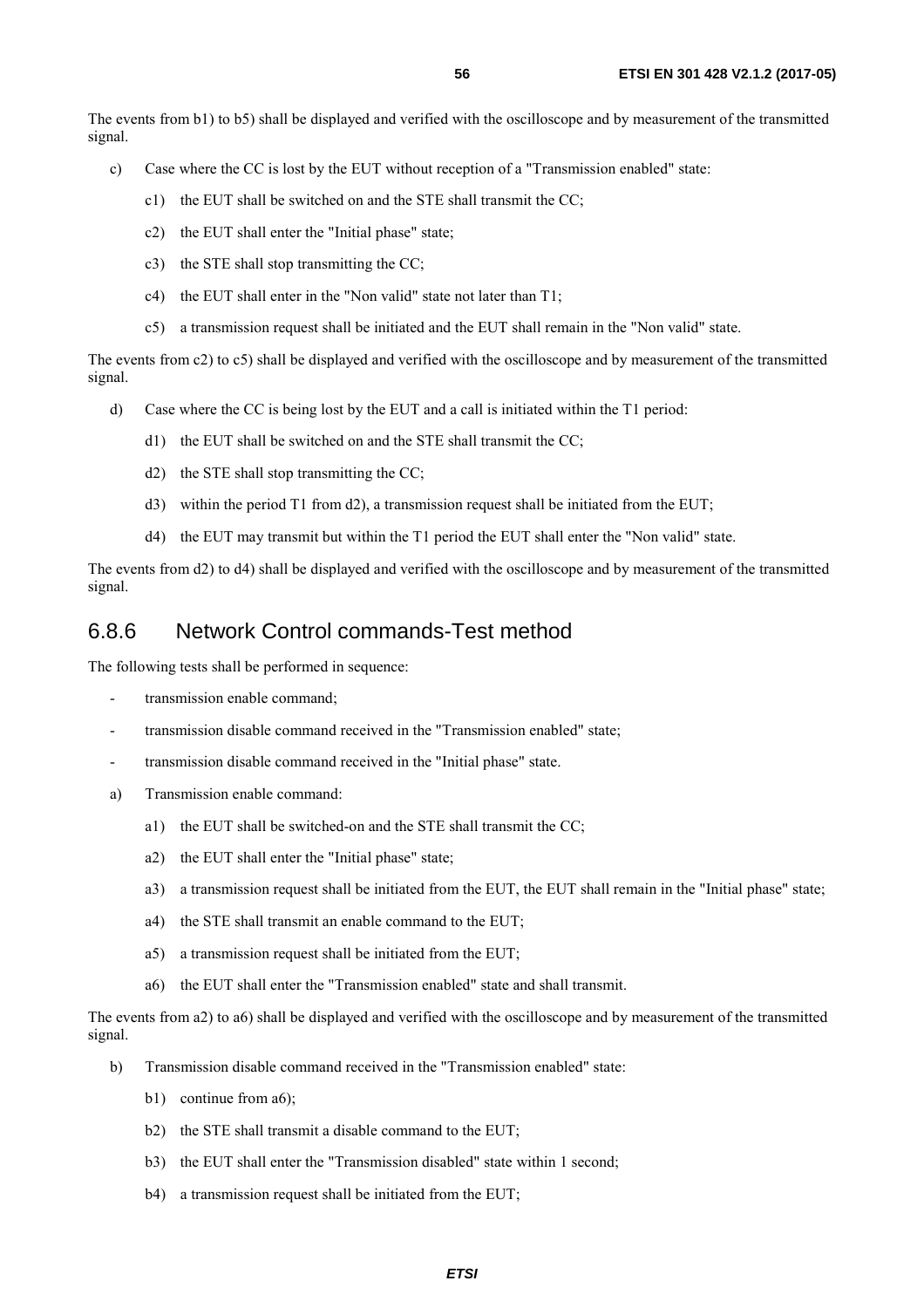- b5) the EUT shall remain in the "Transmission disabled" state;
- b6) the STE shall transmit an enable command;
- b7) the EUT shall enter either the "Transmission enabled" state or the "Initial phase" state;
- b8) if the EUT is in the "Transmission enable" state then the test continues with b11);
- b9) the STE shall transmit a TxE command;
- b10) the EUT shall enter the "Transmission enable" state;
- b11) if a transmission request is not active any more then a new transmission request shall be initiated;
- b12) the EUT shall transmit;
- b13) the EUT transmission shall be terminated.

The events from b2) to b13) shall be displayed and verified with the oscilloscope and by measurement of the transmitted signal.

- c) Transmission disable command received in the "Initial phase" state:
	- c1) the EUT shall be switched-on and the STE shall transmit the CC;
	- c2) the EUT shall enter the "Initial phase" state;
	- c3) the STE shall transmit a disable command to the EUT;
	- c4) the EUT shall enter the "Transmission disabled" state within 1 second;
	- c5) a transmission request shall be initiated from the EUT;
	- c6) the EUT shall remain in the "Transmission disabled" state;
	- c7) the STE shall transmit an enable command;
	- c8) the EUT shall enter either the "Transmission enabled" state or the "Initial phase" state;
	- c9) if the EUT is in the "Transmission enable" state then the test continues with c12);
	- c10) the STE shall transmit a TxE command;
	- c11) the EUT shall enter the "Transmission enable" state;
	- c12) if a transmission request is not active any more then a new transmission request shall be initiated;
	- c13) the EUT shall transmit;
	- c14) the EUT transmission shall be terminated.

The events from c2) to c14) shall be displayed and verified with the oscilloscope and by measurement of the transmitted signal.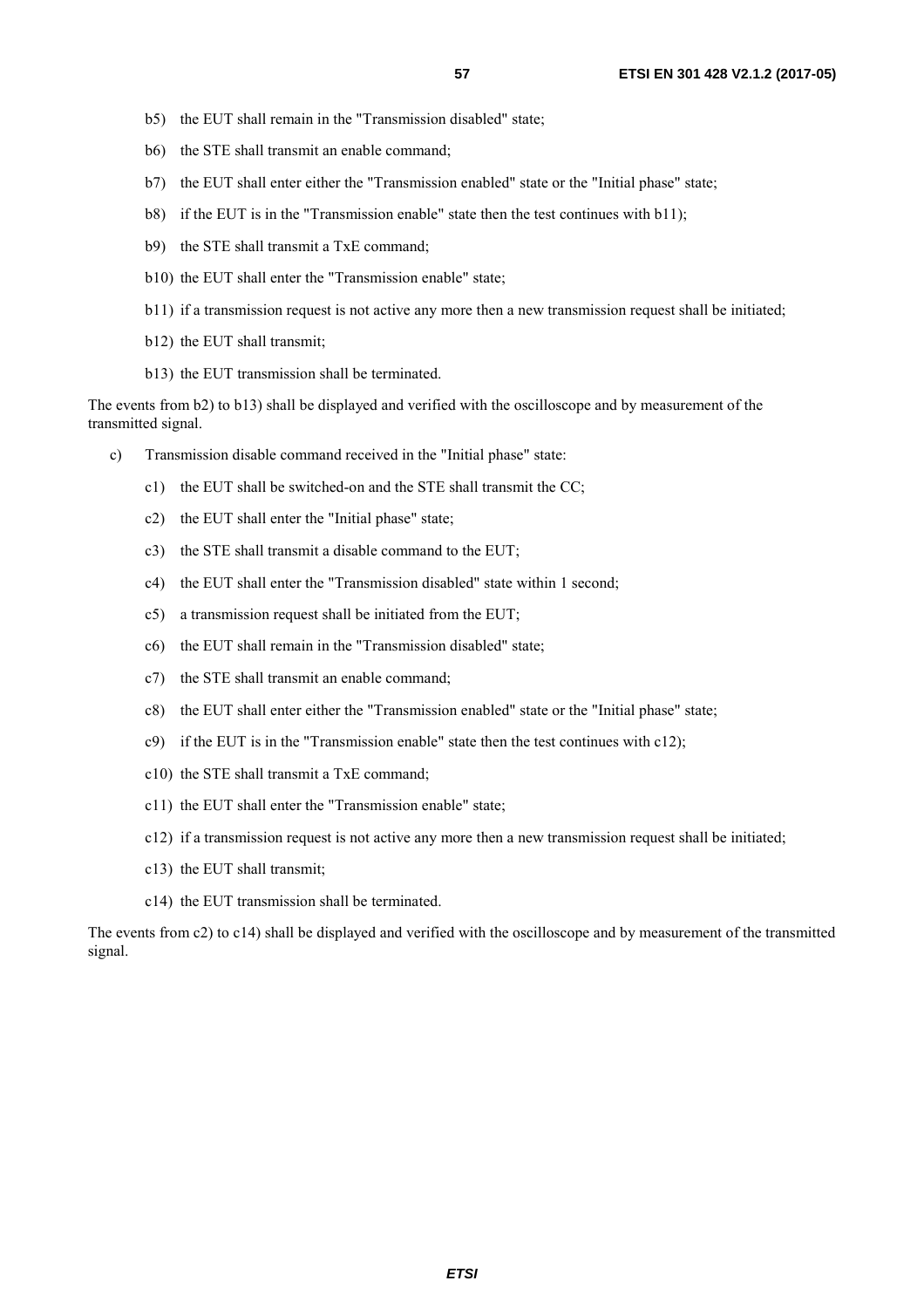### <span id="page-57-0"></span>6.8.7 Initial burst transmission-Test method

Tests shall be performed to simulate the following events:

- the CC is being received by the EUT;
- the CC has not been received by the EUT since power-on.
- a) Case where the CC is being received:
	- a1) the EUT shall be switched-off and the STE shall transmit the CC;
	- a2) the EUT shall be switched-on;
	- a3) the EUT shall not transmit, except the initial bursts;
	- a4) it shall be verified that the specifications given in clause 5.6.2 are fulfilled.

The events from a2) to a4) shall be displayed and verified with the oscilloscope and by measurement of the transmitted signal.

- b) Case where the CC has not been received by the EUT since power-on:
	- b1) the EUT shall be switched-off and the STE shall not transmit the CC;
	- b2) the EUT shall be switched-on;
	- b3) the EUT shall not transmit.

The events from b2) to b3) shall be displayed and verified with the oscilloscope and by measurement of the transmitted signal.

## 6.9 Receive antenna off-axis gain pattern

### 6.9.1 Test method

#### 6.9.1.1 Test site

This test shall be performed on either an outdoor far field test site or compact test range. However if the near field scanner technology to convert near field measurements to far field results is proven and sufficiently accurate by reference to tests taken in both regions then antenna measurements may be taken in the near field. Fully automated systems can be used for these tests providing that the results can be proven to be as accurate as if they were done according to the specified method.

#### 6.9.1.2 Method of measurement



#### **Figure 16: Test arrangement - antenna receive pattern measurement**

- a) The test arrangement shall be as shown in figure 16 with the EUT connected to the test receiver.
- b) A signal proportional to the angular position from the servomechanism shall be applied to the X-axis and the signal level from the test receiver shall be applied to the Y-axis of the plotter.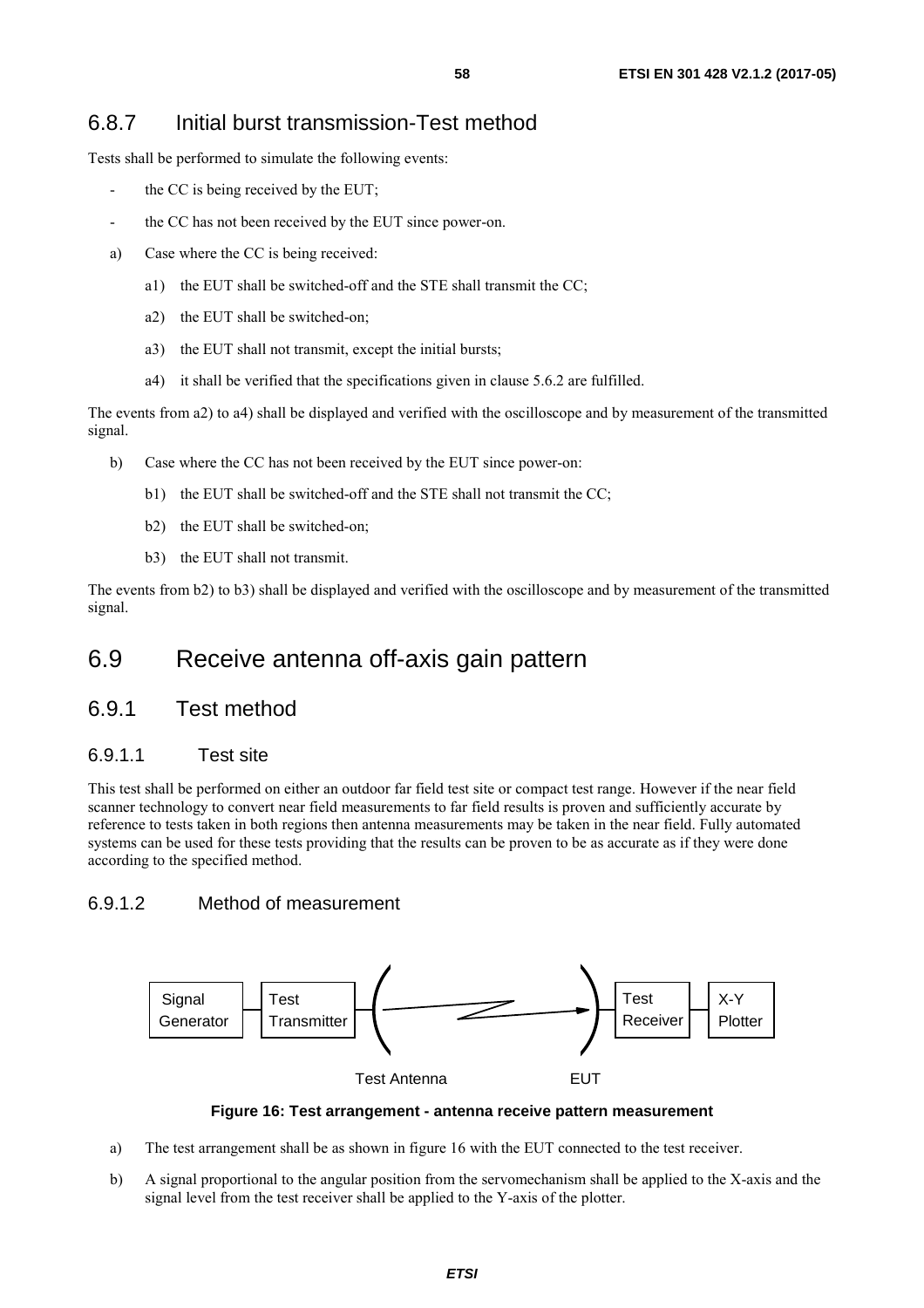- <span id="page-58-0"></span>c) The test frequencies shall be the centre frequency of each applicable frequency range. The E-plane shall be vertical.
- d) The EUT shall be aligned to maximize the received signal level and the X-Y plotter shall be adjusted to give the maximum reading on the chart.
- e) The EUT shall be driven in azimuth through 180°.
- f) The pattern measurement is then obtained by driving the EUT in azimuth through 360° with the plotter recording the results.
- g) The tests in b) to e) shall be repeated with the frequency changed to the lower limit of the applicable band as declared by the manufacturer.
- h) The tests in b) to e) shall be repeated with the frequency changed to the upper limit of the applicable band as declared by the manufacturer.
- i) The tests in b) to h) shall be repeated with the frequencies changed to the others specified if the design of the equipment is such that operation is possible, but not necessarily simultaneously, in all bands.
- j) The tests in b) to h) shall be repeated with the test signal being transmitted in the H-plane instead of the E-plane.
- k) The tests in b) to h) shall be repeated with the test signal being transmitted in a plane at 45° to the H-plane.
- l) The tests in b) to h) shall be repeated with the test signal being transmitted in a plane at 90° to that in k).
- m) The tests in b) to l) shall be repeated between the angles of ϕ*r* and 7° with the EUT rotated through 90°, or the test antenna or the polarization subsystem of the EUT rotated by 90°, to give the cross-polar measurement.

#### 6.9.1.3 Computation

The computation of results shall be carried out by producing a "mask" to the specified limits with the reference level being equal to the gain of the antenna. This reference shall then be placed on the maximum point of the plot obtained from the pattern measurements.

## 6.10 Blocking performance

#### 6.10.1 Test method

- a) The output signals of two signal generators shall be combined with equal weight. The combined signal shall be coupled to the LNB input in a reasonable and appropriate way.
- b) A spectrum analyser shall be connected to the LNB output in a way that allows to supply the LNB with power.
- c)  $f_c$  is the centre frequency of the receive frequency band.
- d) The first signal generator frequency shall be set to  $f_c$ .
- e) The first signal generator level shall be set to a level in the LNB operational input level range.
- f) The spectrum analyser shall be set for measuring the level of the converted first signal at the LNB output.
- g) The second signal generator frequency shall be set to  $f_c$  20 MHz.
- h) The second signal generator level shall be adjusted so that the measured level is 1 dB less than in absence of the second signal.
- i) The second signal generator level shall be noted down as reference level.
- j) The second signal generator frequency shall be set to the frequency of interest.
- k) The second signal generator level shall be adjusted so that the measured level is 1 dB less than in absence of the second signal.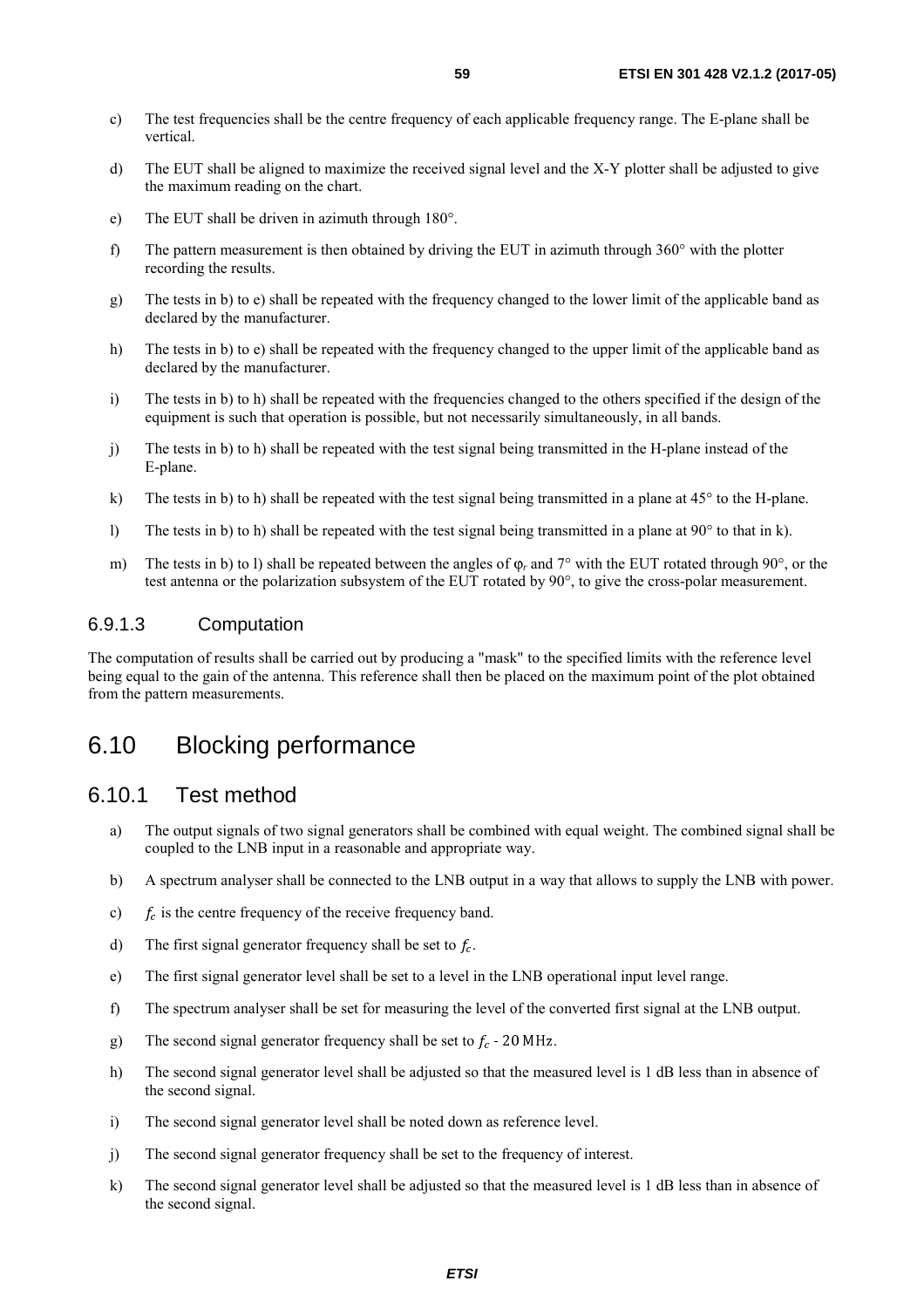- <span id="page-59-0"></span>l) The rejection at the frequency of interest is equal to the second signal generator level minus the reference level determined in step i).
- m) Steps j) to l) shall be repeated for frequencies in the ranges of table 6.
- NOTE: The worst case rejection in a particular frequency range can be determined after step i) by sweeping the second signal generator frequency over the frequency range and observe the gain compression, then perform steps j) to l) with the frequency where gain compression is highest.

## 6.11 Adjacent Signal Selectivity

### 6.11.1 Test method

- a) Two test signal generators shall be used. Each signal generator shall generate a modulated signal in the IDU input frequency range and thermal noise.
- b) The signal generators shall be connected to the IDU input through a splitter (combiner).
- c) The test signal generators shall be set to the frequencies and levels according to table 7.
- d) The IDU shall be set to receive the signal of the first test signal generator.
- e) The second test signal generator shall be set to signal off.
- f) The noise level (or signal to noise ratio) of the first test signal generator shall be varied in order to determine the threshold reference sensitivity level.
- g) The second signal generator shall be set to signal on.
- h) The noise level (or signal to noise ratio) of the first test signal generator shall be varied in order to determine the threshold reference sensitivity level.
- i) The degradation is equal to the noise level (or signal to noise ratio) determined in step h minus that determined in step f.
- j) The result is the highest degradation found

## 7 Test methods for modified VSAT

## 7.1 General

The modifications of a VSAT may consist of the replacement of one or several of the following modules:

- a) Antenna subsystem.
- b) High Power Amplifier (HPA).
- c) Up converter.
- d) Low Noise Amplifier (LNA).
- e) Down converter.
- f) Modulator/demodulator (modem).

The intermediate and final results of the VSAT tests before modification shall be made available by the applicant.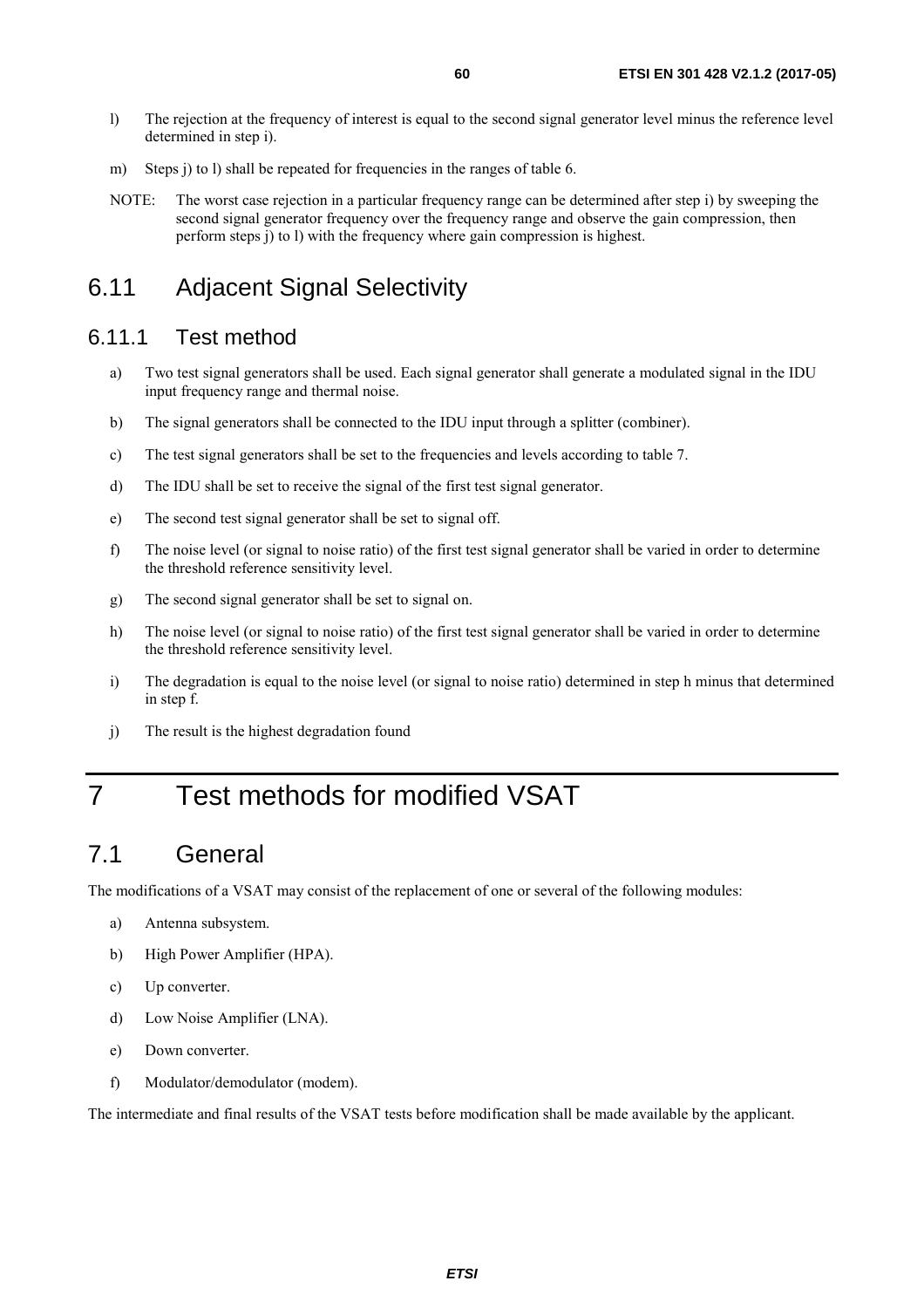## <span id="page-60-0"></span>7.2 Antenna subsystem replacement

This clause is only applicable to passive antennas.

The following measurements made on the VSAT before modification shall not be repeated:

| 6.2.1.1.3 | Procedure for off-axis spurious radiation up to 1 000 MHz.                                   |
|-----------|----------------------------------------------------------------------------------------------|
| 6.2.1.2.1 | Identification of the significant frequencies of spurious radiation.                         |
| 6.2.1.2.2 | Measurement of radiated power levels of identified spurious radiation (EUT without antenna). |
| 6.2.1.2.3 | Measurement of conducted spurious radiation at the antenna flange.                           |
| 6.3.1.2.2 | Method of measurement at the antenna flange of on-axis spurious radiation.                   |
| 6.4.1.2   | Transmit output power density.                                                               |
| 6.5       | Carrier suppression.                                                                         |
| 6.7       | Class A Control and Monitoring Functions, if applicable.                                     |
| 6.8       | Class B Control and Monitoring Functions, if applicable.                                     |

The results of these measurements shall be used as those of the unmodified VSAT and entered in the computation of these clauses.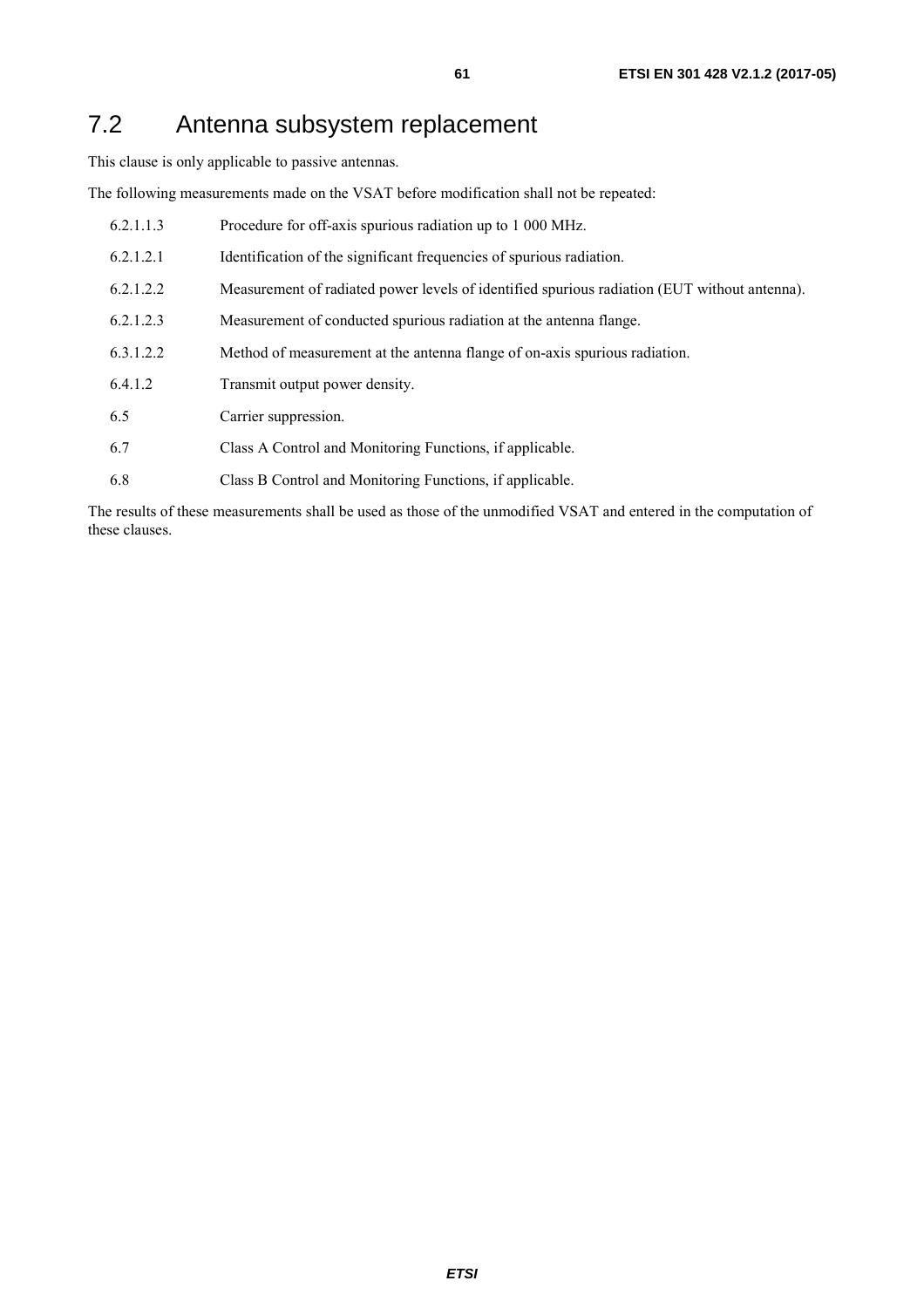## <span id="page-61-0"></span>Annex A (informative): Relationship between the present document and the essential requirements of Directive 2014/53/EU

The present document has been prepared under the Commission's standardisation request C(2015) 5376 final [\[i.2](#page-9-0)] to provide one voluntary means of conforming to the essential requirements of Directive 2014/53/EU on the harmonisation of the laws of the Member States relating to the making available on the market of radio equipment and repealing Directive 1999/5/EC [\[i.5](#page-9-0)].

Once the present document is cited in the Official Journal of the European Union under that Directive, compliance with the normative clauses of the present document given in table A.1 confers, within the limits of the scope of the present document, a presumption of conformity with the corresponding essential requirements of that Directive, and associated EFTA regulations.

| <b>Harmonised Standard ETSI EN 301 428</b> |                                       |                      |                   |                |     |                                   |  |  |  |
|--------------------------------------------|---------------------------------------|----------------------|-------------------|----------------|-----|-----------------------------------|--|--|--|
| Requirement                                |                                       |                      |                   |                |     | <b>Requirement Conditionality</b> |  |  |  |
|                                            |                                       | Reference: Clause No |                   |                |     | <b>Condition</b>                  |  |  |  |
| <b>No</b>                                  | <b>Description</b>                    | <b>Status for</b>    | <b>Status for</b> | <b>Status</b>  |     |                                   |  |  |  |
|                                            |                                       | <b>Tx-VSAT</b>       | <b>Tx-VSAT</b>    | for            | U/C |                                   |  |  |  |
|                                            |                                       | with                 | with              | <b>Rx-VSAT</b> |     |                                   |  |  |  |
|                                            |                                       | class A              | class B           |                |     |                                   |  |  |  |
|                                            |                                       | <b>CMF</b>           | <b>CMF</b>        |                |     |                                   |  |  |  |
| 1                                          | Off-axis spurious radiation           | 4.2.1                | 4.2.1             |                | U   |                                   |  |  |  |
| 2                                          | On-axis spurious radiation            | 4.2.2                | 4.2.2             |                | U   |                                   |  |  |  |
| 3                                          | Off-axis e.i.r.p. emission density    | 4.2.3                | 4.2.3             |                | U   |                                   |  |  |  |
|                                            | within the band                       |                      |                   |                |     |                                   |  |  |  |
| 4                                          | Carrier suppression                   | 4.2.4                | 4.2.4             |                | U   |                                   |  |  |  |
| $\overline{5}$                             | Mechanical (antenna pointing)         | 4.2.5                | 4.2.5             |                | U   |                                   |  |  |  |
| 6                                          | Control channels                      | 4.2.6.2              |                   |                | U   |                                   |  |  |  |
| 7                                          | Processor monitoring                  | 4.2.6.3.2            |                   |                | U   |                                   |  |  |  |
| 8                                          | Transmit subsystem monitoring         | 4.2.6.3.3            |                   |                | U   |                                   |  |  |  |
| $\overline{9}$                             | VSAT transmission validation          | 4.2.6.3.4            |                   |                | U   |                                   |  |  |  |
| 10                                         | Reception of commands                 | 4.2.6.4              |                   |                | U   |                                   |  |  |  |
| 11                                         | Power-on/Reset                        | 4.2.6.5              |                   |                | U   |                                   |  |  |  |
| 12                                         | Processor monitoring                  |                      | 4.2.7.1           |                | U   |                                   |  |  |  |
| 13                                         | Transmit subsystem monitoring         |                      | 4.2.7.2           |                | U   |                                   |  |  |  |
| 14                                         | Power-on/Reset                        |                      | 4.2.7.3           |                | U   |                                   |  |  |  |
| 15                                         | Control Channel (CC) reception        |                      | 4.2.7.4           |                | U   |                                   |  |  |  |
| 16                                         | Network control commands              |                      | 4.2.7.5           |                | U   |                                   |  |  |  |
| 17                                         | Initial burst transmission            |                      | 4.2.7.6           |                | U   |                                   |  |  |  |
| 18                                         | Receive antenna off-axis gain pattern | 4.2.8                | 4.2.8             | 4.2.8          | C   | See clause 4.2.8.2                |  |  |  |
| 19                                         | Blocking performance                  | 4.2.9                | 4.2.9             | 4.2.9          | U   |                                   |  |  |  |
| 20                                         | Adjacent Signal Selectivity           | 4.2.10               | 4.2.10            | 4.2.10         | U   |                                   |  |  |  |

#### **Table A.1: Relationship between the present document and the essential requirements of Directive 2014/53/EU**

#### **Key to columns:**

#### **Requirement:**

**No** A unique identifier for one row of the table which may be used to identify a requirement.

**Description** A textual reference to the requirement.

**Clause Number** Identification of clause(s) defining the requirement in the present document unless another document is referenced explicitly.

#### **Requirement Conditionality:**

**U/C** Indicates whether the requirement is unconditionally applicable (U) or is conditional upon the manufacturers claimed functionality of the equipment (C).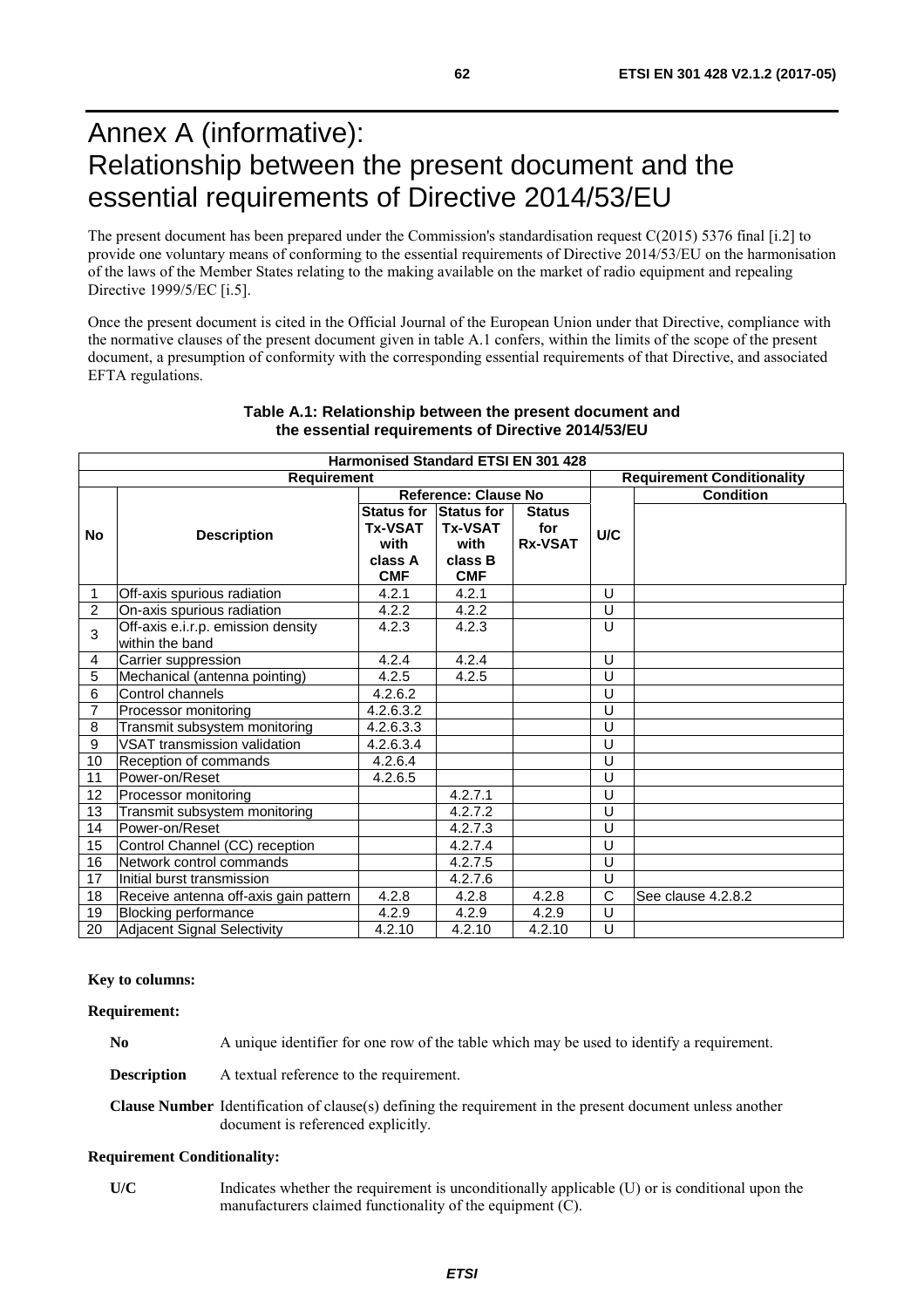Presumption of conformity stays valid only as long as a reference to the present document is maintained in the list published in the Official Journal of the European Union. Users of the present document should consult frequently the latest list published in the Official Journal of the European Union.

Other Union legislation may be applicable to the product(s) falling within the scope of the present document.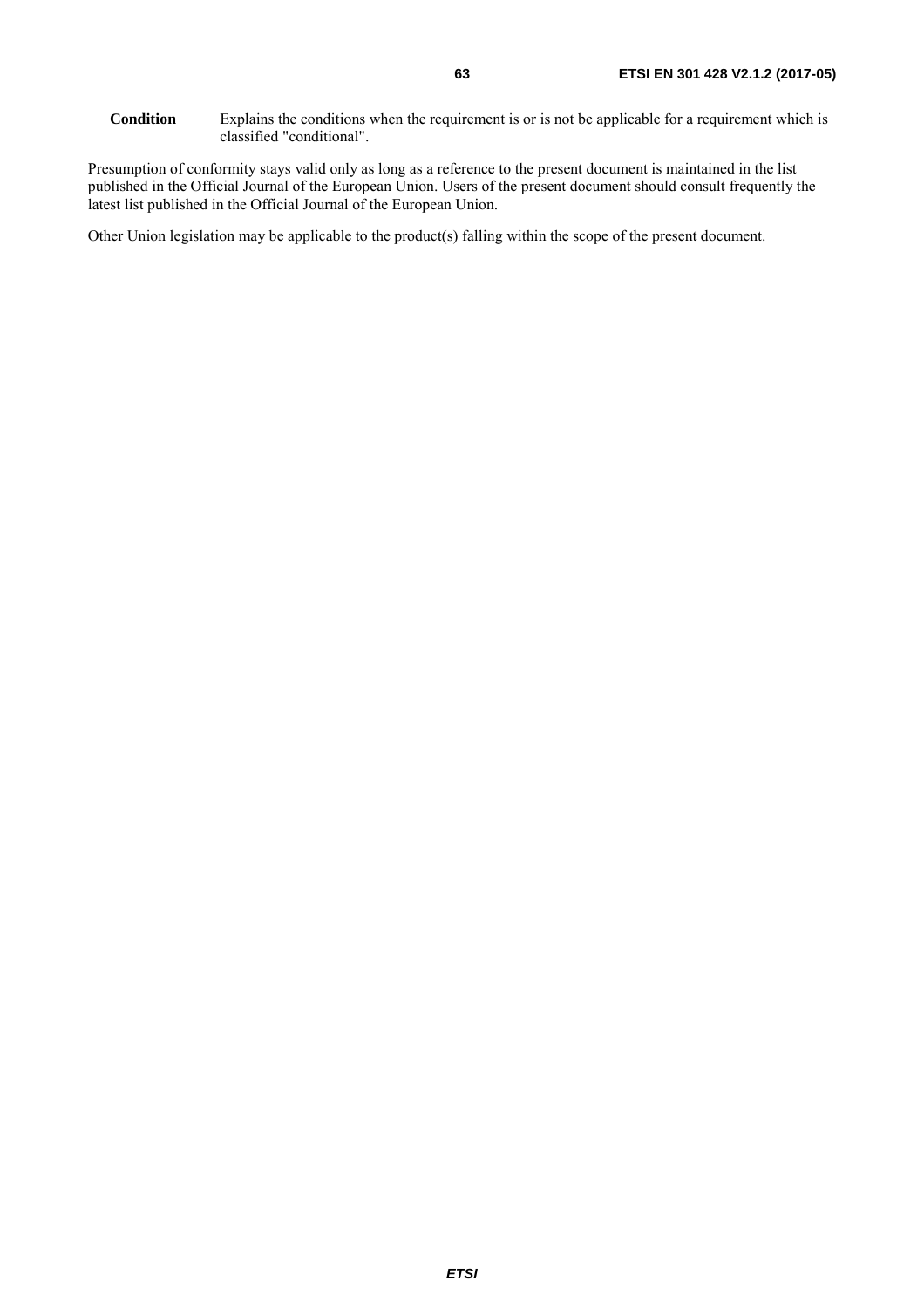## <span id="page-63-0"></span>Annex B (informative): Pointing stability methodology

This test based on a numerical analysis should be performed in two stages:

- a) In the first stage the effects of maximum wind speed should be computed on the outdoor unit using a numerical analysis method (finite elements method by computer) taking into account the intrinsic properties of the materials.
- b) In the second stage the computed loads should be applied to the structure.

The purpose of the numerical analysis is twofold:

- a) To show that the torque and the fields of force applied to the outdoor unit structure under nominated conditions do not reach the breakpoint limit of any element of the structure.
- b) To compute equivalent static loads (force and torque) applied to the critical attachment points of the structures, e.g.:
	- reflector-mounting legs fixing point;
	- reflector-struts:
	- LNB- struts.

Numerical analysis and load applications procedure:

- a) The air related parameters, namely the kinetic viscosity used to calculate drags at the rims of the structure should be calculated with the standard atmospheric environmental conditions (temperature = 293 K, air pressure =  $1.013 \times 10^5$  Pascal).
- b) The computations needed to derive the field of force and torque and the equivalent static stresses should be carried out for each of the following variables:
	- elevation angle: maximum and minimum;
	- wind direction: in steps of  $45^{\circ}$  around the outdoor unit;
	- wind speed: 180 km/h.
- c) It should be verified with the simulated results that break point limits are not exceeded for any self-contained element.
- d) The calculated equivalent static loads should be applied at any identified critical fixing point of the assembly.
- e) Whilst the loads are applied the outdoor unit should be observed and any distortion noted.
- f) The test report should contain the following information:
	- the computation method used;
	- description of the test equipment;
	- description of the tests performed;
	- results of the safety margin test;
	- any signs of distortion observed;
	- results of the measurements of the deviation of the antenna position;
	- component deviation with respect to each other.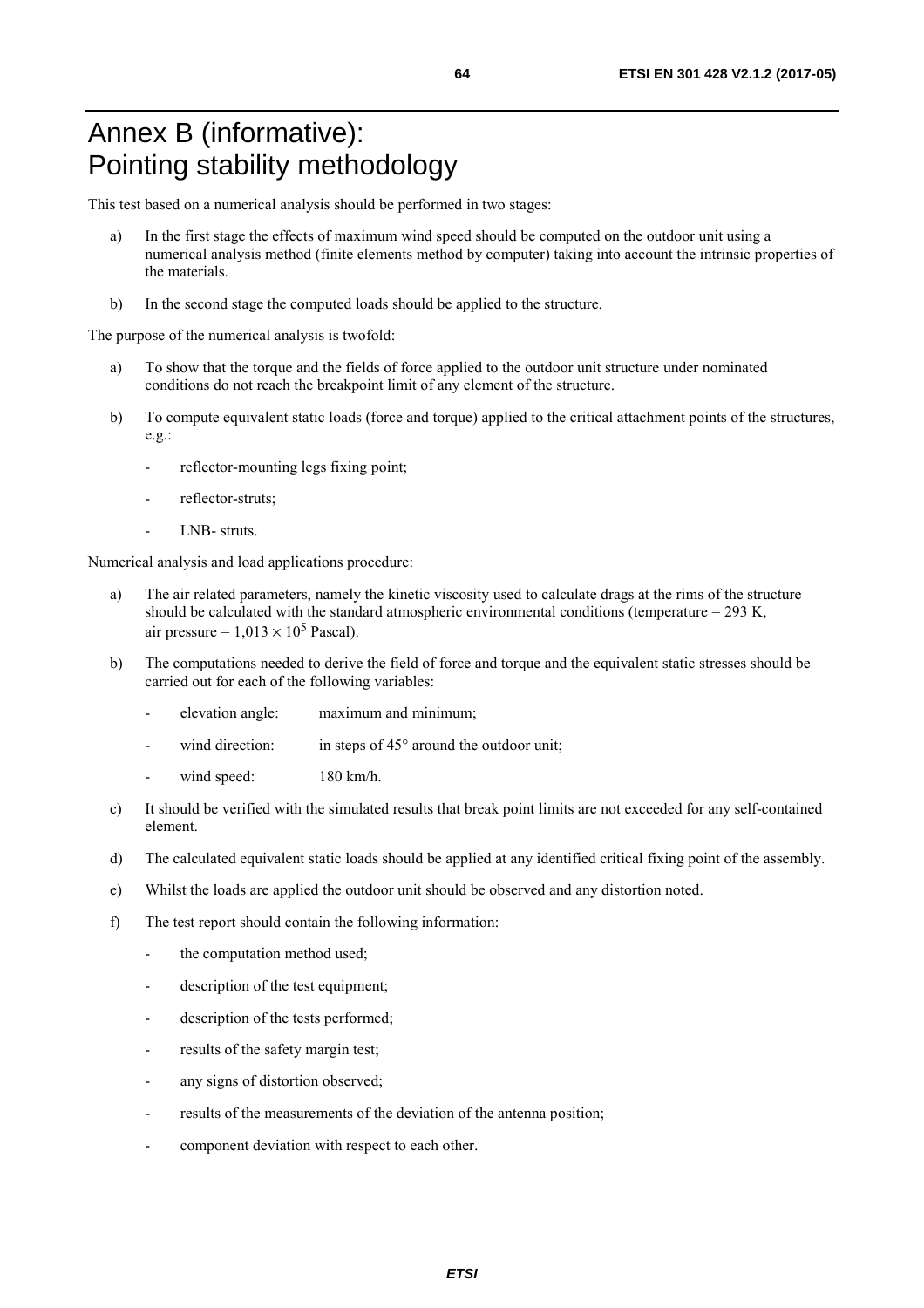## <span id="page-64-0"></span>Annex C (informative): Bibliography

- ETSI ETS 300 161 (1997): "Satellite Earth Stations and Systems (SES); Centralized control and monitoring functions for Very Small Aperture Terminal (VSAT) networks".
- ETSI EN 301 489-12 (2003): "Electromagnetic compatibility and Radio spectrum Matters (ERM); ElectroMagnetic Compatibility (EMC) standard for radio equipment and services; Part 12: Specific conditions for Very Small Aperture Terminal, Satellite Interactive Earth Stations operated in the frequency ranges between 4 GHz and 30 GHz in the Fixed Satellite Service (FSS)".
- Council Directive 89/336/EEC of 3 May 1989 on the approximation of the laws of the Member States relating to electromagnetic compatibility. Called in the present document the "EMC Directive".
- Council Directive 73/23/EE of 19 February 1973 on the harmonization of the laws of Member States relating to electrical equipment designed for use within certain voltage limits (C). Called in the present document "LV Directive".
- CENELEC EN 55022 (1994): "Limits and methods of measurement of radio disturbance characteristics of information technology equipment".
- Recommendation ITU-R S.524-8: "Maximum permissible levels of off-axis e.i.r.p. density from earth stations in geostationary-satellite orbit networks operating in the fixed-satellite service transmitting in the 6 GHz, 13 GHz, 14 GHz and 30 GHz frequency bands".
- Recommendation ITU-R S.728-1: "Maximum permissible level of off-axis e.i.r.p. density from very small aperture terminals (VSATs)".
- ETSI EN 301 428 (V1.1.1): "Satellite Earth Stations and Systems (SES); Harmonized EN for Very Small Aperture Terminal (VSAT); Transmit-only, transmit/receive or receive-only satellite earth stations operating in the 11/12/14 GHz frequency bands covering essential requirements under article 3.2 of the R&TTE directive".
- ETSI EN 301 459: "Satellite Earth Stations and Systems (SES); Harmonized EN for Satellite Interactive Terminals (SIT) and Satellite User Terminals (SUT) transmitting towards satellites in geostationary orbit in the 29,5 to 30,0 GHz frequency bands covering essential requirements under article 3.2 of the R&TTE Directive".
- Directive 98/34/EC of the European Parliament and of the Council of 22 June 1998 laying down a procedure for the provision of information in the field of technical standards and regulations.
- Directive 1999/5/EC of the European Parliament and of the Council of 9 March 1999 on radio equipment and telecommunications terminal equipment and the mutual recognition of their conformity (R&TTE Directive).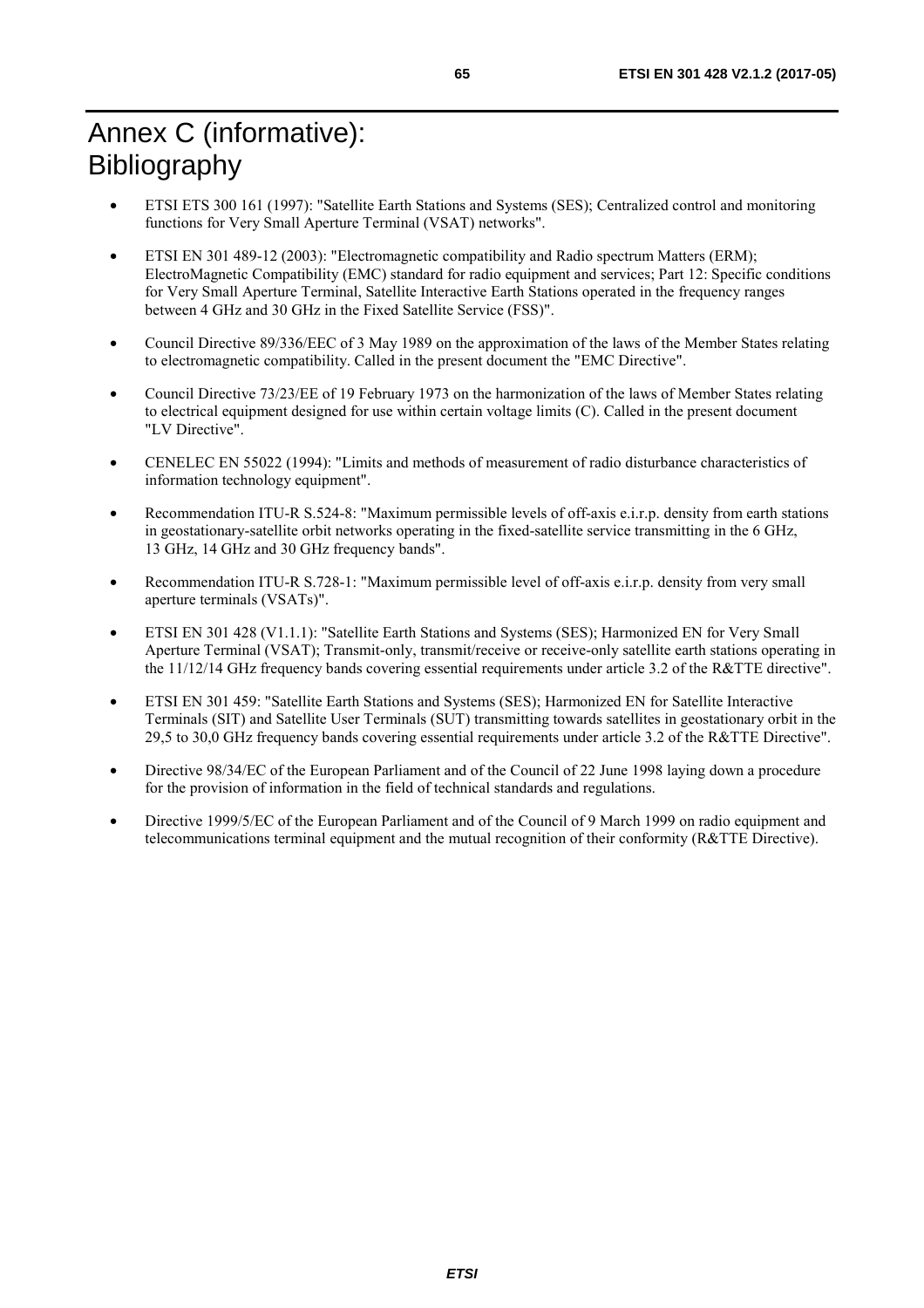## <span id="page-65-0"></span>Annex D (informative): Change history

| <b>Version</b> | Information about changes                                                                                                                                                                                                                                           |  |  |  |  |
|----------------|---------------------------------------------------------------------------------------------------------------------------------------------------------------------------------------------------------------------------------------------------------------------|--|--|--|--|
| 2.1.1          | Initial version updated considering the RED                                                                                                                                                                                                                         |  |  |  |  |
| 2.1.2          | Editorial rewording of the title and scope considering the latest doc template. Annex A<br>made informative, missing "U"s added in the requirement conditionality column of the<br>requirement table and text related to recitals moved to the introduction clause. |  |  |  |  |